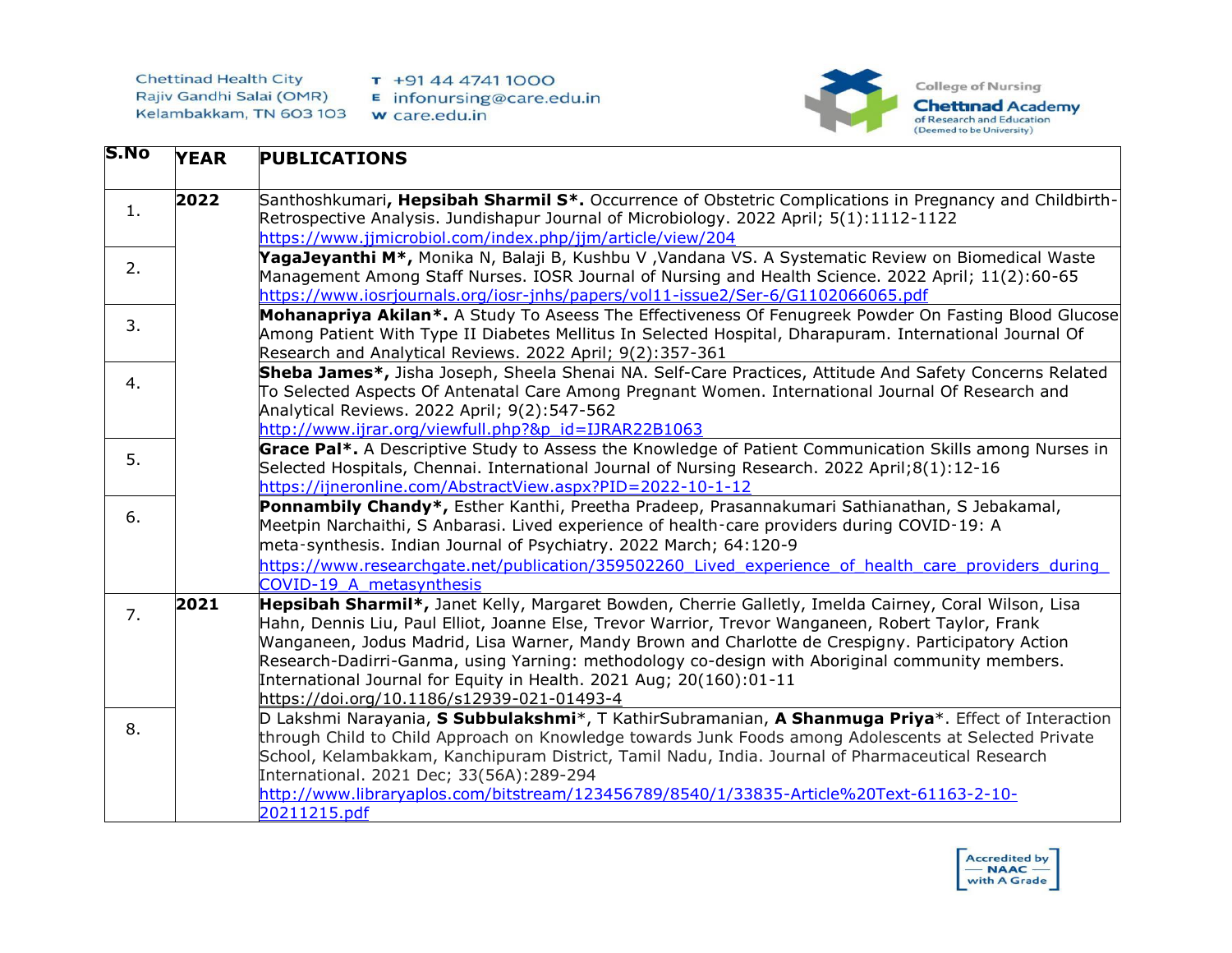

| 9.  | P Jegin, S Subbulakshmi*, M Dinesh Kumar, J Dayana, E Elakiya. A Study to Assess Effectiveness of<br>Instructional Teaching Programme on Level of Knowledge and Practices of Prevention of Pneumonia among<br>Mothers of under Five Children in Selected Villages, Kanchipuram District, Tamil Nadu, India. Journal of<br>Pharmaceutical Research International. 2021 Dec; 33(56A):113-119<br>http://apsciencelibrary.com/handle/123456789/8670 |
|-----|-------------------------------------------------------------------------------------------------------------------------------------------------------------------------------------------------------------------------------------------------------------------------------------------------------------------------------------------------------------------------------------------------------------------------------------------------|
| 10. | N Jayamallia, D Joanie Priya*, Sailatha. An Observational Study on Coping and Quality of Life among<br>Perimenopausal Women. Journal of Pharmaceutical Research International. 2021 Oct; 33(56A):245-251<br>http://www.libraryaplos.com/bitstream/123456789/8705/1/33907-Article%20Text-61235-1-10-<br>20211218.pdf                                                                                                                             |
| 11. | M Nandhini, TR Manjula*, M Maria Auxilli Jenifera. Assessment of the level of knowledge on autism among<br>the mothers of toddlers in selected village, kanchipuram district, Tamil nadu, India. Journal of<br>Pharmaceutical Research International. 2021 Dec; 33(56A):160-164                                                                                                                                                                 |
| 12. | K Keerthana , S Subbulakshmi*, A Ameer Suhail, Sharon Varghese, S Sesan Raj, S Johnson. Assessment of<br>the Level of Knowledge and Practices on Hand Hygiene among School going Children at Selected Districts,<br>Tamil Nadu, India. Journal of Pharmaceutical Research International. 2021 Dec; 33(55B):13-20<br>http://apsciencelibrary.com/bitstream/123456789/8609/1/33842-Article%20Text-61170-1-10-20211216.pdf                         |
| 13. | D Joanie Priya*, A Agusta, M Jasmine, M Rakesh, Praveen Nirmala. Assess the Quality of Life amongst<br>Antenatal Mothers with Gestational Diabetes Mellitus in a Selected Districts, Tamil Nadu, India. Journal of<br>Pharmaceutical Research International. 2021 Dec; 33(55B):116-121                                                                                                                                                          |
| 14. | N. Jenifa*, Hepsibah S Sharmil*. Improving Quality of Life among Thalassemia Major in Adolescents:<br>Video Assisted Teaching. Journal of Pharmaceutical Research International. 2021 Dec; 33(55B):1-7<br>http://www.libraryaplos.com/bitstream/123456789/8607/1/33840-Article%20Text-61168-1-10-<br>20211216.pdf                                                                                                                               |
| 15. | VS Viji A, S Subbulakshmi*, L Uma Devi B. Effect of Super brain yoga on concentration and memory in<br>children in a selected private school, Kelambakkam, Kanchipuram Dt, Tamilnadu, India. Journal of<br>Pharmaceutical Research International. 2021 Dec; 33(56A):141-149<br>http://www.libraryaplos.com/bitstream/123456789/8672/1/33896-Article%20Text-61224-2-10-<br>20211217.pdf                                                          |
| 16. | Ruksana Begam S*, Vanitha K*, Joanie Priya D*, J Deepa Berin Rose*. Assessment Of Academic<br>Stress On Online Classes Due To Lockdown Among B.Sc Nursing Students. International Journal of Research<br>and Analytical Reviews. 2021 Nov; 8(4):583-589                                                                                                                                                                                         |
| 17. | Asher T, Shobana M, Aamina A, Abarna A, Bharathi B, Ponnambily Chandy Jobin*. Knowledge and<br>practices towards occupational health and safety management strategies among sculptors. Indian Journal of<br>Continuing Nursing Education. 2021 Oct; 22(2):227<br>https://www.ijcne.org/article.asp?issn=2230-<br>7354;year=2021;volume=22;issue=2;spage=227;epage=230;aulast=Asher;type=0                                                       |

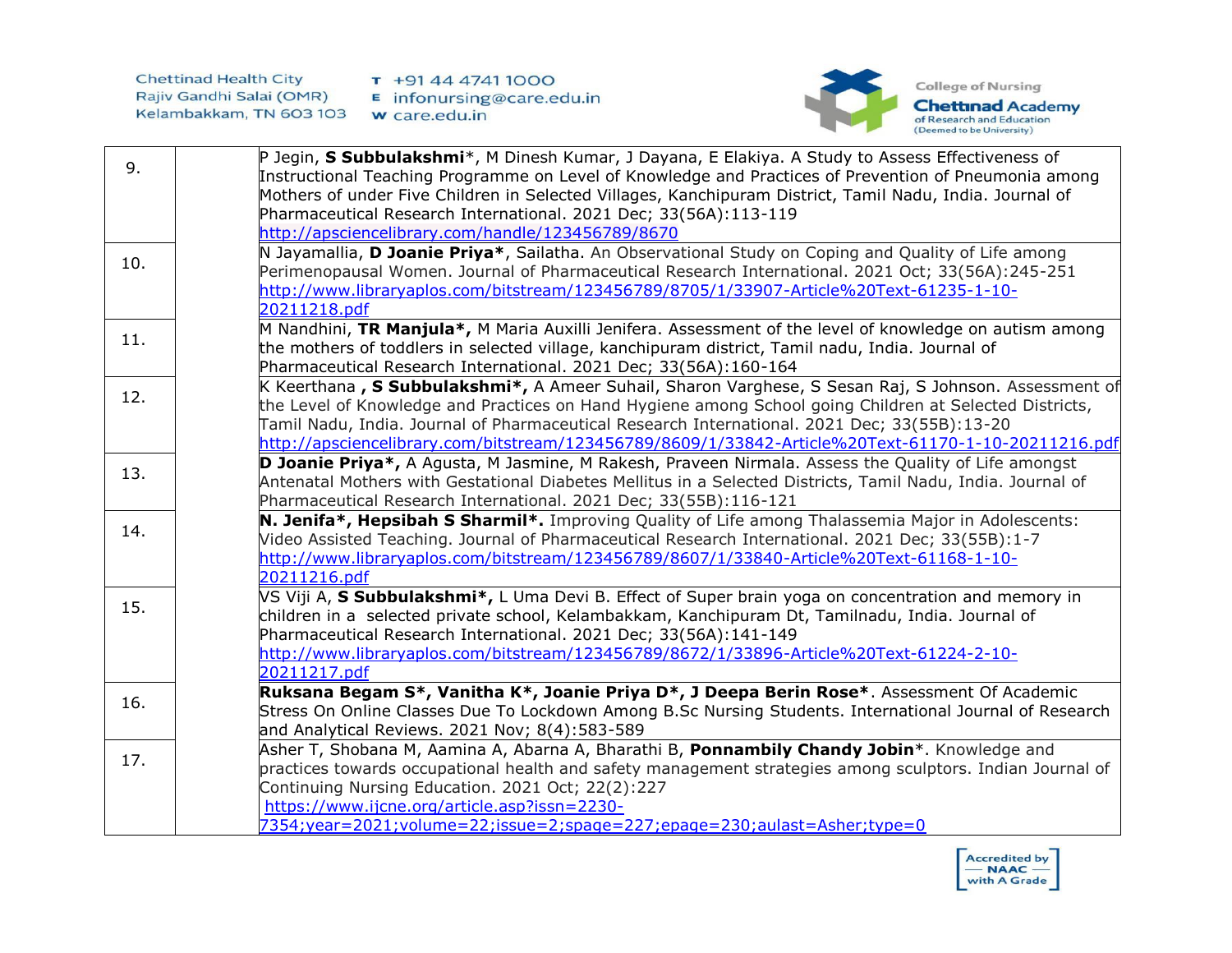

| 18. | Pavithra P, Praveena S, Dhinakaran R, Deepika RK, J Deepa Berin Rose*. A Comparative Study To Assess                                                                                                             |
|-----|------------------------------------------------------------------------------------------------------------------------------------------------------------------------------------------------------------------|
|     | The Perceived Stress Among Women Undergone Cesarean Section And Normal Delivery During Covid-19                                                                                                                  |
|     | Pandemic In A Selected Areas In Chengalpattu District, Tamilnadu, India. International Journal of Research                                                                                                       |
|     | and Analytical Reviews. 2021 Oct; 8(4):983-995                                                                                                                                                                   |
| 19. | Goldlin Jebaselvi H, Hepsibah S Sharmil*, Lokesh Raj S, Melvi George, Uma M, Yuvaraj MS. Risk Factor of                                                                                                          |
|     | Adult Urolithiasis Among Patients Attending Urology Clinic. International Journal of Research and Analytical                                                                                                     |
|     | Reviews. 2021 Oct; 8(4):183-191                                                                                                                                                                                  |
| 20. | Princy R, Baladevi K, Deepika P, Priya A, Thilagavathi V, J Deepa Berin Rose*. Effectiveness of                                                                                                                  |
|     | structured teaching program on knowledge and practice regarding home care management of women who                                                                                                                |
|     | has undergone LSCS in selected village, Chengalpettu, Tamil Nadu, India. International Journal of Research                                                                                                       |
|     | and Analytical Reviews. 2021 Sept; 8(3):411-417                                                                                                                                                                  |
| 21. | Akilan N, Jeeva N, Lance Ashwin HL, Thamizhvelan V, Yagajeyanthi M <sup>*</sup> . A study to assess the prevalence                                                                                               |
|     | of undernutrition among under five children and its relationship with mother's knowledge on undernutrition in                                                                                                    |
|     | a selected rural community, Tamil Nadu. International Journal of Research and Analytical Reviews. 2021                                                                                                           |
|     | Sept; 8(3):559-563                                                                                                                                                                                               |
| 22. | Jebamalarasenath T, <b>Krupa Susan Koshy</b> *, Harini K, Sakthi K, Thirumaran S, Sathish K. Assessment Of                                                                                                       |
|     | evel Of Knowledge And Attitude On Management Of Siblings Rivalry Among Mother's Of Under Five Children                                                                                                           |
|     | In Selected Tertiary Care Hospital, Kelambakkam, Chengalpattu District. Journal of Chengdu University of                                                                                                         |
|     | Technology (Science and Technology Edition). 2021 Aug; 26(8)                                                                                                                                                     |
|     | https://app.box.com/s/wsix6ai7zp91fy1lxlueq9rvn788ocn1                                                                                                                                                           |
| 23. | Ramesh S, Nandhini R, Harini R, Bakirathan R, Sabari Shenbagam M, Krupa Susan Koshy*. Effectiveness                                                                                                              |
|     | Of Computer Assisted Teaching On Knowledge Regarding Hpv Vaccination Among Mothers Of Female                                                                                                                     |
|     | Adolescent Children At Chengalpattu District, Tamil Nadu, India. Journal of Chengdu University of Technology                                                                                                     |
|     | (Science and Technology Edition). 2021 Aug; 26(8)<br>https://app.box.com/s/tw2mlkmrv5o24mckzukbypnl9v2bi4jr                                                                                                      |
|     |                                                                                                                                                                                                                  |
| 24. | Jothika K, <b>Krupa Susan Koshy*</b> , Gomathi R, Sanjay P, Thiripurasundhari B, Harishsekaran. A Study To<br>Assess The Level Of Knowledge On Sleeping Problem Among Late Adolescent In Selected College, Tamil |
|     | Nadu. Journal of Chengdu University of Technology (Science and Technology Edition). 2021 Aug; 26(8)                                                                                                              |
|     | https://app.box.com/s/dyllozc3k2m9ltokrp8bb8rcwp4zcazs                                                                                                                                                           |
|     | Anitha P, Mythili D, Shelsiya Devakirubai R, Jeeva R, <b>Ruksana Begam S</b> *. Assess The Effectiveness Of                                                                                                      |
| 25. | Structured Teaching Programme On Vitamin-D Deficiency Among Antenatal Mothers At Selected Tertiary                                                                                                               |
|     | Hospital, Kelambakkam, Chengalpattu District, Tamilnadu, India. Journal of Chengdu University of                                                                                                                 |
|     | Technology (Science and Technology Edition). 2021 Aug; 26(8)                                                                                                                                                     |
|     | https://app.box.com/s/9vvb4ujvc6kt6dkubm3ttf0q5rwaluo9                                                                                                                                                           |
|     |                                                                                                                                                                                                                  |

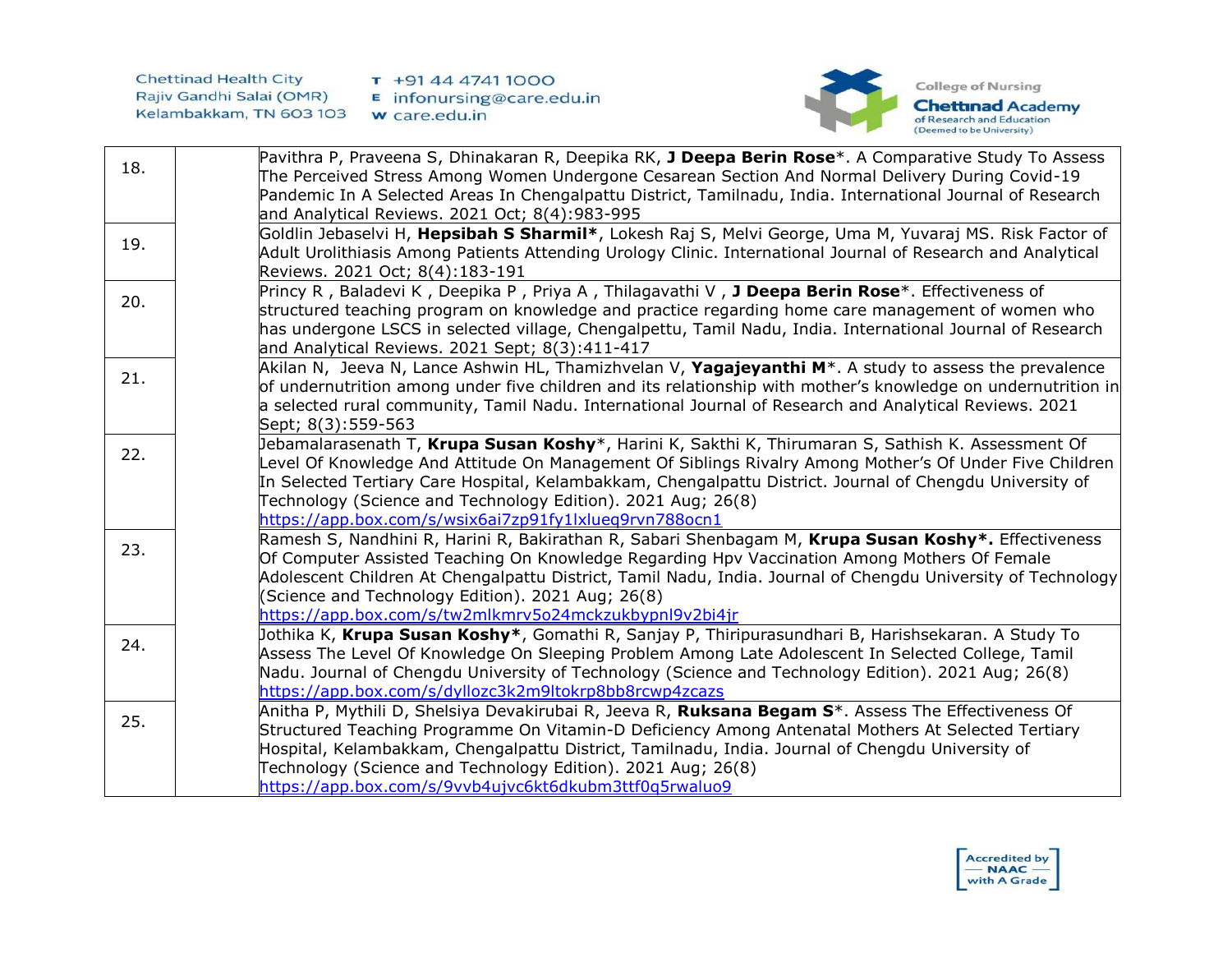

|     | Preetha Salomi P, Aruna R, Janaki S, Ragasudha R, Ruksana Begam*. Effectiveness of Structured Teaching      |
|-----|-------------------------------------------------------------------------------------------------------------|
| 26. | Programme on Knowledge and Attitude of Antenatal Care During Antenatal Period Among Spouse of               |
|     | Antenatal Mothers in a Selected Community at Chengalpattu District in Tamil Nadu, India. Journal of         |
|     | Chengdu University of Technology (Science and Technology Edition). 2021 Aug; 26(8)                          |
|     | https://app.box.com/s/2v6rbscfc3ugtdyet39xmftmpoheijfe                                                      |
|     | Bhuvaneswari S, Shenbagapraba N*, Krithiga P, Padmavathi D, Princenesa kumar R, Yamini KS. Impact Of        |
| 27. | Covid 19 Pandemic Lockdown On Academic Performance Among Nursing Student At Selected College In             |
|     | Chengalpet District, Tamil Nadu. Journal of Chengdu University of Technology (Science and Technology        |
|     | Edition). 2021 Aug; 26(8)                                                                                   |
|     | https://app.box.com/s/9lh14lbsl53rl7v0di90xvnisk91egnx                                                      |
|     | B Suganya, V Kavya, A Kalaivanan, M Alagarswamy, N Shenbhaga Prabha*. Assessment Of Knowledge On            |
| 28. | Nutritional Problems Among College Students In Selected College In Chengalpattu District, Tamilnadu, India. |
|     | Journal of Chengdu University of Technology (Science and Technology Edition). 2021 Aug; 26(8)               |
|     | https://app.box.com/s/yhm1ndibdgxopfvslacdv1o6d0r17zr5                                                      |
|     |                                                                                                             |
| 29. | Sweatha S, Shenbagapraba N*, Karthiga E, Akshara Saji, Sneha MJ, Kavimanjari A. Assess The                  |
|     | Knowledge On Awareness Of Covid 19 Infection Among College Students At College Chengalpet District,         |
|     | Tamilnadu. Journal of Chengdu University of Technology (Science and Technology Edition. 2021 Aug; 26(8)     |
|     | https://app.box.com/s/7ksef8vezbiyck3kxi454yr65p2hmled                                                      |
| 30. | Baby Shalini B, Madhumitha V, Udhaya Suriyan M, Lourdhu Joseph J, <b>Joanie Priya D*.</b> Assess The        |
|     | Awareness Of Antenatal Mothers On Risk Factors During Pregnancy At Selected Villages, Chengalpattu          |
|     | District, Tamil Nadu, India. Journal of Chengdu University of Technology (Science and Technology Edition.   |
|     | 2021 Aug; 26(8) https://app.box.com/s/hl3nyrvl7c2fkxyrtjvszhd2oog7csag                                      |
| 31. | Joanie Priya DA*, Ramya E, Nivedha C, Kowsalya B, Yazhini G. Assess the Effectiveness of Structured         |
|     | teaching programme on Prevention of Anaemia among the antenatal mothers in selected                         |
|     | village, Chengalpattu district, Tamil Nadu, India. Journal of Chengdu University of Technology (Science and |
|     | Technology Edition). 2021 Aug; 26(8)                                                                        |
|     | https://app.box.com/s/clh4du3fds5xusp4m46pocj6xcu2h63t                                                      |
|     | Keerthana K, Ameer Suhail A, Sharon Varghese, Sesan Raj S, Johnson S, Subbulakshmi*. Effectiveness of       |
| 32. | structured teaching programme on level of knowledge and practices on hand washing among school going        |
|     | children at Poonjeri village, Chengalpattu District, Tamil Nadu, India. Journal of Chengdu University of    |
|     | Technology (Science and Technology Edition). 2021 Aug; 26(8)                                                |
|     | https://app.box.com/s/4x1vbi37bgaod8647e9zsgs1g50cf48d                                                      |
|     | Abarna T, Subbulakshmi S*, Felix Figo H, Nithya V, Saranya K. Knowledge and practices on prevention of      |
| 33. | Covid-19 infection among mothers. Journal of Chengdu University of Technology (Science and Technology       |
|     | Edition). 2021 Aug; 26(8)                                                                                   |
|     | https://app.box.com/s/sstaz6esktdrddnicz87qx7mlekjm0u9                                                      |
|     |                                                                                                             |

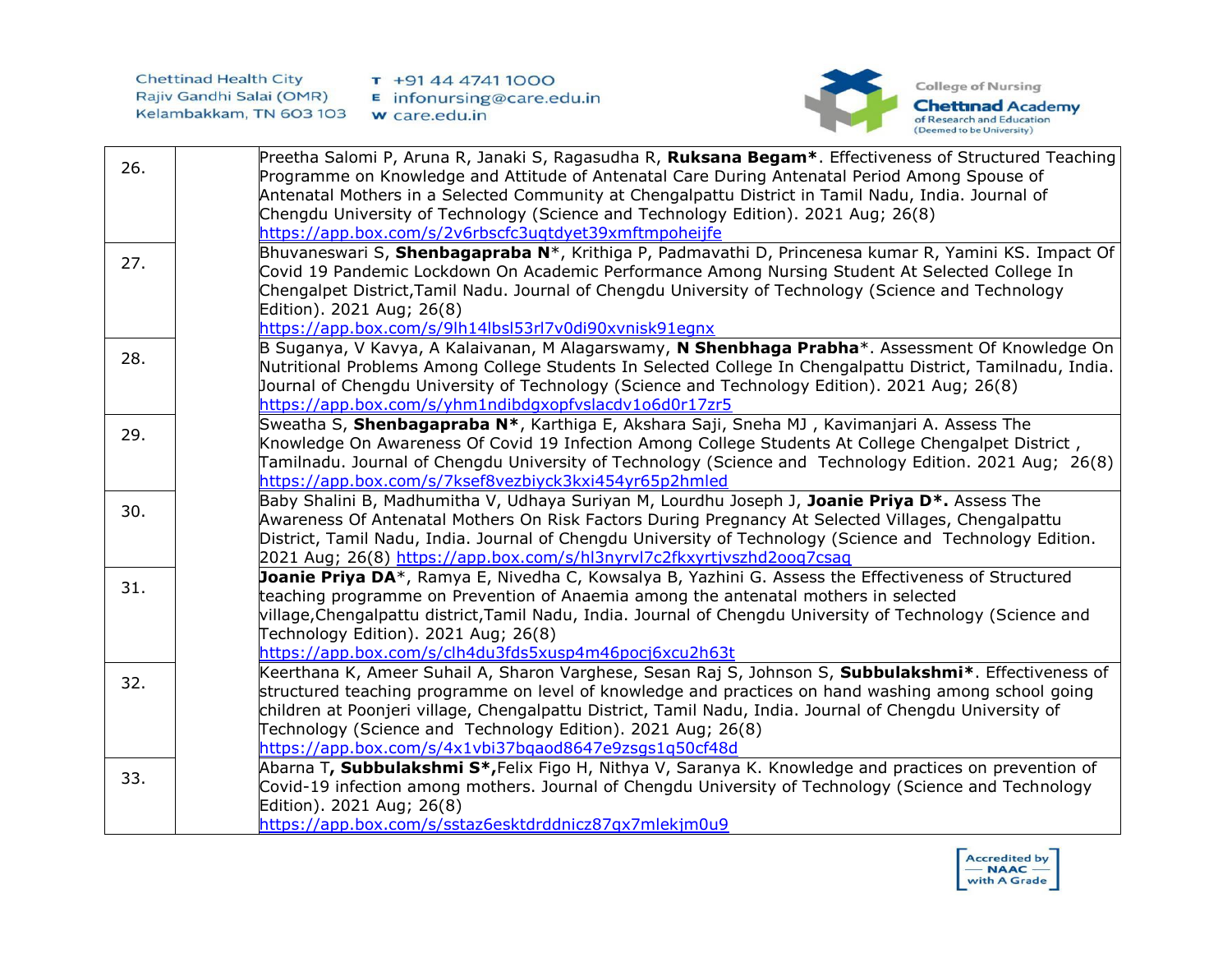

| 34. | Joanie Priya DA*, Agusta A, Jasmine M, Rakesh M, Praveen Nirmala G. Effectiveness of Video Assisted               |
|-----|-------------------------------------------------------------------------------------------------------------------|
|     | Teaching on Knowledge and Practice of managing common discomforts during pregnancy among Primi                    |
|     | Gravida Mothers, Tamil Nadu, India. Journal of Chengdu University of Technology (Science and Technology           |
|     | Edition). 2021 Aug; 26(8)                                                                                         |
|     | https://app.box.com/s/mglpgzb68fcagk2c00olk8fin9sbgxnh                                                            |
| 35. | Rogina J Savarimuthu*, Nantha Kumar U, M Priya Dharshini, A Gnanaprakash, Vijaya Lakshmi S, Cynthia               |
|     | Mary Cherian. Effectiveness of participant centered, technology based sleep hygiene therapy on insomnia           |
|     | among elderly during the COVID-19 lockdown, Tamil Nadu, India. Journal of Chengdu University of                   |
|     | Technology (Science and Technology Edition). 2021 Aug; 26(7)                                                      |
|     | https://app.box.com/s/gvrbn2i080fckw1x8zzfmd81kgcv6iiv                                                            |
| 36. | Adhinarayanan T, Yagajeyanthi M*, Harikrishnan B, Thangamani Vanan V, Manju Priya P, Suvalakshmi E.               |
|     | Perception on home visit and use of community bag among nursing students in a selected nursing college,           |
|     | [amil Nadu. Journal of Chengdu University of Technology (Science and Technology Edition). 2021 Aug; 26(8)         |
|     | https://app.box.com/s/6fa5z5wwa70aoptra0pdzz0r9mhddz42                                                            |
| 37. | R Janani, M Chandru Chella, V Vinitha, A Jayapriya, M Premnath, Nancy Victoria J <sup>*</sup> . Assess the Spouse |
|     | Knowledge on Minor Disorder of Pregnancy Among Primi Gravid Women At Tertiary Care Hospital,                      |
|     | Kelambakkam, Chengalpet District, Tamilnadu, India. Journal of Chengdu University of Technology (Science          |
|     | and Technology Edition). 2021 Aug; 26(8)                                                                          |
|     | https://app.box.com/s/wsa1n0wfddorvdrq15kbo48x1n9d90kp                                                            |
| 38. | Aakash J, Durai P, Priyadharshini M, Nivetha P, <b>Nancy Victoria J*</b> . Assessment of Knowledge, attitude and  |
|     | practice on Prevention towards COVID 19 among the pregnant women in a tertiary care hospital,                     |
|     | Chengalpattu district, Tamil Nadu, India. Journal of Chengdu University of Technology (Science and                |
|     | Technology Edition). 2021 Aug; 26(8)<br>https://app.box.com/s/tnx1t3ghq8ekmxnx5ucmqkv6pqcjvmwf                    |
|     | Sathesh Kumar S, Bhuvaneshwari R, Atchaya R, Pavithra M, Nancy Victoria J*. Effectiveness of structured           |
| 39. | teaching programme on awareness of adolescent victimization among parents at selected village (Ponjeri),          |
|     | Chengalpet district, Tamil Nadu, India. Journal of Chengdu University of Technology (Science and Technology       |
|     | Edition). 2021 Aug; 26(8)                                                                                         |
|     | https://app.box.com/s/e1z81jq9631wfbbwt5w72ac4ozend0j6                                                            |
|     | Nareandraprasath S, A Shanmugapriya*, Jayasuriya P, Abisheka A, Seevugapandiyan M, Saranya A. Health              |
| 40. | Impact Assessment Related to Online Classes Among Adolescents at Paediatric Outpatient Department in A            |
|     | Tertiary Care Hospital, Kelambakkam, Chengalpattu District, Tamil Nadu, India. Journal of Chengdu                 |
|     | University of Technology (Science and Technology Edition). 2021 Aug; 26(8)                                        |
|     | https://app.box.com/s/ykx3pwor3vopd06d998q1rd3l3zkjore                                                            |
|     |                                                                                                                   |

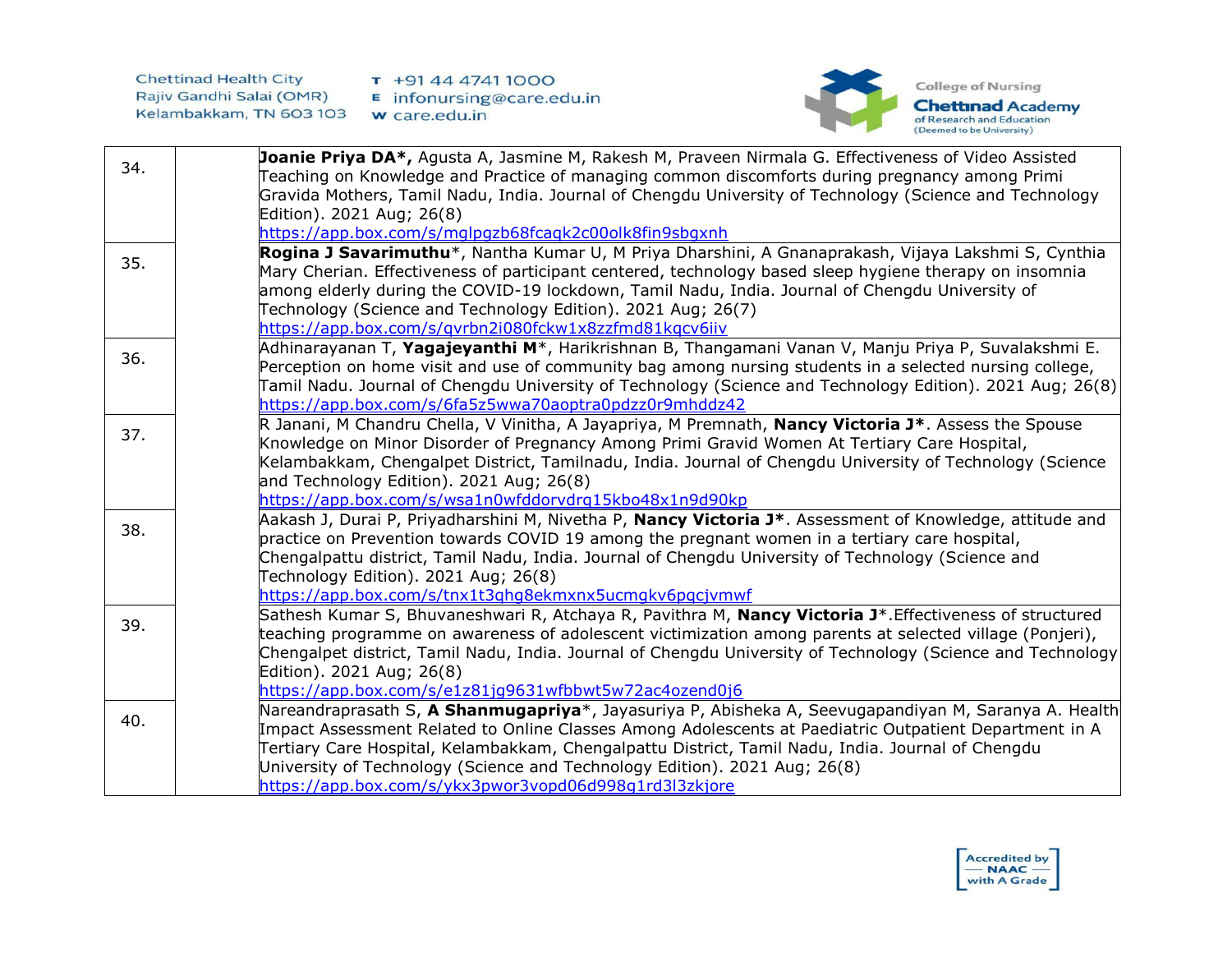

| 41. | Ishwarya R, Shanmugapriya A*, Manjula C, Anju R, Shamili K, Sabari Sri Nathan K. To evaluate the<br>effectiveness of virtual teaching programme on knowledge regarding childhood immunization among<br>mother of under five children in selected villages at Chengalpattu-district, Tamilnadu, India-<br>Retrospective Study. Journal of Chengdu University of Technology (Science and Technology Edition). 2021<br>Aug; 26(8)                                                                             |
|-----|------------------------------------------------------------------------------------------------------------------------------------------------------------------------------------------------------------------------------------------------------------------------------------------------------------------------------------------------------------------------------------------------------------------------------------------------------------------------------------------------------------|
|     | https://app.box.com/s/prgfkrl5ra9sdddmaray5yz1v9pzghq0<br>Logeshwari S, Shanmugapriya A*, Aarthi S, Prakash D, Surya Prakash R, Seetha A. Perception of mothers                                                                                                                                                                                                                                                                                                                                            |
| 42. | on breastfeeding practices at peadiatric out patient department at seleced tertiary care hospital,<br>Kelambakkam, Chengalpet district, Tamil Nadu, India. Journal of Chengdu University of Technology (Science<br>and Technology Edition). 2021 Aug; 26(8)<br>https://app.box.com/s/h2vx6nne2ph8byeeqxesbp1nicm0xe0i                                                                                                                                                                                      |
| 43. | Palayakarasi P, Manjula T R*, Princy Neleisha W, Deepa V, Durga P. Perceived stress among mothers of<br>children studying from home due to lockdown in selected community setting, Chengalpattu district, Tamil<br>Nadu, India. Journal of Chengdu University of Technology (Science and Technology Edition). 2021 Aug;<br>26(8) https://app.box.com/s/51jzl85r3y7pgrbdaxymuy9h4jbudwgp                                                                                                                    |
| 44. | Gayathri K, Anbu K*, Vetri Selvi G, Thamizharasi S, Jodhachandra TH, Ponmudi S. To assess the<br>effectiveness of structured teaching programme on knowledge regarding prevention and control of hospital<br>acquired infection among BSc nursing students in selective college of nursing Kelambakkam, Chengalpet<br>district, Tamil Nadu, India. Journal of Chengdu University of Technology (Science and Technology Edition).<br>2021 Aug; 26(8) https://app.box.com/s/9m4wv69bk8y8q0q1sjh2x5pp2jjquvjv |
| 45. | M Nithishkumar, P Sandhiya, S Balaji, RB Libin Raja, <b>R Kalaiselvi</b> *. Assessment of adjustment problems<br>among school going adolescents Tamil nadu, India. Journal of Chengdu University of Technology (Science<br>and Technology Edition). 2021 Aug; 26(8)<br>https://app.box.com/s/t58c951h6bo0dsmksp6qlaw56qb5qhj2                                                                                                                                                                              |
| 46. | C Naveen, D Vignesh, L Saral, X Sacksin Riyas, D Abitha, R Kalaiselvi*. Assessment of quality of life among<br>elderly Tamil nadu, India. Journal of Chengdu University of Technology (Science and Technology Edition).<br>2021 Aug; 26(8) https://app.box.com/s/zuolub1cmkd6ps5955cglp5fgre7t9al                                                                                                                                                                                                          |
| 47. | A Pradeepraj, V Praveenkumar, J Devika, S Dharani, Reshma Varghese, <b>R Kalaiselvi*.</b> Impact of Covid-19<br>on emotional resilience among school going adolescents, Tamilnadu, India. Journal of Chengdu University of<br>Technology (Science and Technology Edition). 2021 Aug; 26(8)<br>https://app.box.com/s/9douloznkh1k85msixmkfks5o69mlpyo                                                                                                                                                       |
| 48. | Aparna, Deva P, Nisha Thomas, Tincy Teresa, Vengatesan*. A descriptive<br>study<br>being<br>on<br>well<br>during Covid-19 lockdown among the working people at selected urban area at Chengalpattu district,<br>Tamilnadu, India. Journal of Chengdu University of Technology (Science and Technology Edition). 2021 Aug;<br>26(8) https://app.box.com/s/bkyq8hyrcwn55dcq316xzyickin4zbsl                                                                                                                  |

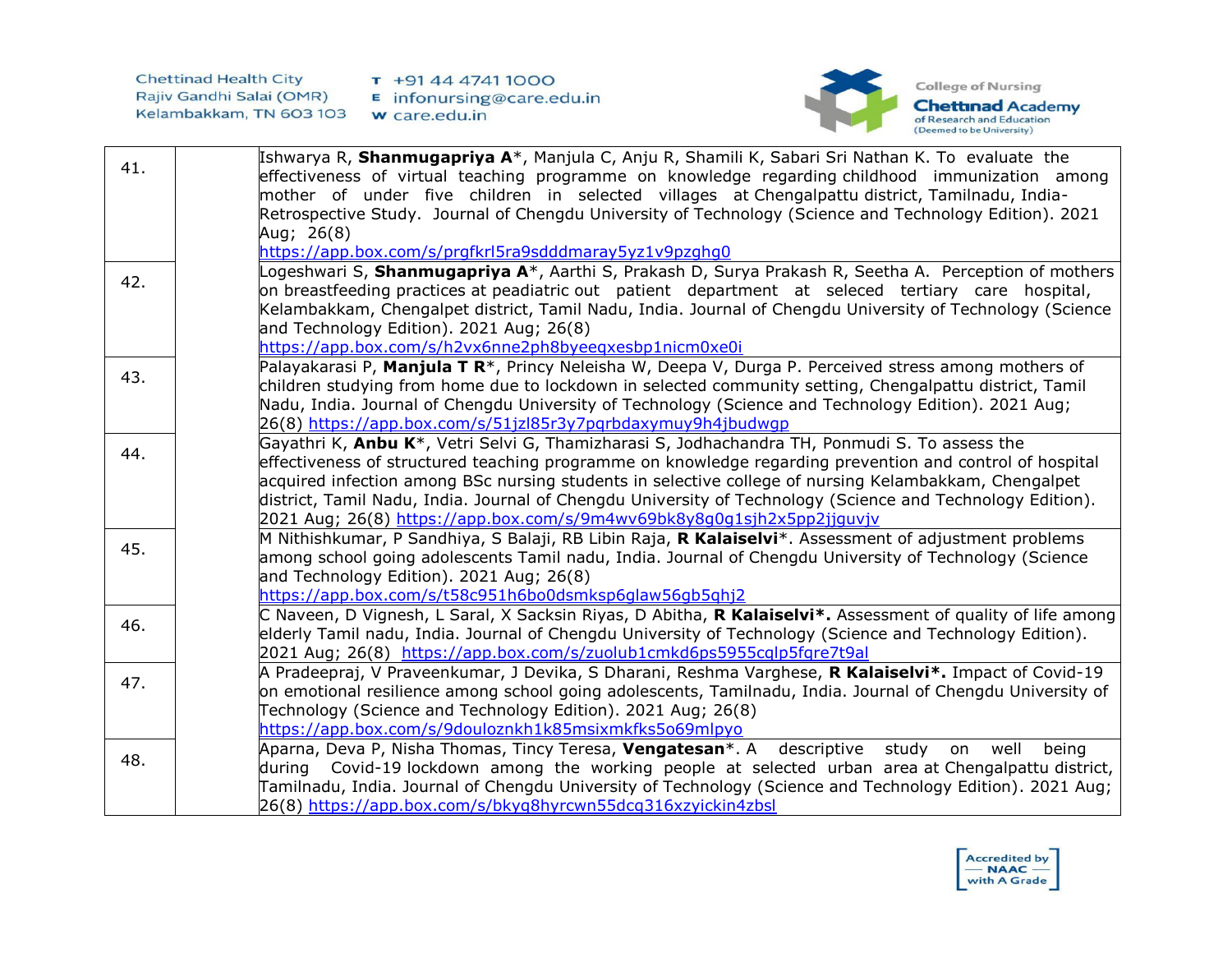

|     | Anju J, Erin Sara Jane E, Thanesh A, Vijayalakshmi K, Moirangthem Sinthoi Chanu, Venkatesh*.                                                                               |
|-----|----------------------------------------------------------------------------------------------------------------------------------------------------------------------------|
| 49. | Effectiveness Of Structured Teaching Program On Knowledge Regarding Obesity And Its Perceived Health                                                                       |
|     | Problem Among Women In Selected Urban Areas. Journal of Chengdu University of Technology (Science and                                                                      |
|     | Technology Edition). 2021 Aug; 26(8)                                                                                                                                       |
|     | https://app.box.com/s/y9k9tsjlenine957s9sxat1u9yb142fk                                                                                                                     |
| 50. | Pandian A, Vanitha K*, Ram Prasadh S, Kavitha K, Unisha. An Observational study on adherence to                                                                            |
|     | breastfeeding techniques among nursing mothers in a Selected Tertiary Care Hospital, Kelambakkam,                                                                          |
|     | Kanchipuram district, Tamil Nadu, India. Journal of Chengdu University of Technology (Science and                                                                          |
|     | Technology Edition). 2021 Aug; 26(8)                                                                                                                                       |
|     | https://app.box.com/s/vipd0aij310owzvcpmbv9q2h0jztvw6k                                                                                                                     |
| 51. | Nandha Kumar C, Manova VB, Maniyarasi R, Paveena V, Santhiya G, Vanitha K <sup>*</sup> . Effectiveness of Self                                                             |
|     | Instructional Module on Knowledge, Attitude and Practice on Menstrual Hygiene among Adolescent Girls in a                                                                  |
|     | Selected School, Kanchipuram District, Tamil Nadu, India. Journal of Chengdu University of Technology                                                                      |
|     | (Science and Technology Edition). 2021 Aug; 26(8)                                                                                                                          |
|     | https://app.box.com/s/9m4wv69bk8y8q0q1sjh2x5pp2jjquvjv                                                                                                                     |
| 52. | K Anbu*, A Rathiga. Effectiveness of Intradialytic Stretching Exercises on Muscle Cramps among Patients                                                                    |
|     | Undergoing Haemodialysis in a Selected Tertiary Care Hospital Kancheepuram District, Tamil Nadu, India.                                                                    |
|     | Journal of Pharmaceutical Research International. 2021 Dec; 33(55A): 235-248                                                                                               |
|     | http://www.libraryaplos.com/bitstream/123456789/8908/1/33992-Article%20Text-61332-1-10-                                                                                    |
|     | 20211222.pdf                                                                                                                                                               |
| 53. | G Sumathi, Hepsibah Sharmil*, S Aruna, Arul Annuncia. Vaginal Weight Cone For Stress Urinary                                                                               |
|     | Incontinence (SUI): What's The Impact On Women's Health? International Journal of Aquatic Science. 2021                                                                    |
|     | Aug; 12(2): 1615-1623                                                                                                                                                      |
|     | http://www.journal-aquaticscience.com/article 132481.html                                                                                                                  |
| 54. | F Prince William, S Deepika, S Divya, R Pavithra, Metha J*. Psychological Distress During Covid-19                                                                         |
|     | Pandemic Among School Teachers in Selected Schools, Chengalpattu district, Tamil Nadu, India -                                                                             |
|     | Retrospective Study. Journal of Chengdu University of Technology (Science and Technology Edition). 2021                                                                    |
|     | Aug; 26(7) https://app.box.com/s/hs41c9j8y5zxvyrwbr0y44xpzk6eg5z9<br>Ramamurthy, Jibi Paul, Hepsibah Sharmil*, Sathya P. Effect of Ultrasound Therapy and Cryotherapy over |
| 55. | Taping Technique in Patients with Acute Lateral Ankle Sprain. International Journal of Life science and                                                                    |
|     | Pharma Research. 2021 July; 11(4):9-15                                                                                                                                     |
|     | https://www.ijlpr.com/admin/php/uploads/816 pdf.pdf                                                                                                                        |
|     | L Saranya, P Vijayasamundeeswari, <b>A Shanmugapriya*</b> . Video Assisted Teaching on Knowledge Regarding                                                                 |
| 56. | Weaning among Mothers -Pre Experimental Non Randomized One Group Pretest and Posttest Study. Annals                                                                        |
|     | of the Romanian Society for Cell Biology. 2021 Apr; 25(4): 9492 - 9496                                                                                                     |
|     | https://www.annalsofrscb.ro/index.php/journal/article/view/3692                                                                                                            |
|     |                                                                                                                                                                            |

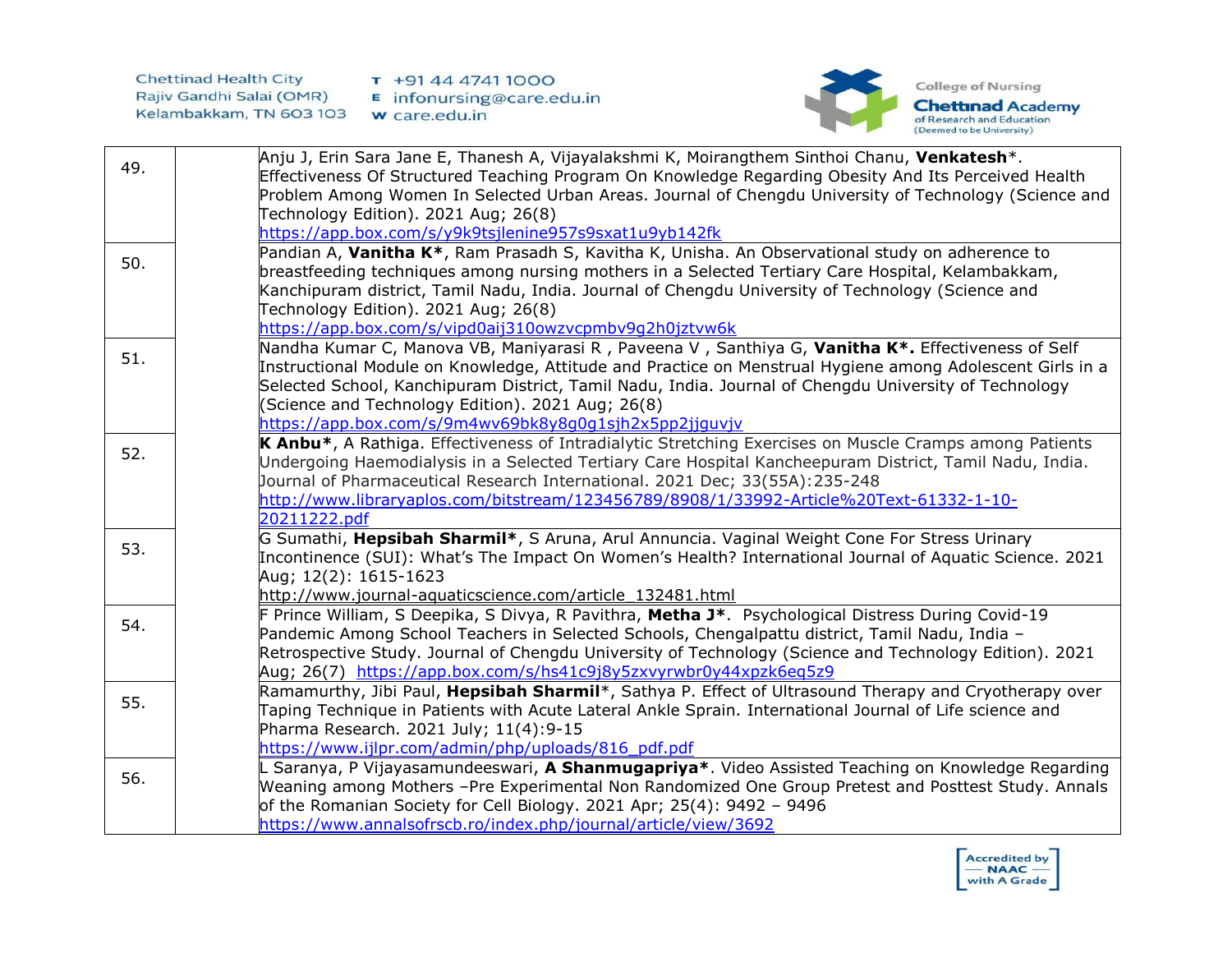

| 57. |      | Jose Mary R <sup>*</sup> . Leadership and Programme Management in Infection Prevention and Control (IPC). Annals of<br>the Romanian Society for Cell Biology. 2021 May; 25(6):260-267                                                                                                                                                                     |
|-----|------|-----------------------------------------------------------------------------------------------------------------------------------------------------------------------------------------------------------------------------------------------------------------------------------------------------------------------------------------------------------|
|     |      | https://annalsofrscb.ro/index.php/journal/article/view/5276                                                                                                                                                                                                                                                                                               |
| 58. |      | Rogina JS Savarimuthu*, A Preetha, D Princy Petrishya, L Praveen, K Praveen Kumar, M. Iswariya. Quality<br>of Life amongst General Public during COVID19 Lockdown, Tamil Nadu, India. Indian Journal of Continuing<br>Nursing Education. 2021 July; 22(1):93-95<br>DOI: 10.4103/ijcn.ijcn 95 20                                                           |
| 59. |      | Priya Dharshini M, Nantha Kumar U, Gnanaprakash A, Vijaya Lakshmi S, Cynthia Mary Cherian, Rogina J S<br>Savarimuthu*. Assessment of aggressiveness amongst young adults during COVID-19. Indian Journal of<br>Continuing Nursing Education. 2021 Feb; 21(2):206-208<br>DOI: 10.4103/IJCN.IJCN 88 20                                                      |
| 60. |      | Kalaiselvi R <sup>*</sup> , Parimala Devi L, Manimegalai B. Writing therapy on anxiety among differently abled<br>adolescents. International Journal of Creative Research Thoughts. 2021 Feb; 9(2):4386-4390<br>https://www.ijcrt.org/papers/IJCRT2102529.pdf                                                                                             |
| 61. | 2020 | S Eswari, Pushpakala KJ*. Effectiveness of Structured Teaching Programme on Pulmonary Rehabilitation<br>among Patients with Chronic Obstructive Pulmonary Disease. Medico-legal Update. 2020; 20(3):557-562                                                                                                                                               |
| 62. |      | Renuga S, Alfred Sam D, Dinesh J, Keerthi G, Parasuraman P, Vijay S, N Thivya.* A Study to Assess the<br>Level of Knowledge on Ill Effects of Mobile Usage among Adolescents in Selected College at Kancheepuram<br>District, Tamilnadu, India. Medico-legal Update. 2020; 20(3):550- 552<br>http://ijop.net/index.php/mlu/article/view/1456              |
| 63. |      | Rogina JS Savarimuthu*, Jermimah Jayakumar. Role of Family in the Healing Process. Christian Medical<br>Journal of India. 2020; 35(2):21-25                                                                                                                                                                                                               |
| 64. |      | Bavithra Devi K, Dinesh Kumar S, Nisha V, J Metha*, Rogina JS Savarimuthu*. A Descriptive Study to<br>Assess Knowledge, Attitude and Practices of Mothers Regarding Prevention of Juvenile Sexual Abuse. Medico-<br>legal Update. 2020; 20(2):33-36<br>https://ijop.net/index.php/mlu/article/view/1056                                                   |
| 65. |      | Akila K, Divya R, Preethianushya M, Aravindhan B, <b>Rogina JS Savarimuthu</b> *. Assessment of Cognitive<br>Impairment among Elderly in the Selected Rural Community, Kancheepuram District, Tamil Nadu. Indian<br>Journal of Public Health Research & Development. 2020; 11(3):19-21<br>https://medicopublication.com/index.php/ijphrd/article/view/599 |
| 66. |      | Asher T, Shobana M, Abarna A, Aamina A, Bharathi B, Ponnambily Chandy*. The Prevalence of Anemia<br>among the Adolescent Girls in a Selected College in Kanchipuram. Medico-legal Update. 2020; 20(2):28-32<br>https://ijop.net/index.php/mlu/article/view/1055                                                                                           |

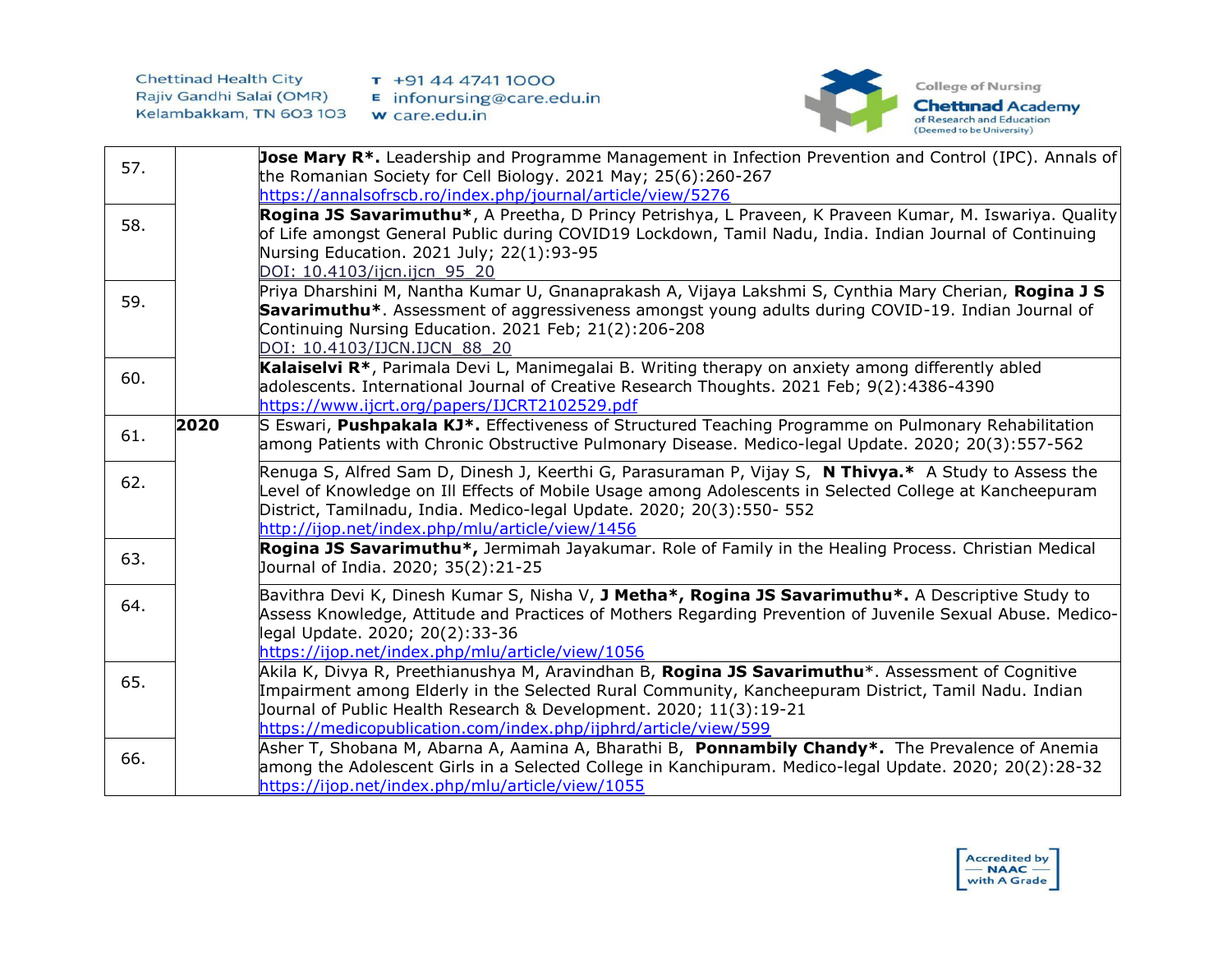

| 67. | Nishanthi B, Vijayalakshmi N, Kayalvizhi L, Pavithra T, Deepika E, Jancy R, Shenbagapraba N*.<br>Effectiveness of Video Assessed Teaching Progamme on Prevention of Domestic Violence among Adolescent                                                                                                                                                   |
|-----|----------------------------------------------------------------------------------------------------------------------------------------------------------------------------------------------------------------------------------------------------------------------------------------------------------------------------------------------------------|
|     | Boys at Selected College, Kanchipuram District, Tamil Nadu. Medico-legal Update. 2020; 20(2):125-127                                                                                                                                                                                                                                                     |
|     | http://ijop.net/index.php/mlu/article/view/1079                                                                                                                                                                                                                                                                                                          |
| 68. | Reshma S, Priya L, Sharmi D, Sripriya S, Nancy Victoria <sup>*</sup> . Knowledge and Practice of Observing Daily Fetal<br>Movement among Primigravid Women in Kellambakkam, Kanchipuram District, Tamil Nadu, India. Medico-<br>legal Update. 2020; 20(2):159-163                                                                                        |
|     | https://ijop.net/index.php/mlu/article/view/1088                                                                                                                                                                                                                                                                                                         |
| 69. | R Vinothini, C Robin Jayaraj, D Joanie Priya*. A Descriptive Study to Assess the Knowledge on Fetal Well<br>Being among Antenatal Mothers with Selected Tertiary Care Hospital at Kelambakkam, Kanchipuram District,<br>Tamil Nadu, India. Medico-legal Update. 2020; 20(2):155-158<br>https://ijop.net/index.php/mlu/article/view/1638                  |
|     | Ajeeth R, Deva Asser, Anusuya R, Hari Priya S, Sangeeswari, Shanmuga Sundaram, Lakshmi L*. Assess                                                                                                                                                                                                                                                        |
| 70. | the Prevalence and Identify the Risk Factors of Hypertension among Adults Residency in a Selected Rural<br>Community, Kanchipuram District, Tamil Nadu, India. Medico-legal Update. 2020; 20(2):8-10.                                                                                                                                                    |
|     | https://ijop.net/index.php/mlu/article/view/1050                                                                                                                                                                                                                                                                                                         |
| 71. | A Preetha, D Princy Petrishiya, L Praveen, K Praveen Kumar, M Kalaivani, <b>Rogina JS Savarimuthu</b> *. A<br>Study to Assess Depression, Anxiety, Loneliness and Internet Addiction among College Students Using<br>Internet in Selected College, Chennai. Medico-legal Update. 2020; 20(2):1-3<br>https://ijop.net/index.php/mlu/article/view/1047     |
| 72. | S Kamali, Kavitha Jasmine, A Jaya, M Janani, Shenbagapraba N*. A Descriptive Study to Assess the<br>Quality of Life of Patient with Type 2 Diabetes Mellitus in a Selected Rural Community at Kancheepuram<br>District Tamil Nadu, India. Medico-legal Update. 2020; 20(2):177-179<br>https://ijop.net/index.php/mlu/article/view/1092                   |
| 73. | G Prithiba, K Priya, R Rekha, R Rebekahal, Veena M Joseph*. Assessment of Knowledge of Mothers<br>Regarding Diaper Rashes in Infants in a Selected Rural Community, Kanchipuram District, Tamil Nadu, India.<br>Medico-legal Update. 2020;20(2):58-60                                                                                                    |
| 74. | M Abirami, B Abishek, K Gayathri, S Amudha, P Suvetha, Veena M Joseph*. A Descriptive Study to Assess<br>the Paternal Knowledge and Attitude towards Exclusive Breastfeeding in a Selected Tertiary Care Setting,<br>Kanchipuram District, Tamil Nadu, India. Medico-legal Update. 2020; 20(2):90-94<br>https://ijop.net/index.php/mlu/article/view/1071 |
|     | Nandhini Devi, A Rathiga*. Effectiveness of Structured Computer Based Education Programme to Develop &                                                                                                                                                                                                                                                   |
| 75. | Enhance the Knowledge on Coronary Artery Disease among Patients with Hypertension. Medico-legal Update.<br>2020; 20(2):120-124                                                                                                                                                                                                                           |
|     | https://ijop.net/index.php/mlu/article/view/1078                                                                                                                                                                                                                                                                                                         |

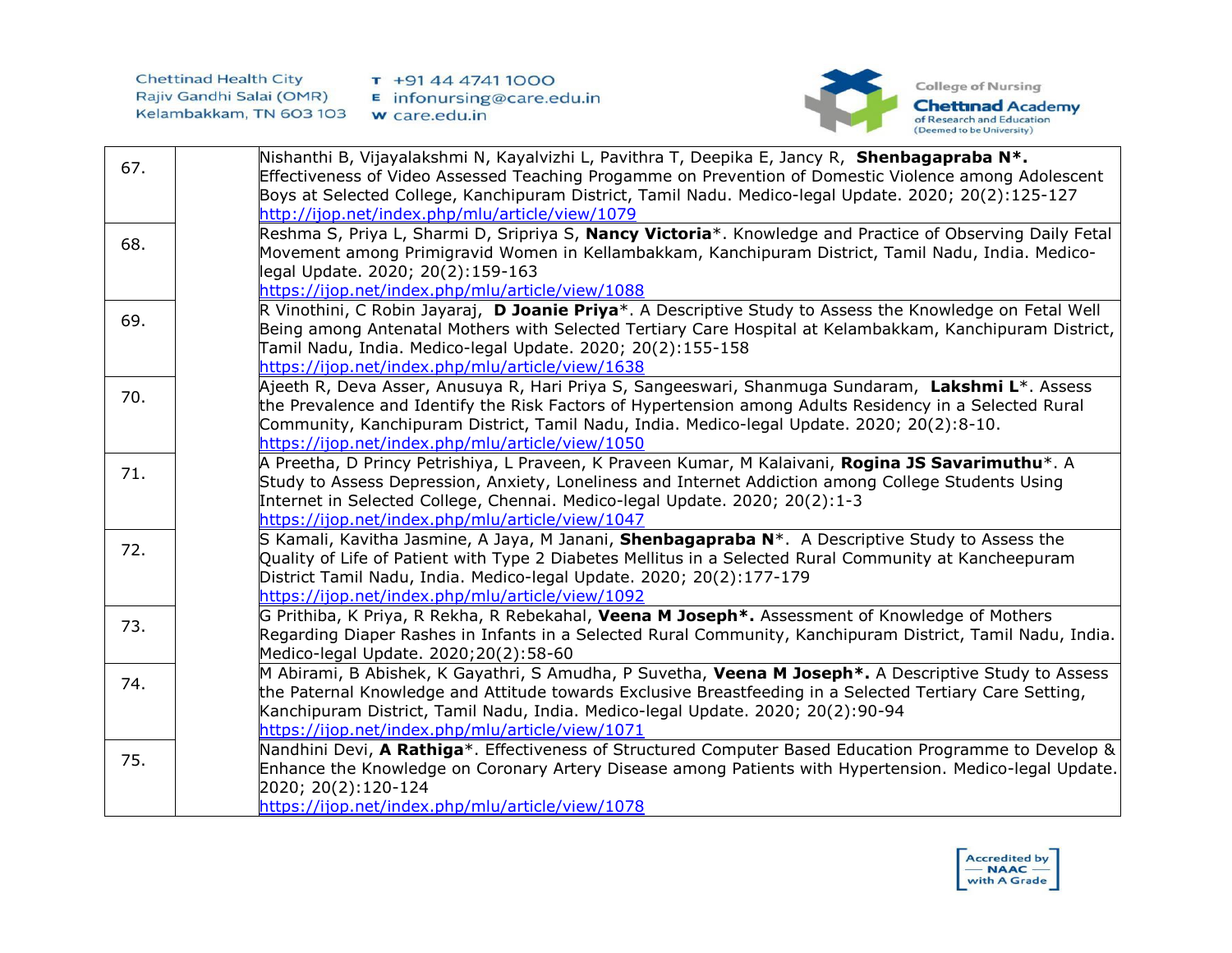

|     | Chandiralekha M, Gomathi V, Pavithra G, Revathi V, T Sowmiya, Tintu Rachel George, L Lakshmi*. A                                                                                                                   |
|-----|--------------------------------------------------------------------------------------------------------------------------------------------------------------------------------------------------------------------|
| 76. | Descriptive Study to Assess the Risk Factors of Obesity among Housewives Residing at Selected Community,                                                                                                           |
|     | Setting in Kanchipuram District, Tamil Nadu. Medico-legal Update. 2020; 20(2):42-44                                                                                                                                |
|     | https://ijop.net/index.php/mlu/article/view/1058                                                                                                                                                                   |
| 77. | Lobsang Wangmu, A Leshyha, M Kowsika, K Hasina, Yaga Jeyanthi*. Assessment of Knowledge on Disaster                                                                                                                |
|     | Preparedness among Adult in a Selected Rural Community at Kanchipuram District Tamil Nadu, India.                                                                                                                  |
|     | Medico-legal Update. 2020; 20(2):86-89                                                                                                                                                                             |
|     | https://ijop.net/index.php/mlu/article/view/1070                                                                                                                                                                   |
| 78. | Chrislinjebisha, R Vinitha, S Preethi, S. Kasthuri, K Vanitha*. Effect of Perceived Stress on Menstruation                                                                                                         |
|     | among Adolescent Girls in a Selected College, Kanchipuram District, Tamil Nadu, India. Medico-legal Update.                                                                                                        |
|     | 2020; 20(2):67-69                                                                                                                                                                                                  |
|     | https://ijop.net/index.php/mlu/article/view/1064                                                                                                                                                                   |
| 79. | SA Joshi Preethi, N Janagiraman, Rathiga*. A Reterospective Study to Asses the Prevalence of Type 2<br>Diabetes Mellitus among Patient with Chronic Liver Disease at a Selected Hospital in Kancheepuram District, |
|     | Tamil Nadu. Medico-legal Update. 2020; 20(2):173-176                                                                                                                                                               |
|     | https://ijop.net/index.php/mlu/article/view/1091                                                                                                                                                                   |
|     | Jyothish Lal Prasad, Abishek, Aishwariya, Ananthi, Cyril Cherian, Reshma Banu, <b>L Lakshmi</b> *. A Study to                                                                                                      |
| 80. | Assess the Knowledge on Pubertal Changes and Menarche among Adolescent Girls Residing in A Selected                                                                                                                |
|     | Rural Community, Kanchipuram District, Tamilnadu. Medico-legal Update. 2020; 20(3):102-104                                                                                                                         |
|     | http://ijop.net/index.php/mlu/article/view/1376                                                                                                                                                                    |
|     | George Fernandez A, Janagiraman N, Shalini M, Vinitha R, Metha*. Assessment of the Psychological                                                                                                                   |
| 81. | Wellbeing of Elderly Residing at Pooncheri Rural Community Area in Kancheepuram District, Tamilnadu,                                                                                                               |
|     | India. Medico-legal Update. 2020; 20(3):66-69                                                                                                                                                                      |
|     | http://ijop.net/index.php/mlu/article/view/1369                                                                                                                                                                    |
| 82. | Gini TR, Ashika Parveen, Sharmilavathi A, Avinas U, Anto Benson, Shanthi*. A Study to Assess the                                                                                                                   |
|     | Knowledge on Oral Health and Self Esteem among Young Adults in Selected College, in Kancheepuram                                                                                                                   |
|     | District, Tamilnadu, India. Medico-legal Update. 2020; 20 (3): 51-54                                                                                                                                               |
| 83. | Sherlinblessy, G Santhiya, E Mohan, Shanthi*. A Study to Examine the Association of Health Related                                                                                                                 |
|     | Behaviours and Body Mass Index among Young Adults at Selected Colleges in Kancheepuram District, Tamil                                                                                                             |
|     | Nadu, India. Medico-legal Update. 2020; 20(3):76-80<br>http://ijop.net/index.php/mlu/article/view/1371                                                                                                             |
|     | Bhuvana A, Ajaykumar P, Yaazhini T, Dineshkumar S, Devaki K <sup>*</sup> . Assessment of Depression among the                                                                                                      |
| 84. | Housewives of Alcohol Consuming Husbands in Selected Community Areas, Kancheepuram District,                                                                                                                       |
|     | Tamilnadu. Medico-legal Update. 2020; 20(3):46-49                                                                                                                                                                  |
|     | http://ijop.net/index.php/mlu/article/view/1365                                                                                                                                                                    |
|     |                                                                                                                                                                                                                    |

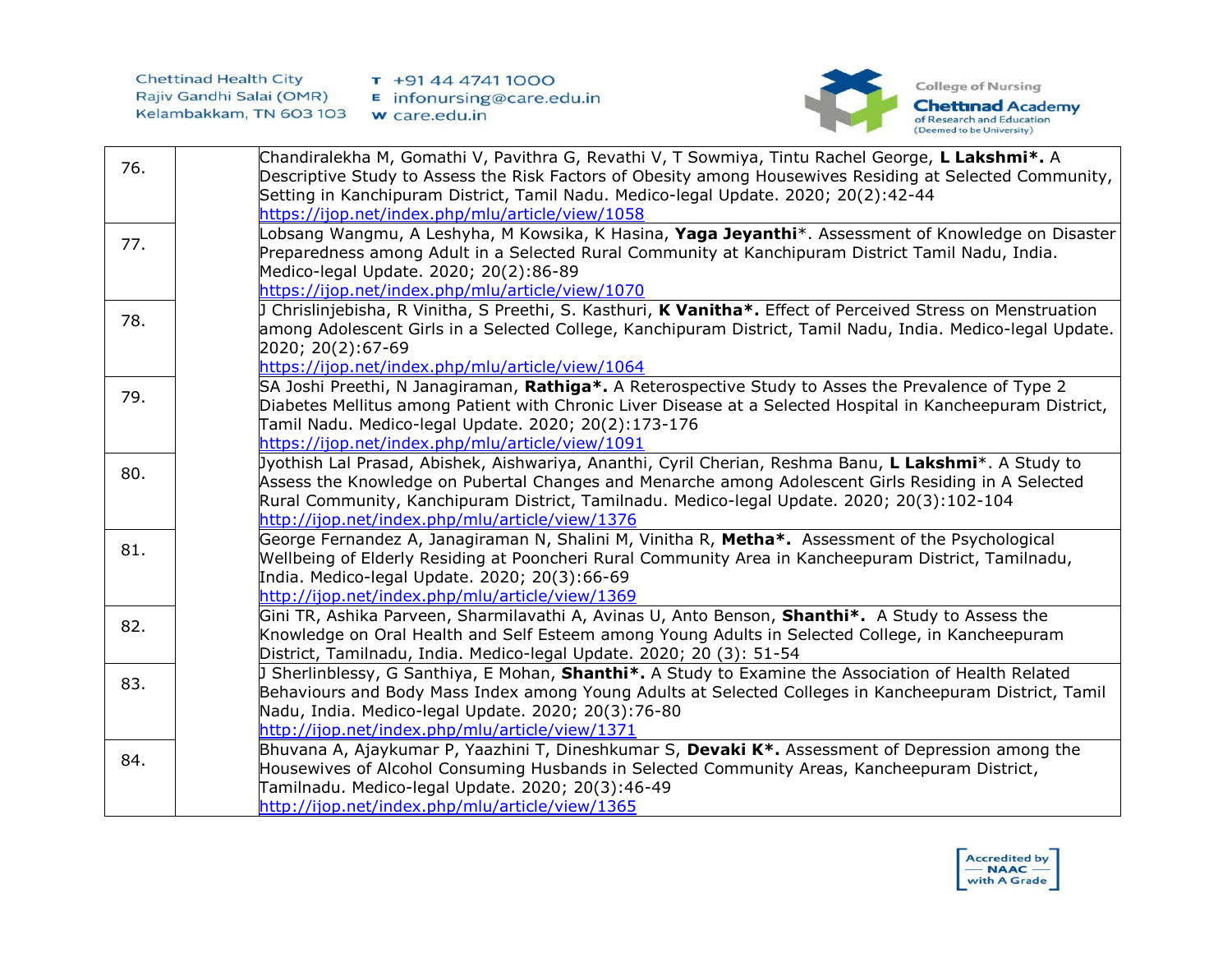

|     | Saran C, Sandhiya S, Yogeshkumar S, Vignesh T, J Manjula*. Assessment of the Knowledge on Breast Self-    |
|-----|-----------------------------------------------------------------------------------------------------------|
| 85. | examination among Women in Selected Tertiary Hospital at Kelambakkam, Kancheepuram District, Tamil        |
|     | Nadu, India. Medico-legal Update. 2020; 20(2):183-187                                                     |
|     | https://ijop.net/index.php/mlu/article/view/1094                                                          |
|     | M Rajalakshmi, J Santhiya, R Bhuvaneswari, R Kalaivani, Veena M Joseph*. A Community Based Cross          |
| 86. | Sectional Study on Knowledge, Attitude and Hand Hygiene Practices among Mothers of Under Fives. Medico-   |
|     | legal Update. 2020; 20(2):98-102                                                                          |
|     | https://ijop.net/index.php/mlu/article/view/1073#:~:text=mothers%20of%20under-                            |
|     | fives.,District%2C%20Tamil%20Nadu%2C%20India.&text=to%20assess%20the%20knowledge%20and,atti,              |
|     | tude%20of%20the%20hand%20hygiene.&text=while%2047%25%20of%20the%20mothers,%25%2D70%2                      |
|     | 5%20practice%20score).                                                                                    |
| 87. | E Anitha, M Geetha, S Anushya, R Anitha, R Vinoth Kumar, A Rathiga*. Assessment of Presence of the        |
|     | Phenotypic Characteristics of Polycystic Ovarian Syndrome among Young Adult Girls in a Selected College,  |
|     | Kanchipuram District, Tamil Nadu, India. Medico-legal Update. 2020; 20(2):45-48                           |
|     | https://ijop.net/index.php/mlu/article/view/1059                                                          |
| 88. | Tony Dominic D, Annies Infencya A, Jeyashree A, Sangeetha K, Kanchana*. Assessment on Effects of          |
|     | Electronic Media on Traditional Play among Higher Secondary Students in Selected Schools in Kelambakkam,  |
|     | Kancheepuram District, Tamil Nadu, India. Medico-legal Update. 2020; 20(2):206-210                        |
|     | https://ijop.net/index.php/mlu/article/view/1100                                                          |
| 89. | M. Kalki, Acshal Rachel, Nisha V, Sundhari G, Rathiga A*. Assessment the Risk Factors and Incidence of    |
|     | Low Back Pain among Higher Secondary Students in Selected School at Kanchipuram Dist Tamil Nadu India.    |
|     | Medico-legal Update. 2020; 20(2):95-97                                                                    |
|     | https://ijop.net/index.php/mlu/article/view/1072                                                          |
| 90. | Righteous Delfia R, Suriya G, Priyadharshini B, Suriya P, Ruksana Begam S*. Knowledge on Warning          |
|     | Symptoms of High Risk Pregnancy as Perceived by the Antenatal Mothers in a Selected Tertiary Hospital,    |
|     | Kelambakkam, Kanchipuram District, Tamil Nadu. Medico-legal Update. 2020; 20(2):687-691                   |
|     | https://ijop.net/index.php/mlu/article/view/1193                                                          |
| 91. | Asha M, Jessily Elsa George, Nithya S, Priya T, Sandhiya Priya P, Suvitha N, N Thivya*. A Study to Assess |
|     | the Knowledge on Protein Energy Malnutrition among Mothers of Under Five Children in Selected Areas at    |
|     | Kanchipuram District, Tamil Nadu. Medico-legal Update. 2020; 20(2):25-27                                  |
|     | https://ijop.net/index.php/mlu/article/view/1054                                                          |
| 92. | KV Divya, M Deepika, S Kalaivani, A Priyadharshini, K Vanitha*. Knowledge on Maternal and Child Health    |
|     | Service among Women in Reproductive Age Group in Mahabalipuram, Kanchipuram District, Tamil Nadu,         |
|     | India. Medico-legal Update. 2020; 20(2):82-85                                                             |
|     | https://ijop.net/index.php/mlu/article/view/1067                                                          |

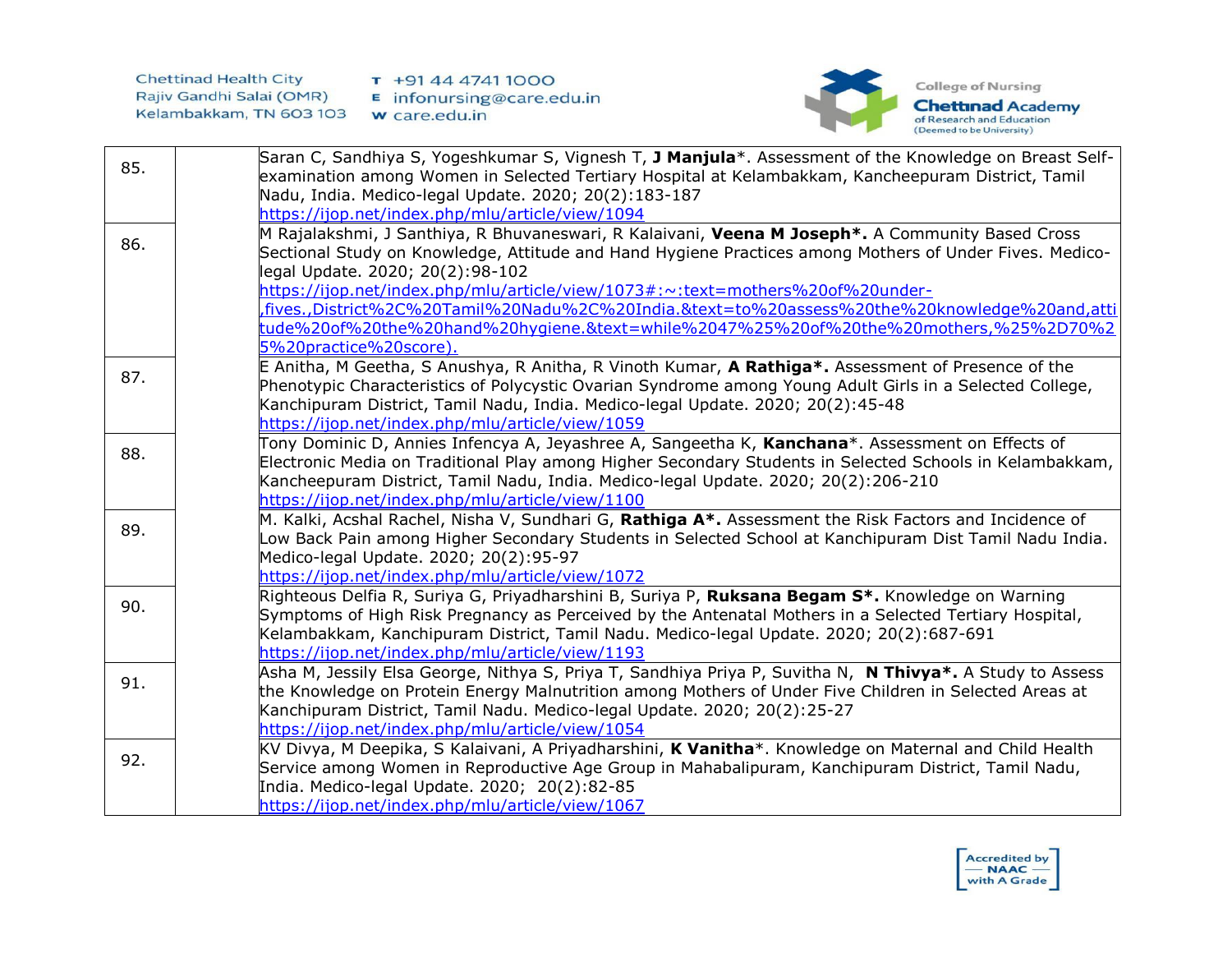

| 93.  | C Nandha Kumar, VB Manova, R Maniyarasi, V Paveena, K Vanitha*. Prevalance and Risk Factors of<br>Gestational Diabetes Mellitus: A Retrospective Study. Medico-legal Update. 2020; 20(2):397-400                                                                                                                                                                   |
|------|--------------------------------------------------------------------------------------------------------------------------------------------------------------------------------------------------------------------------------------------------------------------------------------------------------------------------------------------------------------------|
| 94.  | M Sathya, S Hariharan, S Kamalnath, K Joan, Manjula TR <sup>*</sup> . Assessment of Level of Depression, Anxiety and<br>Stress among Hypertensive Patients. Medico-legal Update. 2020; 20(2):103-106<br>file:///C:/Users/LIBRARY/Downloads/1074-Article%20Text-1973-1-10-20200523.pdf                                                                              |
| 95.  | K Mageshwari, D Pavithra, C Suniliga, M Priyanka, D Joaniepriya*. Knowledge, Attitude and Practice among<br>Postnatal Mothers Regarding Postnatal Exercise in Selected Villages at Pooncheri, Kanchipuram District, Tamil<br>Nadu, India. Medico-legal Update. 2020; 20(2):76-81<br>https://ijop.net/index.php/mlu/article/view/1066                               |
| 96.  | G Jayashree, S Kasthuri, J Sangeetha, <b>Manjula T.R</b> *. Assessment of Level of General Anxiety among the<br>Higher Secondary School Students. Medico-legal Update. 2020; 20(2):53-57<br>https://ijop.net/index.php/mlu/article/view/1061                                                                                                                       |
| 97.  | Vishal A, Udhaya Kumar G, Tamizhini T, Priyanka P, <b>Ruksana Begam S*.</b> Knowledge on Prevention of<br>Carcinoma Cervix among Women in the Reproductive Age Group at Kokilamedu Village, Kanchipuram<br>District, Tamil Nadu. Medico-legal Update. 2020; 20(2):221-225<br>https://ijop.net/index.php/mlu/article/view/1103                                      |
| 98.  | Marunsamdevadhas A, Lavanya M, Lavanya T, Mohanapriya P, Kanchana*. Assessment on Incidence of<br>Prehypertension and its Association with Stress among Students in Nursing College, Kelambakkam,<br>Kancheepuram District, Tamil Nadu, India. Medico-legal Update. 2020; 20(2):112-115<br>https://ijop.net/index.php/mlu/article/view/1103                        |
| 99.  | R Pavithra, A Mozhiyarasi, M Nandhini, SH Murugan, Devaki*. Assessment of Psychosocial Problems among<br>College Students in Selected Educational Institution, Kancheepuram District, Tamil Nadu. Medico-legal<br>Update. 2020; 20(2):151-154<br>https://ijop.net/index.php/mlu/article/view/1086                                                                  |
| 100. | Praveen V, Preetha G, Prabhakaran R, Prabhushankar J, Sathiyapriya V <sup>*</sup> . Assessment of Level of Anxiety<br>among Diabetes Mellitus Patients in Selected Tertiary Hospital in Kelambakkam, Kanchipuram District, Tamil<br>Nadu, India. Medico-legal Update. 2020; 20(2):148-150<br>https://ijop.net/index.php/mlu/article/view/1085                      |
| 101. | S Ranjith, K Rosely, V Shalini, <b>Rogina JS Savarimuthu</b> *. A Study to Assess Mental Health among IT<br>Professionals in Selected Company, Kancheepuram District, Tamil Nadu. Medico-legal Update. 2020; 20(2):<br>170-172<br>https://ijop.net/index.php/mlu/citationstylelanguage/get/turabian-fullnote-<br>bibliography?submissionId=1090&publicationId=1075 |
| 102. | S Vishnu Priya, I Ashwin Garry Joshua, A George Fernandez, <b>Rogina JS Savarimuthu</b> *. A Descriptive Study<br>to Assess the General Well-Being among Married Women with Domestic Abuse in Selected Community Area                                                                                                                                              |

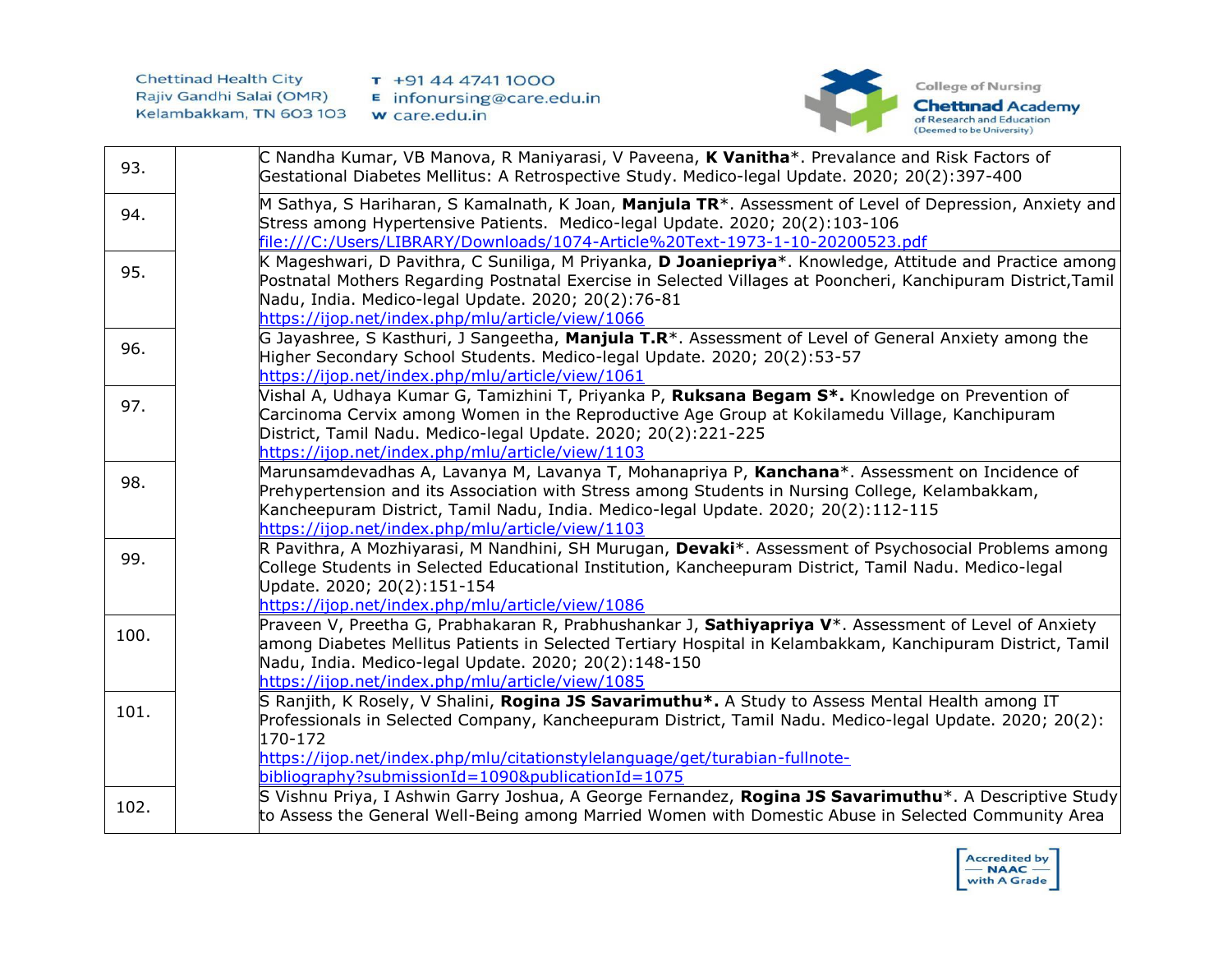

|      | of Kanchipuram District, Tamil Nadu. Medico-legal Update. 2020; 20(2):180-182                                                                                                                        |
|------|------------------------------------------------------------------------------------------------------------------------------------------------------------------------------------------------------|
|      | https://ijop.net/index.php/mlu/article/view/1093                                                                                                                                                     |
| 103. | Fancy R, Joshi Prethi SA, Saral R, Santhiya G, Kalaivani M, Yaga Jeyanthi*. Effect of Video Assisted<br>Teaching on Prevention and Management of Dengue among Mothers in a Selected Rural Community, |
|      | Kancheepuram District, Tamil Nadu, India. Medico-legal Update. 2020; 20(2):49-52                                                                                                                     |
|      | https://ijop.net/index.php/mlu/article/view/1060<br>Rossy Debnath, Sakthiabinaya S, Thiruvikram E, Udhayachandran R, Krupa Susan Koshy*. Assessment of                                               |
| 104. | the Incidence and Associated Risk Factors of Urinary Tract Infection among children- A Retrospective study.                                                                                          |
|      | Medico-legal Update. 2020; 20(2):164-169                                                                                                                                                             |
|      | file:///C:/Users/LIBRARY/Downloads/1089-Article%20Text-1999-1-10-20200523.pdf                                                                                                                        |
|      | Shruthi P, William Raj N, Ranjith S, Nandha Gopal K, <b>Manjila J</b> *. Assessment of Passive Smoking Exposure                                                                                      |
| 105. | among Adults Population in a Selected Urban Community Area Kanchipuram District, Tamil Nadu, India.                                                                                                  |
|      | Medico-legal Update. 2020; 20 (2): 193-195                                                                                                                                                           |
|      | https://ijop.net/index.php/mlu/article/view/1096                                                                                                                                                     |
| 106. | P Nithiyasri, S Monika, T Leelashree, G Lokesh, D Joanie Priya*. Prevalance and Risk Factors of                                                                                                      |
|      | Hyperemesis Gravidarum: A Retrospective Study. Medico-legal Update. 2020; 20 (2):132-135                                                                                                             |
|      | Prevalance and Risk Factors of Hyperemesis Gravidarum: A                                                                                                                                             |
| 107. | enin Ezhilarasu J, Parasuraman P, Sathiya Priya V*. Quality of Life among Patients with Hypertension at                                                                                              |
|      | Selected Tertiary Hospital In Kelambakkam, Kanchipuram District, Tamil Nadu, India. Medico-legal Update.                                                                                             |
|      | 2020; 20(1):127-129                                                                                                                                                                                  |
|      | https://www.ijop.net > mlu > article > download<br>M Vijay, S Mohanapriya, V Vinodhini, R Divya, Sathiyapriya V <sup>*</sup> . Assessment of Risk of Fall among Elderly.                             |
| 108. | Indian Journal of Public Health Research & Development. 2020; 11(3):192-195                                                                                                                          |
|      | file:///C:/Users/LIBRARY/Downloads/747-Article%20Text-1359-1-10-20200529.pdf                                                                                                                         |
|      | Gopi J, Abhishek Poul Ravi, Manikandan D, Maria Ceciliya Rayan P, Sweatha Malathy S, Sathiya Priya V*.                                                                                               |
| 109. | Pain and Functional Difficulty in Osteoarthritis. A Literature Review International Journal of All Research                                                                                          |
|      | Education and Scientific Methods. 2020; 8(8):81-88                                                                                                                                                   |
|      | http://www.ijaresm.com/pain-and-functional-difficulty-in-osteoarthritis-a-literature-review                                                                                                          |
|      | A Sharli Praba, J Sangeetha, G Divakar, V Shalini, Radhiga*. Early Identification of Proteinuria by Using                                                                                            |
| 110. | Urine Dipstick among Patients with Type II Diabetes in Selected Community Area, Kanchipuram Dist., Tamil                                                                                             |
|      | Nadu, India. Medico-legal Update. 2020; 20 (2):4-7                                                                                                                                                   |
|      | https://ijop.net/index.php/mlu/article/view/1049                                                                                                                                                     |
| 111. | N Jayamalli, D Joanie Priya*. Conceptual Framework for the study based on Ernestine wiedenbach helping                                                                                               |
|      | art of clinical nursing theory - for coping and quality of life among perimenopausal women. Annals of Tropical                                                                                       |
|      | Medicine & Public Health. 2020; 23(23)                                                                                                                                                               |

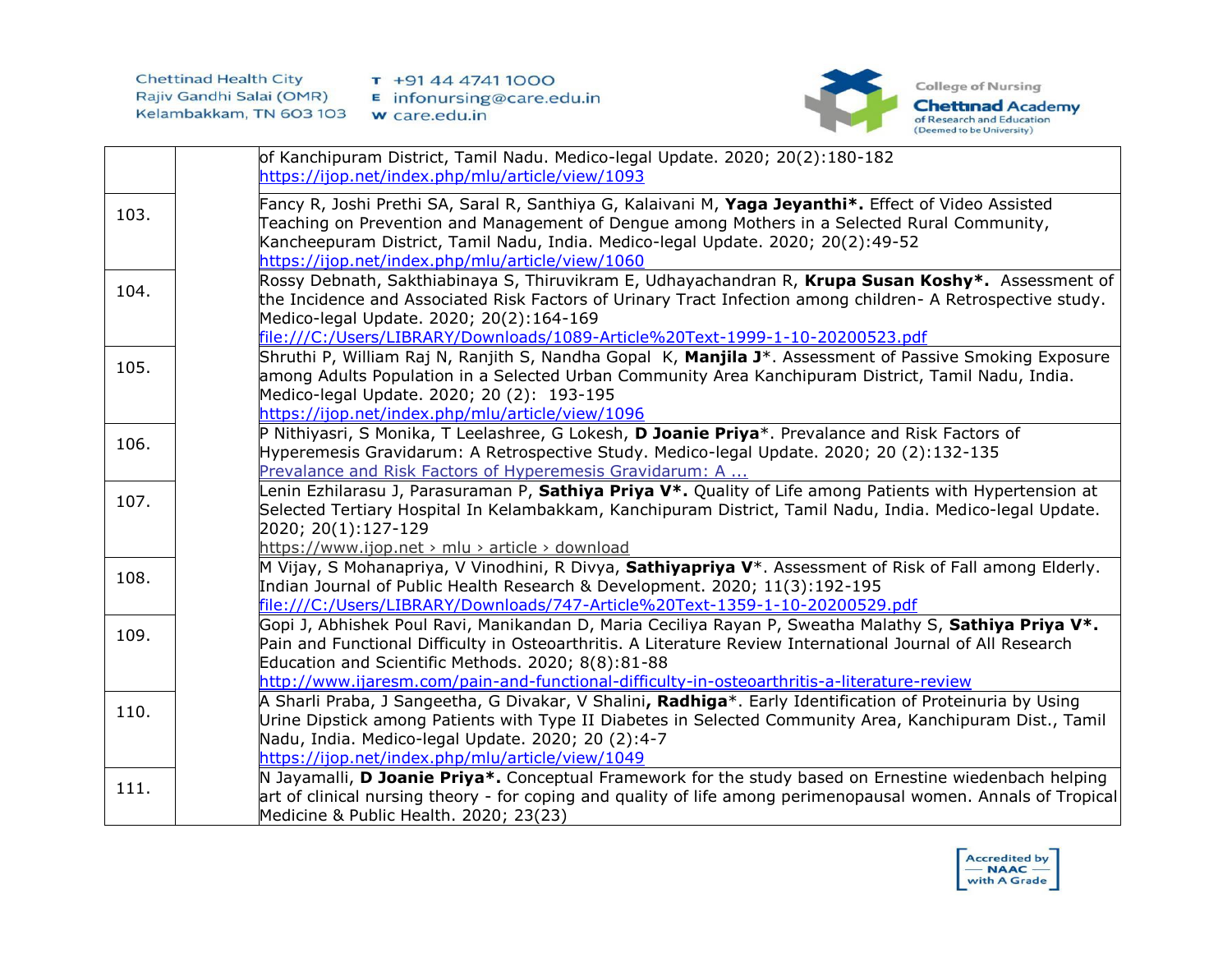

|      | https://www.journal.atmph-                                                                                         |
|------|--------------------------------------------------------------------------------------------------------------------|
|      | specialissues.org/abstract.php?article_id=8962#:~:text=Ernestine%20Wiedenbach%20helping%20art%20o                  |
|      | f%20clinical%20nursing%20theory%20was%20applied,strategies%20and%20quality%20of%20life.&text=R                     |
|      | esults%3A%20In%20this%20study%2C%20perimenopausal,moderately%20adequate%20quality%20of%20                          |
|      | life.                                                                                                              |
|      | Priya L, Reshma S, Sripriya S, Sharmi D, Janani M, Nancy Victoria*. Assessment of the Effectiveness of             |
| 112. | Trigonella Foenum-Graecum (Fenugreek seeds) On Management of Dysmenorrhea among Late Adolescent                    |
|      | Girls at Selected Villages, Tamil Nadu, India. Annals of Tropical Medicine & Public Health. 2020;23(23)            |
|      | https://www.journal.atmph-specialissues.org/abstract.php?article_id=8964                                           |
|      | Nithiyasri P, Monika S, Leelashree T, Sherlinblessy J, Lokesh G, Joanie Priya*. Effectiveness of planned           |
| 113. | teaching program on Knowledge and Attitude towards preconception care among women in reproductive age              |
|      | group at selected community, Kanchipuram district, Tamil Nadu, India. Annals of Tropical Medicine & Public         |
|      | Health. 2020; 23(23)                                                                                               |
|      | https://www.journal.atmph-specialissues.org/uploads/179/8963_pdf.pdf                                               |
|      | Praveen V, Preetha G, Prabhakaran R, Prabhusankar J, Kawsalya M <sup>*</sup> . Effectiveness of breathing exercise |
| 114. | on lung volume among sculptors in selected community setting, Kanchipuram district, Tamil Nadu, India.             |
|      | Annals of Tropical Medicine & Public Health. 2020; 23(23)                                                          |
|      | https://www.journal.atmph-specialissues.org/uploads/179/8963_pdf.pdf                                               |
| 115. | Righteous Delfia R, Priyadharshini B, Suriya G, Suriya P, Mohan E, Ruksana Begam S*. Effectiveness of              |
|      | Video Assisted Teaching on Knowledge and Attitude of Reproductive Health among Adolescent Girls in a               |
|      | selected Communities, Kanchipuram District, Tamil Nadu, India. Annals of Tropical Medicine & Public Health.        |
|      | 2020; 23 (23)                                                                                                      |
|      | https://www.journal.atmph-specialissues.org/uploads/179/8965_pdf.pdf                                               |
| 116. | Viji VS, Subbulakshmi S*. Conceptual Framework Based on J. W. Kenny's Open System Model for the study              |
|      | on effect of Super Brain Yoga on Concentration and Memory in Children. Annals of Tropical Medicine & Public        |
|      | Health. 2020; 23(23)                                                                                               |
|      | https://www.journal.atmph-specialissues.org/uploads/179/8966_pdf.pdf                                               |
| 117. | D Lakshmi Narayani, Subbulakshmi S*. Conceptual framework based on Friedman family assessment                      |
|      | model for the study on effect of interaction through child to child approach on knowledge, usage, and              |
|      | attitude towards junk foods among adolescents. Annals of Tropical Medicine & Public Health. 2020; 23(23)           |
|      | https://www.journal.atmph-specialissues.org/abstract.php?article_id=8955                                           |
| 118. | Yazhini G, Nivedha C, Kowsalya B, Ramya, Veena M Joseph <sup>*</sup> . Assessment of Knowledge, Attitude and       |
|      | Practice related to management of anaemia among the antenatal mothers in a selected tertiary care                  |
|      | Hospital, Tamil Nadu, India - A Descriptive study. Annals of Tropical Medicine & Public Health. 2020; 23(23)       |
|      | https://www.journal.atmph-specialissues.org/uploads/179/8967_pdf.pdf                                               |

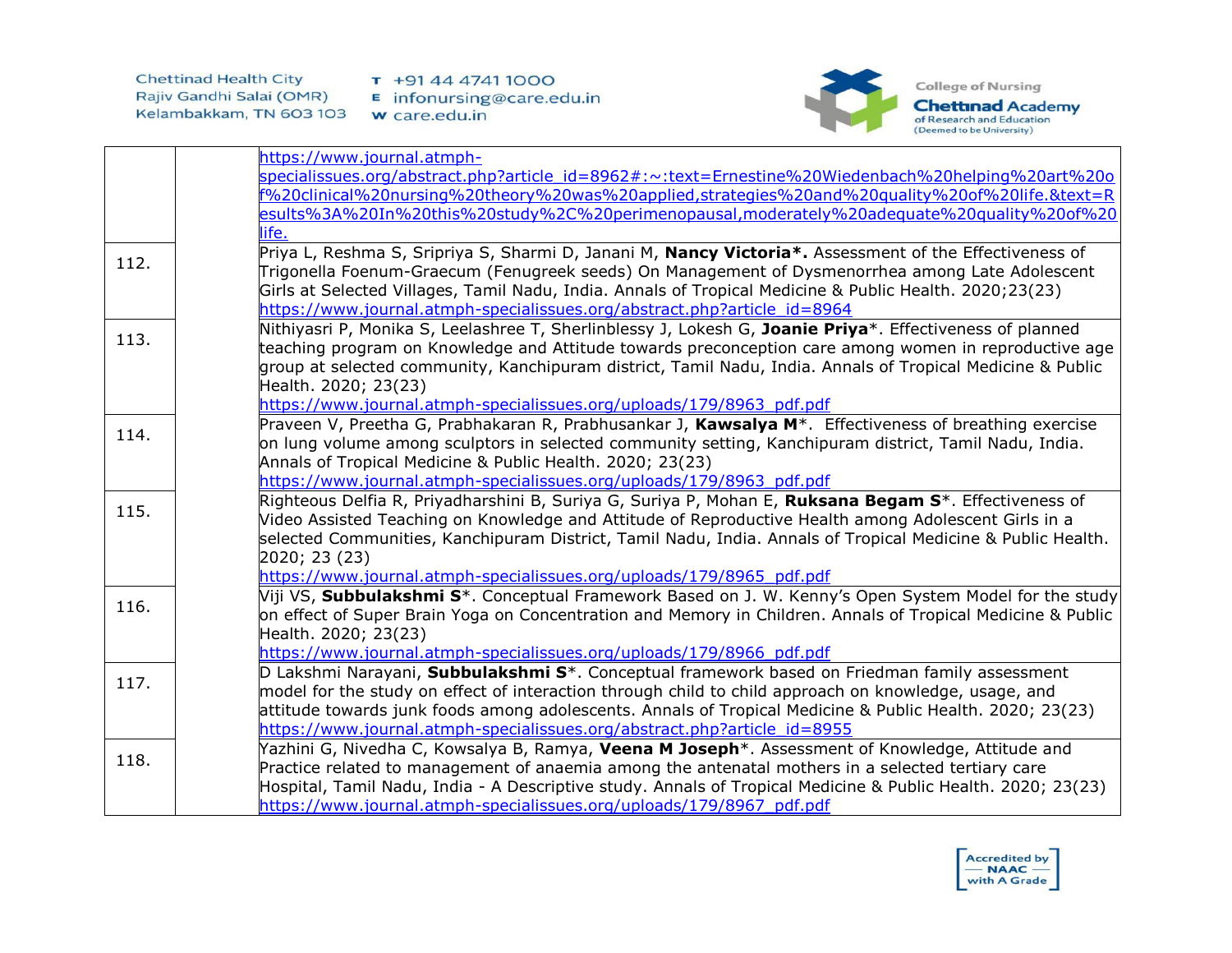



|      | Gayathri K, Suvetha P, Abirami M, Abishek B, Amudha S, Veena M Joseph <sup>*</sup> . Effectiveness of Structured |
|------|------------------------------------------------------------------------------------------------------------------|
| 119. | Teaching Programme on Knowledge, Attitude and Practices regarding Essential Newborn Care among                   |
|      | Postnatal Mothers in a Selected Community, Kanchipuram District, Tamil Nadu, India. Annals of Tropical           |
|      | Medicine & Public Health. 2020; 23(23)                                                                           |
|      | https://www.journal.atmph-specialissues.org/abstract.php?article_id=8971                                         |
|      | Joselly Monickaraj, Veena M Joseph *, Vijayalakshmi Kandasamy. Impact of video-assisted maternal                 |
| 120. | training on focused concentration of fetal movements towards maternal fetal attachment / bonding $-$ A           |
|      | Randomized controlled trial in a selected tertiary care hospital, Kancheepuram district, Tamil Nadu, India.      |
|      | Annals of Tropical Medicine & Public Health. 2020; 23 (23)                                                       |
|      | https://www.journal.atmph-specialissues.org/uploads/179/8974_pdf.pdf                                             |
|      | Veena M Joseph*. Effect of Acupressure on Anxiety among women undergoing Intrauterine Insemination               |
| 121. | in a Tertiary Referral Hospital, Tamil Nadu, India- A Randomized Controlled Trial. Annals of Tropical Medicine   |
|      | & Public Health. 2020; 23(23)                                                                                    |
|      | https://www.journal.atmph-specialissues.org/uploads/179/8972_pdf.pdf                                             |
| 122. | Karthiga E, Sweatha S, Akshara Saji, Sneha MJ, Kavimanjari A, Shenbagapraba N*. Assessment of                    |
|      | nomophobia among adults in selected community area, Tiruvannamalai district, Tamil Nadu, India.                  |
|      | International Journal of All Research Education and Scientific Methods. 2020; 8(8):150-154                       |
|      | http://www.ijaresm.com/uploaded files/document file/Karthiga. E yYuk.pdf                                         |
| 123. | Pradeepraj A, Praveen Kumar V, Devika J, Dharani S, Reshma Varghese, Kalaiselvi R*. Assessment of level          |
|      | of stress among serial viewers in selected community settings, tamil Nadu, India. International Journal of All   |
|      | Research Education and Scientific Methods. 2020; 8(8):57-60                                                      |
|      | http://www.ijaresm.com/assessment-of-level-of-stress-among-serial-viewers-in-selected-community-                 |
|      | settings-tamil-nadu-india                                                                                        |
| 124. | Manjula C, Shamili K, Ishwarya R, Anju R, Sabari Sri Nathan K, Shanmugapriya A*. Assessment of level of          |
|      | knowledge on Tetanus Diphtheria (Td) vaccine among mothers in Chengalpattu district, Tamilnadu, India.           |
|      | International Journal of All Research Education and Scientific Methods. 2020; 8(7):380-384.                      |
|      | http://www.ijaresm.com/assessment-of-level-of-stress-among-serial-viewers-in-selected-community-                 |
|      | settings-tamil-nadu-india                                                                                        |
| 125. | Kowsika M, Lobsang Wangmu, Hasina K, Leshyha A, Yaga Jeyanthi M*. Effectiveness of structured                    |
|      | teaching programme on self esteem among non working women at selected community, Chengalpet district,            |
|      | Tamil Nadu, India. International Journal of All Research Education and Scientific Methods. 2020; 8(7):443-       |
|      | 447                                                                                                              |
|      | http://www.ijaresm.com/effectiveness-of-structured-teaching-programme-on-self-esteem-among-non-                  |
|      | working-women-at-selected-community-chengalpet-district-tamil-nadu-india                                         |

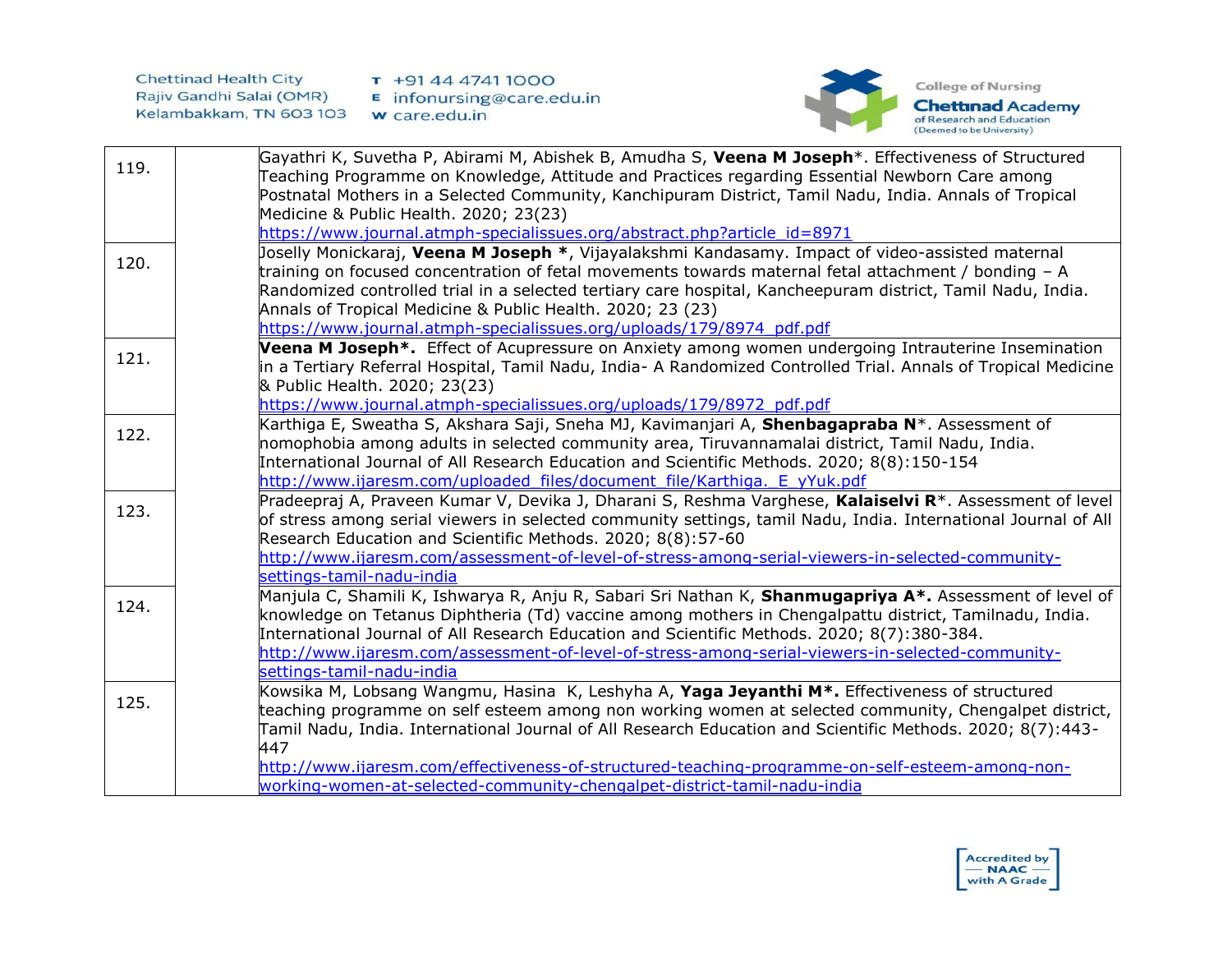

| 126. | M Saranbharathi, T Sowmiya, D Moses Rathnakumar, M Pradheepraj, Shenbagapraba N <sup>*</sup> . Effect of video  |
|------|-----------------------------------------------------------------------------------------------------------------|
|      | assisted teaching on usage of plastics and its impact on environment among adolescent in a selected school,     |
|      | Kanchipuram district, Tamil Nadu. Medico-legal Update. 2020; 11(3):189-191                                      |
|      | http://medicopublication.com/index.php/ijphrd/article/view/746                                                  |
|      | Erin Sara Jane E, Anju J, Thanesh A, Vijayalakshmi K, Moirangthem Sinthoi Chau, Kanchana M <sup>*</sup> .       |
| 127. | Assessment on treatment adherenceamong type 2 diabetic patients at selected community area in Vellore           |
|      | district, Tamil Nadu, India. International Journal of All Research Education and Scientific Methods. 2020;      |
|      | $8(7): 247 - 250$                                                                                               |
|      | http://www.ijaresm.com/assessment-on-treatment-adherence-among-type-2-diabetic-patients-at-selected-            |
|      | community-area-in-vellore-district-tamil-nadu-india                                                             |
| 128. | Marun Sam Devadhas A, Lavanya M, Lavanya T, Mohanapriya P, Kanchana M <sup>*</sup> . Effectiveness of shavasana |
|      | on blood pressure among hypertensive patient selected community settings, Kanchipuram district, Tamil           |
|      | Nadu, India. International Journal of All Research Education and Scientific Methods. 2020; 8(7):87-90           |
|      | http://www.ijaresm.com/effectiveness-of-shavasana-on-blood-pressure-among-hypertensive-patient-                 |
|      | selected-community-settings-kanchipuram-district-tamil-nadu-india                                               |
| 129. | Geetha M, Antiha E, Anitha R, Anushya S, Vinothkumar RA, Rathiga*. Effectiveness of calf stretching             |
|      | muscle exercise on nocturnal leg cramps among adults with type 2 diabetes mellitus in selected community        |
|      | setting, Kanchipuram district, Tamil Nadu, India. International Journal of All Research Education and           |
|      | Scientific Methods. 2020; 8(7):142-151                                                                          |
|      | http://www.ijaresm.com/effectiveness-of-calf-stretching-muscle-exercise-on-nocturnal-leg-cramps-among-          |
|      | adults-with-type-2-diabetes-mellitus-in-selected-community-setting-kanchipuram-district-tamil-nadu-india        |
| 130. | Goldlin Jebaselvi H, Lokesh Raj S, Melvin George, Uma, Yuvaraj MS, Manjula J*. Prevalence of neck pain          |
|      | and related factors among office workers in Chengalpattu district, Tamilnadu, India. International Journal of   |
|      | All Research Education and Scientific Methods. 2020; 8(7):391-395                                               |
|      | http://www.ijaresm.com/prevalence-of-neck-pain-and-related-factors-among-office-workers-in-                     |
|      | chengalpattu-district-tamilnadu-india                                                                           |
| 131. | Gini TR, Ashika Parveen MS, Sharmilavathi A, Avinash U, Anto Benson BI, Manjula J*. Blood pressure and          |
|      | its association with anthropometric measurement among general population in selected community setting,         |
|      | Kanchipuram district, Tamil Nadu, India. International Journal of All Research Education and Scientific         |
|      | Methods. 2020; 8(7):58-64                                                                                       |
|      | http://www.ijaresm.com/bloodpressure-and-its-association-with-anthropometric-measurement-among-                 |
|      | general-population-in-selected-community-setting-kanchipuram-district-tamil-nadu-india                          |
| 132. | Pandian A, Kavith K, Ram Prasanth S, Unisha Christiya J, Vanitha K <sup>*</sup> . Adherence of breastfeeding    |
|      | techniques among nursing mothers - a literature review. International Journal of All Research Education and     |
|      | Scientific Methods. 2020; 8(10):923-926                                                                         |
|      | http://www.ijaresm.com/adherence-of-breastfeeding-techniques-among-nursing-mothers-a-literature-review          |

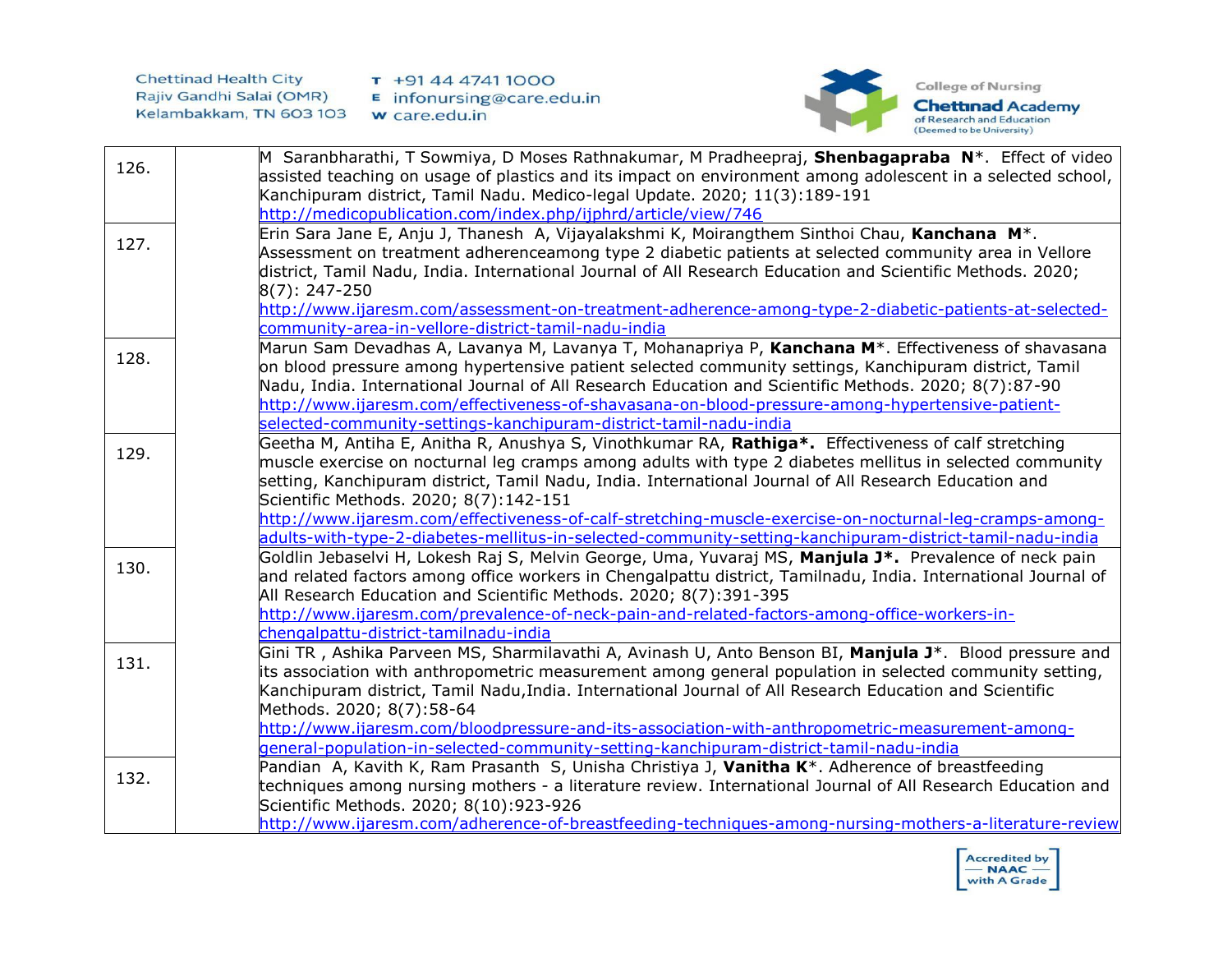

| 133. | Aruna R, Janaki. S, Preetha Salomi P, Ragasudha R, <b>Ruksana Begam S</b> *. Assessment of knowledge,                                                                                                               |
|------|---------------------------------------------------------------------------------------------------------------------------------------------------------------------------------------------------------------------|
|      | attitude and practice of self care during postnatal period among postnatal mothers in selected community,<br>Kanchipuram district, Tamilnadu, India. International Journal of All Research Education and Scientific |
|      | Methods. 2020; 8(8): 238-245                                                                                                                                                                                        |
|      | http://www.ijaresm.com/uploaded files/document file/Aruna. R 03Yz.pdf                                                                                                                                               |
|      | Ishal K, Atchaya GR, Joan of Arc, K Kamalnath S, Hariharan S, Manjula TR*. Effectiveness of mobile aided                                                                                                            |
| 134. | pedagogy on the level of knowledge and attitude towards effects of alcohol consumption among auto drivers                                                                                                           |
|      | in selected community setting, Kanchipuram district, Tamil Nadu, India. International Journal of All Research                                                                                                       |
|      | Education and Scientific Methods. 2020; 8(6):279-286                                                                                                                                                                |
|      | http://www.ijaresm.com/uploaded files/document file/Ishal. K LQQD.pdf                                                                                                                                               |
|      | Princy Neleisha.W, Palayakarasi P, Deepa. V, Durga.P, TR Manjula*. Assessment of sleep quality among                                                                                                                |
| 135. | elderly in selected districts, Tamilnadu, India. International Journal of All Research Education and Scientific                                                                                                     |
|      | Methods. 2020; 8(8):9-14                                                                                                                                                                                            |
|      | http://www.ijaresm.com/assessment-of-sleep-quality-among-elderly-in-selected-districts-tamilnadu-india                                                                                                              |
| 136. | R Pavithra, A Mozhiyarasi, M Nandhini, R Murugan, TR Manjula*, Devaki K*. Effectiveness of socialization                                                                                                            |
|      | kit on loneliness among senior citizens residing in selected community area, Kanchipuram district, Tamil                                                                                                            |
|      | Nadu, India. International Journal of All Research Education and Scientific Methods. 2020; 8(7):101-105                                                                                                             |
|      | http://www.ijaresm.com/effectiveness-of-socialization-kit-on-loneliness-among-senior-citizens-residing-in-                                                                                                          |
|      | selected-community-area-kanchipuram-district-tamil-nadu-india                                                                                                                                                       |
| 137. | Kavitha Jasmine M, Kamali S, Dinesh P, Jaya, Shenbaga Prabha*. A descriptive study to assess the gender                                                                                                             |
|      | discrimination experienced among sports women in selected college Kanchipuram district, Tamil Nadu, India.                                                                                                          |
|      | International Journal of All Research Education and Scientific Methods. 2020; 8(10):1005-1008                                                                                                                       |
|      | http://www.ijaresm.com/a-descriptive-study-to-assess-the-gender-discrimination-experienced-among-<br>sports-women-in-selected-college-kanchipuram-district-tamil-nadu-india                                         |
|      | Shenbagapraba*, Sathu Roslin, Thivya N, Yaga Jeyanthi M, L Lakshmi*. Effectiveness of video assisted                                                                                                                |
| 138. | teaching on testicular self examination. Medico-legal Update. 2020; 20(4):550-552                                                                                                                                   |
|      | https://ijop.net/index.php/mlu/article/view/1875                                                                                                                                                                    |
|      | N William Raj, R Bhuvaneshwari, Shenbagapraba N <sup>*</sup> . A study to assess the level of knowledge on Swine                                                                                                    |
| 139. | Flu among adults in selected area at Poonchery, Kanchipuram district, Tamilnadu. Medico-legal Update.                                                                                                               |
|      | 2020; 20 (1):135-137                                                                                                                                                                                                |
|      | https://ijop.net/index.php/mlu/article/view/342                                                                                                                                                                     |
|      | Bhuvaneshwari R, Sathesh Kumar S, Atchaya R, Pavithra M, Nancy Victoria J*. Assessment of knowledge                                                                                                                 |
| 140. | and attitude towards breast milk expression and storage for the infants among nursing mothers at selected                                                                                                           |
|      | community setting, Kanchipuram district, Tamil Nadu. International Journal of All Research Education and                                                                                                            |
|      | Scientific Methods. 2020; 8(7):420-425                                                                                                                                                                              |
|      | http://www.ijaresm.com/assessment-of-knowledge-and-attitude-towards-breast-milk-expression-and-                                                                                                                     |

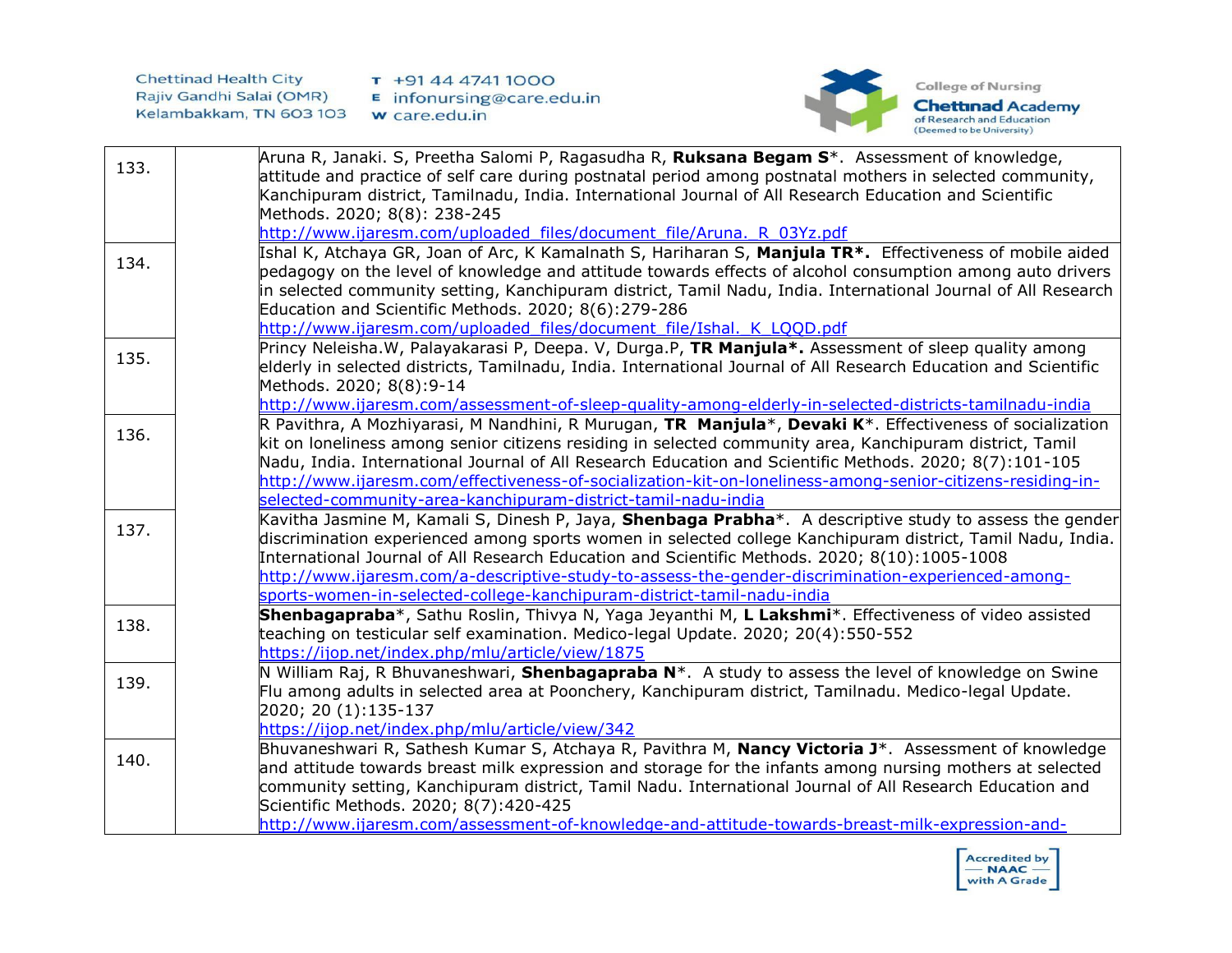

|      | storage-for-the-infants-among-nursing-mothers-at-selected-community-setting-kanchipuram-district-tamil-                                                                                                                                                                                                                                                                                 |
|------|-----------------------------------------------------------------------------------------------------------------------------------------------------------------------------------------------------------------------------------------------------------------------------------------------------------------------------------------------------------------------------------------|
|      | nadu                                                                                                                                                                                                                                                                                                                                                                                    |
| 141. | P Nivetha, Pema Drema Gyamo, P Pavithra, S Nandhini, M Dhivakar, Metha J*. Effectiveness of structured<br>teaching program on stress and coping stratergies among working women in selected community area,<br>Kanchipuram district, Tamil Nadu. International Journal of All Research Education and Scientific Methods.<br>2020; 8(7):43-47                                            |
|      | http://www.ijaresm.com/effectiveness-of-structured-teaching-program-on-stress-and-coping-strategies-                                                                                                                                                                                                                                                                                    |
|      | among-working-women-in-selected-community-area-kanchipuram-district-tamil-nadu                                                                                                                                                                                                                                                                                                          |
| 142. | F Prince William, S Deepika, S Divya, R Pavithra, Metha J*. Assessment of students adaptation to new<br>environment in a selected residential college, Kanchipuram dist. Tamilnadu, India. International Journal of All<br>Research Education and Scientific Methods. 2020; 8(7):366-369                                                                                                |
|      | http://www.ijaresm.com/assessment-of-students-adaptation-to-new-environment-in-a-selected-residential-<br>college-kanchipuram-dist-tamilnadu-india                                                                                                                                                                                                                                      |
| 143. | Deva P, Aparna, Nisha Thomas, Tincy Teresa, Venkatesan A*. A retrospective study to assess the level of<br>knowledge on food adultration and its effect on housewives in selected rural area, Kelambakkam,<br>Kancheepuram, Tamil Nadu, India. International Journal of All Research Education and Scientific Methods.<br>2020; 8(7):396-398                                            |
|      | http://www.ijaresm.com/uploaded files/document file/Deva. P 5qa9.pdf                                                                                                                                                                                                                                                                                                                    |
| 144. | Prithiba H, Priya K, Rebekahal R, Rekha R, Deepa Berin Rose*. Effectiveness of structured teaching<br>programme on knowledge, attitude and practice regarding diaper rashes among mother's of infants in a<br>selected district, Tamil Nadu, India. International Journal of All Research Education and Scientific Methods.<br>2020; 8(7):48-57                                         |
|      | http://www.ijaresm.com/effectiveness-of-structured-teaching-programme-on-knowledge-attitude-and-                                                                                                                                                                                                                                                                                        |
|      | pratice-regarding-diaper-rashes-among-the-mother-s-of-infant-in-a-selected-district-tamil-nadu-india                                                                                                                                                                                                                                                                                    |
| 145. | Baladevi K, Priya A, Deepika P, Princy R, Thilagavathi V, Deepa Berin Rose*. Assessment of paternal fetal<br>attachment among the male partners of antenatal mothers in a selected district, Tamil Nadu, India.<br>International Journal of All Research Education and Scientific Methods. 2020; 8(8):205-210<br>http://www.ijaresm.com/uploaded files/document file/Baladevi KwQCs.pdf |
|      | Pavithra M, kavitha S, Chindiya J, Yogalakshmi R, Steffepriscilla A, haripriya R, Shenbagaprabha N*.                                                                                                                                                                                                                                                                                    |
| 146. | Assess the prevalence of type 2 diabetes mellitus among adults at selected areas in Kanchipuram district,<br>Tamilnadu, India. Indian Journal of Public Health Research & Development. 2020; 11(3):358-359<br>https://medicopublication.com/index.php/ijphrd/article/view/1151                                                                                                          |
| 147. | R Vinothini, M Deepan Babu, S Vasuki, T nandhini, J Nancy Victoria*. Effectiveness of structured teaching<br>programme regarding weaning practices among primipara mothers in a selected area at Kanchipuram<br>district, Tamilnadu, India. Indian Journal of Public Health Research & Development. 2020; 11(3):450-453                                                                 |

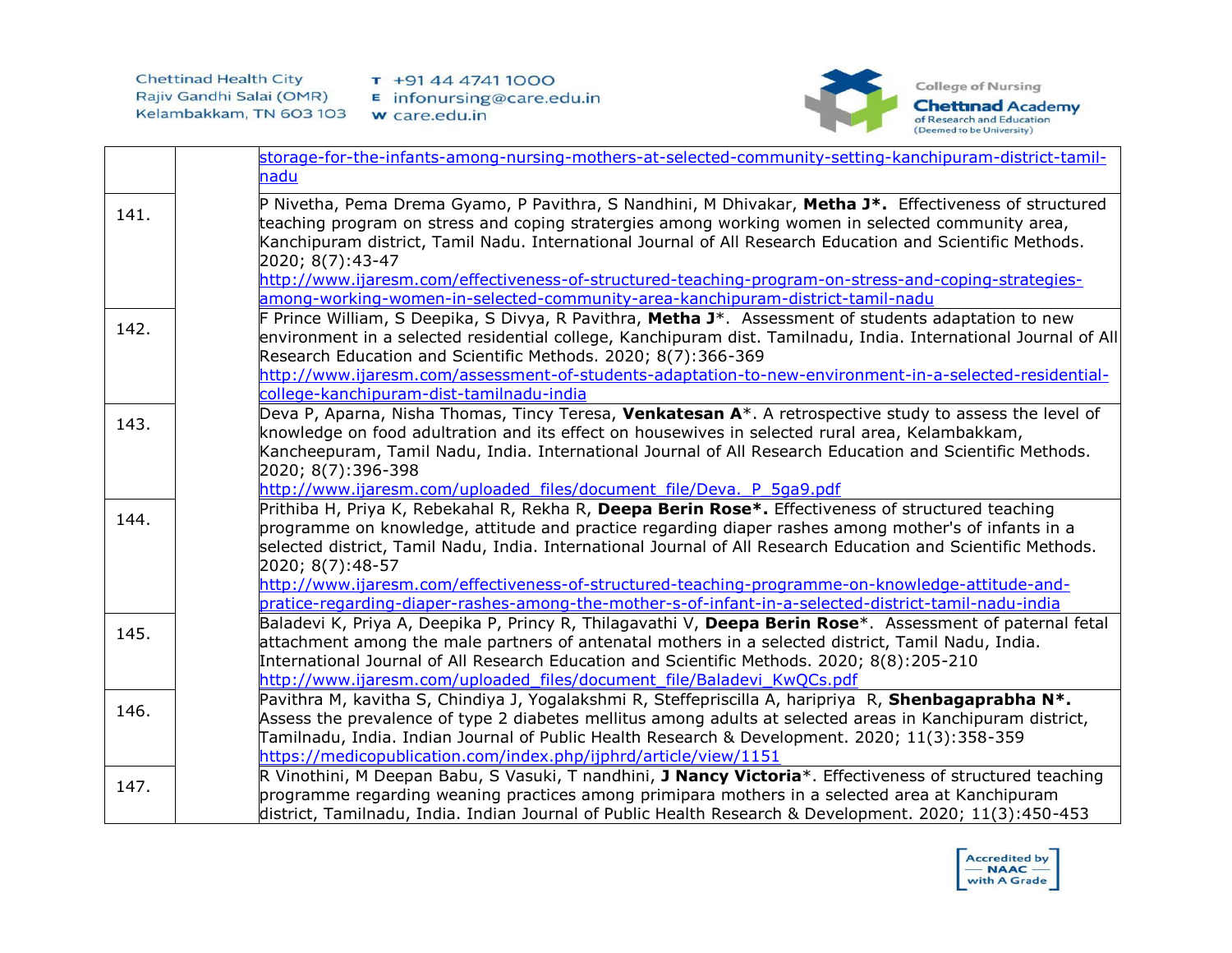



|      | http://medicopublication.com/index.php/ijphrd/article/view/14242                                                                                                                                                                                                                                                                                                                                                                                                                  |
|------|-----------------------------------------------------------------------------------------------------------------------------------------------------------------------------------------------------------------------------------------------------------------------------------------------------------------------------------------------------------------------------------------------------------------------------------------------------------------------------------|
| 148. | Pema Drema Gyamo, P Nivetha, P Pavithra, S Nandhini, Metha J*. Assessment of self esteem and peer<br>pressure among adolescents in selected college of Kanchipuram district, Tamil Nadu. Indian Journal of Public<br>Health Research & Development. 2020; 11(3):389-391                                                                                                                                                                                                           |
|      | https://medicopublication.com/index.php/ijphrd/article/view/1152                                                                                                                                                                                                                                                                                                                                                                                                                  |
| 149. | Subbulakshmi S <sup>*</sup> , Sujatha Sridharan, Rajalakshmi. Determine the validity and reliability of structured<br>questionaire on knowledge regarding care of neonates among peri natal mothers. Indian Journal of Public<br>Health Research & Development. 2020; 11(4):415-417<br>http://medicopublication.com/index.php/ijphrd/article/view/4711                                                                                                                            |
| 150. | Akilan N, Jeeva N, Lance Ashwin HL, Thamizhvelan V, Thivya N*. Assessment of risk of type 2 diabetes<br>mellitus among adults in a selected rural community, Tiruvannamalai district, Tamil Nadu, India.<br>International Journal of All Research Education and Scientific Methods. 2020; 8(8):327-330<br>http://www.ijaresm.com/uploaded files/document file/Akilan. N QYkt.pdf                                                                                                  |
| 151. | Harikrishnan B, Adhinarayanan T, Manju Priya P, Suvalakshmi E, Thangamani Vanan T, Yagajeyanthi M <sup>*</sup> .<br>Assessment of relationship between eating attitude and body mass index among young adults in a selected<br>village, Tamil Nadu. International Journal of All Research Education and Scientific Methods. 2020; 8(9):224-<br>228<br>http://www.ijaresm.com/assessment-of-relation-between-eating-attitude-and-body-mass-index-among-                            |
|      |                                                                                                                                                                                                                                                                                                                                                                                                                                                                                   |
|      | young-adults-in-a-selected-village-tamil-nadu                                                                                                                                                                                                                                                                                                                                                                                                                                     |
| 152. | B Indra, K Gowri Lakshmi, S Sariths, G Jayashree, M Yagajeyanthi*. Assessment of stress among who take<br>care of elderly individuals at home in selected rural community at Kanchipuram district, tamil Nadu, India.<br>Indian Journal of Public Health Research & Development. 2020; 11(3):69-72<br>http://medicopublication.com/index.php/ijphrd/article/view/630                                                                                                              |
| 153. | Rossy Debnath R, Sakthiabinaya S, Thiruvikram E, Udhayachandran R, Krupa Susan Koshy*. Effectiveness<br>of structured instructional programme on level of knowledge and practice on prevention of urinary tract<br>infection among mothers of under five children in selected district, Tamil Nadu. International Journal of All<br>Research Education and Scientific Methods. 2020; 8(7):135-141<br>http://www.ijaresm.com/uploaded_files/document_file/Rossy_Debnath.R_odgg.pdf |
| 154. | Ramesh S, Nandhini R, Harini R, Bakirathan R, Sabari Shenbagam M, Krupa Susan Koshy*. Assessment of<br>level of knowlegde on HPV vaccination among mothers of female children in selected district, Tamil Nadu,<br>India. International Journal of All Research Education and Scientific Methods. 2020; 8(7):460-465<br>http://www.ijaresm.com/assessment-of-level-of-knowledge-on-hpv-vaccination-among-mothers-of-female-<br>children-in-selected-district-tamil-nadu-india     |
| 155. | Vijaya Kumar P, Vishwanathan K, Shobana V, Malathi S, N Thivya*. Assessment of adverse symptoms of<br>menopause among post menopausal women in a selected rural community at Kancheepuram district,<br>Tamilnadu, India. Medico-legal Update. 2020; 20(2):217-220                                                                                                                                                                                                                 |

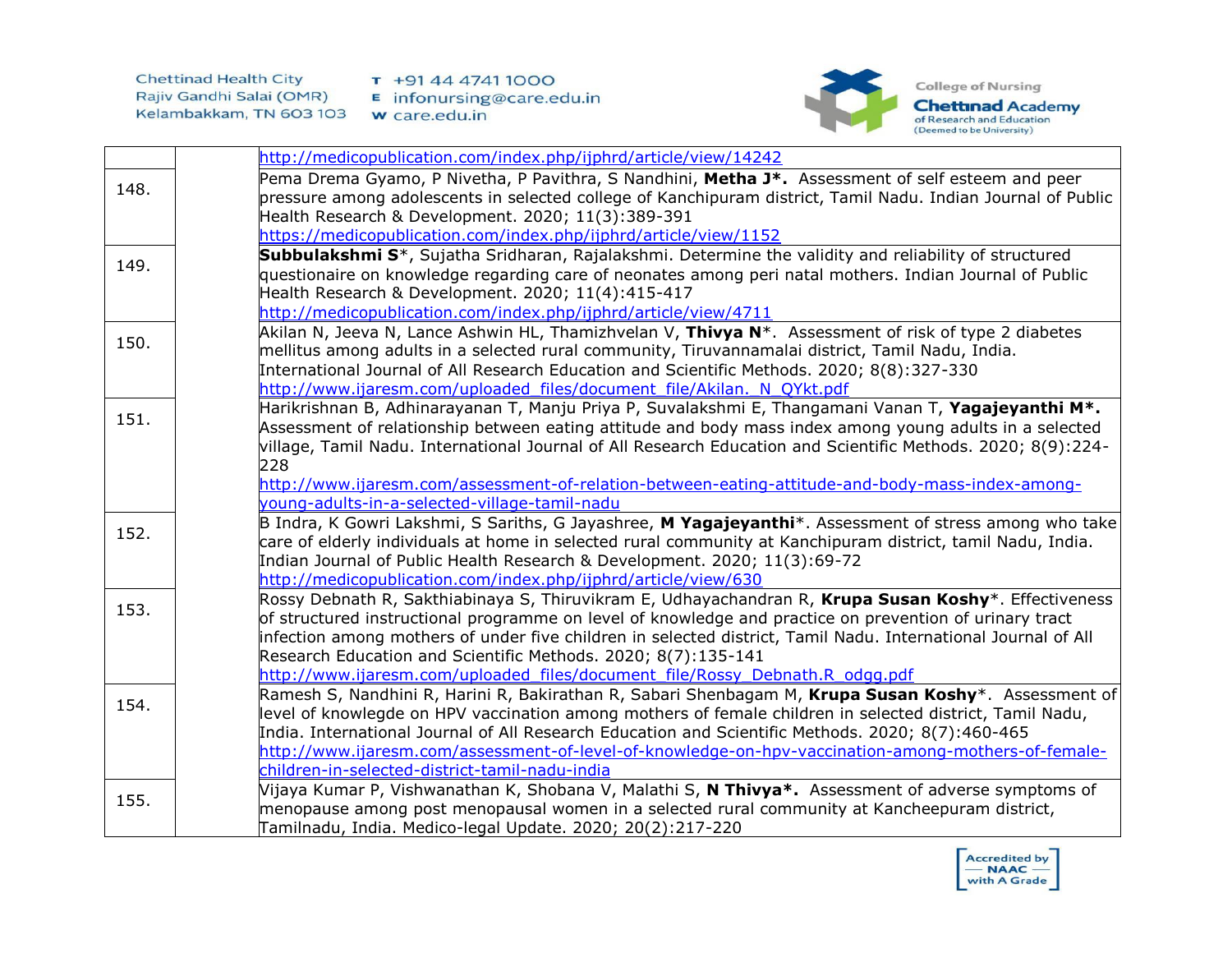

|      |      | https://ijop.net/index.php/mlu/article/view/1102                                                                                                                                                                                                                                                                                                                                                                                                                                                                                |
|------|------|---------------------------------------------------------------------------------------------------------------------------------------------------------------------------------------------------------------------------------------------------------------------------------------------------------------------------------------------------------------------------------------------------------------------------------------------------------------------------------------------------------------------------------|
| 156. |      | Vishnu Priya S, Ashwin Garry Joshua I, Sakthivell NS, Sandhiya B, Krupa Susan Koshy*. Assessment of<br>practice and attitude of mothers in using over the counter medication in a selected rural area of Kanchipuram<br>district, Tamil Nadu. Indian Journal of Public Health Research & Development. 2020; 11(3):666-669<br>http://medicopublication.com/index.php/ijphrd/article/view/1356                                                                                                                                    |
| 157. |      | P Kowsalya, Karthika R. Krishna Kumar, S Joyce, <b>N Thivya*.</b> A study to assess the compliance to medication<br>among type 2 diabetic patients at selected rural community in Kanchipuram district, Tamil Nadu. Medico-<br>legal Update. 2020; 20(2):128-131<br>https://ijop.net/index.php/mlu/article/view/1080                                                                                                                                                                                                            |
| 158. |      | Kowsalya P, Karthika, Krishna Kumar R, Joyse, Dhasarathan C, Thivya N <sup>*</sup> . Prevalence of poor sleep quality<br>and its predictors among type 2 diabtetic patients at selected rural community, Kanchipuram district, Tamil<br>Nadu, India. IOSR Journal of Nursing and Health Science. 2020; 9(4):21-26<br>http://www.iosrjournals.org/iosr-jnhs/papers/vol9-issue4/Series-12/D0904122126.pdf                                                                                                                         |
| 159. |      | Anbu K, Rathiga*. Conceptual framework for Effectiveness of Intradialtic Stretching Exercises based on<br>Wiedenbachs Helping Art of Clinical Nursing Theory. Annals of Tropical Medicine & Public Health. 2020;<br>23(24)                                                                                                                                                                                                                                                                                                      |
| 160. |      | M Kalki, S Mohana Priya, N Thivya*. A Study to Assess the Patients Compliance to Medications among<br>Hypertension Patients at Selected Areas in Kanchipuram District Tamilnadu. Medico-legal Update. 2020;<br>$20(1): 23-25$                                                                                                                                                                                                                                                                                                   |
| 161. |      | Jobin P.* The NCRRF Fellow who studied dowry harassment and child abuse. Child Rights and You. 2020<br>Aug; $1(1)$<br>https://testsitestaging.cry.org/blog/ponnambily-jobin-the-ncrrf-fellow-who-studied-dowry-harassment-and-<br>child-abuse/                                                                                                                                                                                                                                                                                  |
| 162. | 2019 | M Yaga Jeyanthi*, Aannamalai C, Shalin Grace DB, Hariharan M, Periyasamy P, Lenin Ezhilarasu, Priskilla<br>Roselin Tigga, Lairenlakpam Pendura. A study to assess the knowledge on dash diet among hypertensive<br>patients in a selected village Kanchipuram district, Tamilnadu. International Journal of Scientific Research.<br>2019; 8(2):3378-3382<br>https://www.academia.edu/42073622/A Study To Assess The Knowledge On Dash Diet Among Hyperte<br>nsive Patients In A Selected Village Kanchipuram District Tamilnadu |
| 163. |      | Thenaruvi*, Akila K, Karthiga KA. A study to assess the knowledge and practice of body mechanics among<br>staff nurses working in intensive care unit in selected tertiary hospital, Kelambakkam, Kanchipuram district,<br>Tamilnadu. Global Journal for Research Analysis. 2019; 8(6):34-35<br>https://www.worldwidejournals.com/global-journal-for-research-analysis-<br>GJRA/fileview/June 2019 1560519732 2405520.pdf                                                                                                       |

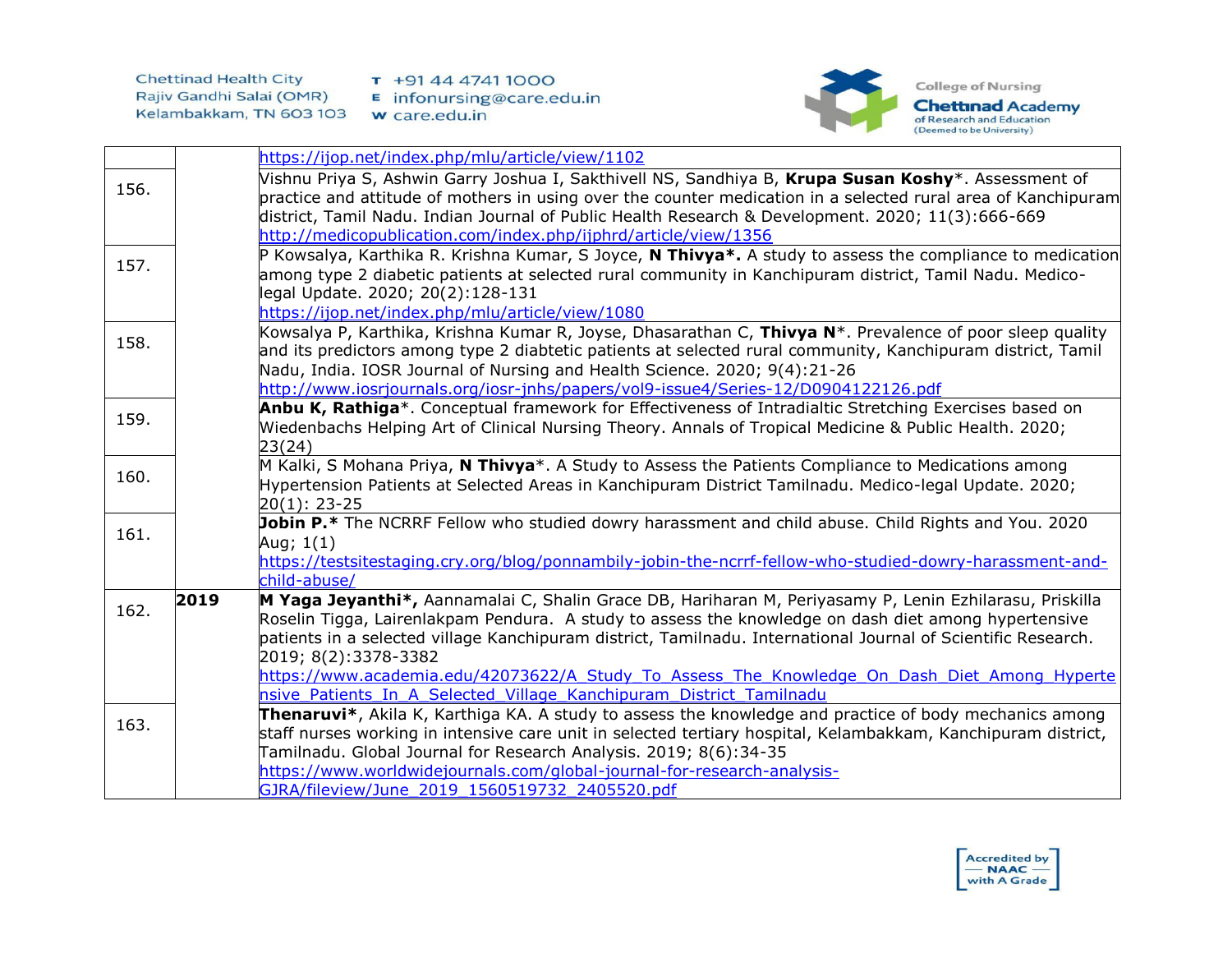

| 164. | Fancy R, Vijay M, Pushpakala KJ.* Assess the knowledge regarding ill effects of junk foods among               |
|------|----------------------------------------------------------------------------------------------------------------|
|      | adolescents. Journal of Humanities and Social Science. 2019; 24(1):45-48                                       |
|      | http://www.iosrjournals.org/iosr-jhss/papers/Vol.%2024%20Issue1/Series-5/F2401054548.pdf                       |
| 165. | Vishal A, Ajay Kumar, Sundari, Lakshmi*. The effectiveness of video assisted teaching program on               |
|      | reproductive hygiene among students at selected college. Indian Journal of Physiotherapy and Occupational      |
|      | Therapy. 2019; 13(2):199-203                                                                                   |
| 166. | Kawsalya*, Aravindan, Priyanka, Deepika. A descriptive study to assess the activities of daily living level of |
|      | fatigue among patients undergoing hemodialysis at selected hospital. International Journal Of Research         |
|      | And Analytical Reviews. 2019; 8(1):47-52                                                                       |
|      | file:///C:/Users/LIBRARY/Downloads/pdf 1549.pdf                                                                |
| 167. | Thenaruvi R,* Acshal Racheal L, Sandhiya B. A study to assess the knowlegde and quality of life among          |
|      | adult asthmatics in selected hospital, Kelambakka, Kancheepuram district, Tamilnadu. Paripex Indian Journal    |
|      | of Research. 2019; 8(3):29-30                                                                                  |
|      | https://www.worldwidejournals.com/paripex/fileview/March 2019 1552045372 40.pdf                                |
| 168. | Tharaniya, Sowmiya T, <b>D Joanie Priya*.</b> A descriptive study to assess the knowledge and attitude towards |
|      | emergency contraception pills among married women with reproductive age group in a selected IT company         |
|      | at Kanchipuram district, Tamilnadu, India. International Journal Of Research And Analytical Reviews. 2019;     |
|      | $6(1):859-861$<br>http://ijrar.com/upload issue/ijrar issue 20542890.pdf                                       |
|      | Ponnambily Chandy*. The Nutritional Status, Dietary Pattern and Health Outcomes among the Adolescent           |
| 169. | Girls in the Suburban areas of Chennai. International Journal of Nursing Education and Research. 2019;         |
|      | 7(2):165-169                                                                                                   |
|      | https://ijneronline.com/AbstractView.aspx?PID=2019-7-2-4                                                       |
|      | Ponnambily Chandy*. Flawed Indian laws which paralyze the lives of women since five decades - A Nurse          |
| 170. | Researcher's Perceptive. Asian Journal of Nursing Education and Research. 2019; 9(1):140-142                   |
|      | https://ajner.com/HTML_Papers/Asian%20Journal%20of%20Nursing%20Education%20and%20Research__P                   |
|      | 2019-9-1-28.html<br>ID.                                                                                        |
|      | Ponnambily Chandy*. Why have i been touched badly?A 22 years foll-up research study on factors                 |
| 171. | influencing child sex abuse and solutions to stop it. Asian Journal of Nursing Education and Research. 2019;   |
|      | $9(1):9-16$                                                                                                    |
|      | https://ajner.com/HTML_Papers/Asian%20Journal%20of%20Nursing%20Education%20and%20Research__P                   |
|      | 2019-9-1-3.html<br>ID.                                                                                         |
|      | Rebetha S, Preethianushya, Divya R, Devaki*. A descriptive study to assess smart phone addiction among         |
| 172. | under graduate students in selected college, Kancheepuram district, Tamilnadu. International Journal Of        |
|      | Research And Analytical Reviews. 2019; 6(1):502-507                                                            |

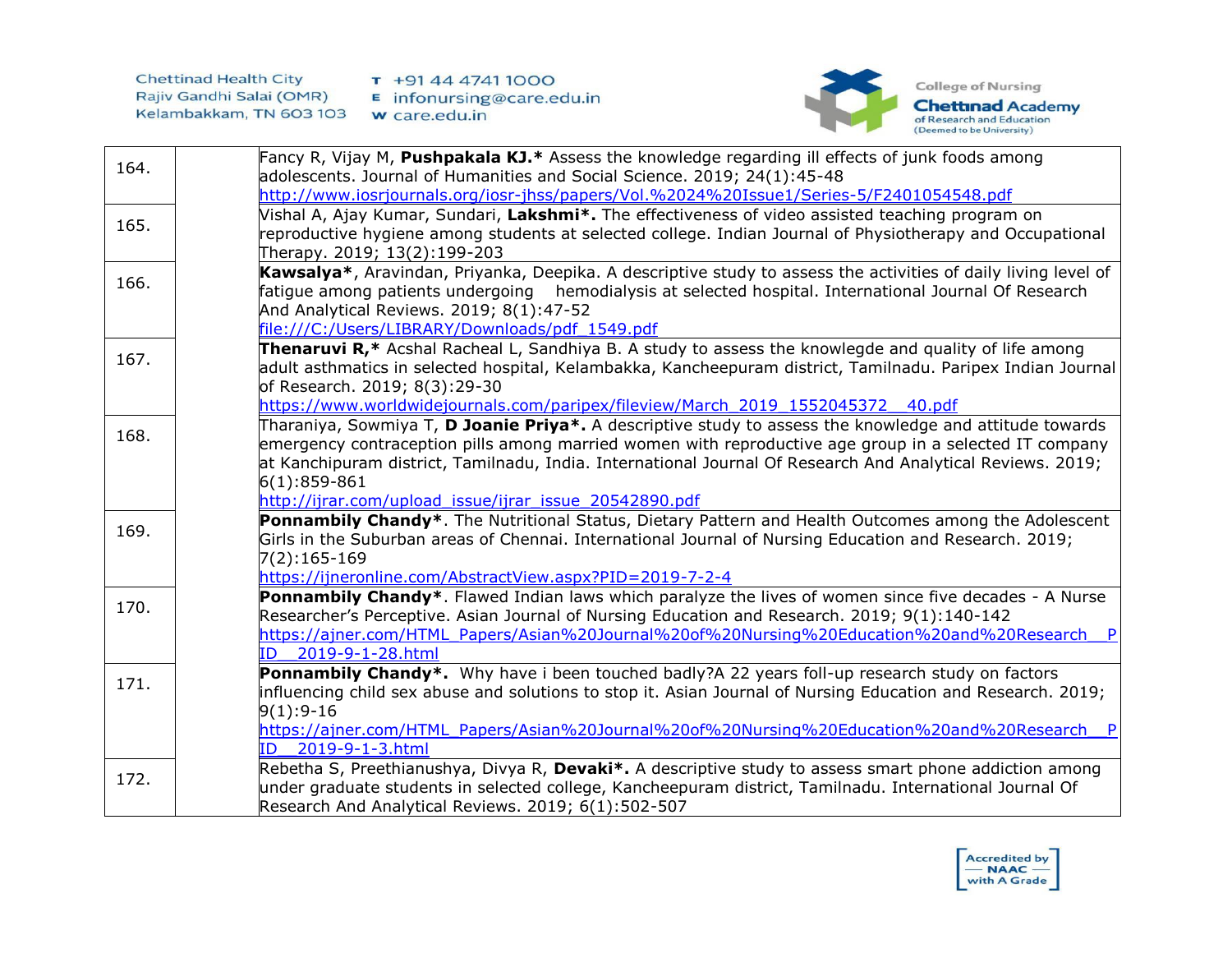

| 173. | <b>Ponnambily Chandy*.</b> Test and development of fixed-unfixed cost accounting model (FUCAM) in a hospital                                                                                         |
|------|------------------------------------------------------------------------------------------------------------------------------------------------------------------------------------------------------|
|      | setting. International Journal of Advances in Nursing Mangement. 2019; 7(1):31-34                                                                                                                    |
|      | https://ijanm.com/HTML_Papers/International%20Journal%20of%20Advances%20in%20Nursing%20Manag                                                                                                         |
|      | ement PID 2019-7-1-8.html                                                                                                                                                                            |
| 174. | Shanthi M <sup>*</sup> , C Kanniammal, Jaideep Mahendra, GV Valli. The effectiveness of information, education and                                                                                   |
|      | communication on knowledge, attitude, practice regarding obesity among adolescents at selected                                                                                                       |
|      | Government Schools in Kancheepuram District.Indian Journal of Public Health Research & Development.                                                                                                  |
|      | 2019; 10(1):257-262                                                                                                                                                                                  |
|      | https://www.researchgate.net/publication/331255849 The Effectiveness of Information Education and Co                                                                                                 |
|      | mmunication on Knowledge Attitude Practice Regarding Obesity among Adolescents at Selected Govern                                                                                                    |
|      | ment Schools in Kancheepuram District                                                                                                                                                                |
| 175. | Ponnambily Chandy*. Social determinants of adolescent girls' dietary pattern in suburban areas in<br>Chennai: A qualitative approach. Manipal Journal of Nursing and Health Science. 2019; 5(1):5-11 |
|      | https://search.proquest.com/openview/2a63288d3eaab9b8b7c692141962a502/1?cbl=2069148&pq-                                                                                                              |
|      | origsite=gscholar                                                                                                                                                                                    |
|      | Vinothini V, Shalini M, M Yaga Jeyanthi*. A study to assess the knowledge on cervical cancer screening                                                                                               |
| 176. | among adult women at selected schools, Kanchipuram district, Tamilnadu. International Journal Of Research                                                                                            |
|      | And Analytical Reviews. 2019; 6(1):214-217                                                                                                                                                           |
|      | http://ijrar.org/papers/IJRAR19J1032.pdf                                                                                                                                                             |
|      | Krupa Susan Koshy*, Sunitha Solomon-Calvin, Smitha Bobby, Sophia Vinitha. The impact of social                                                                                                       |
| 177. | networking on adolescents. Manipal Journal of Nursing and Health Sciences. 2019; 5(2):35-41.                                                                                                         |
|      | https://ejournal.manipal.edu/mjnhs/docs/Volume%205 Issue%202/FullPDF/7%20Krupa.pdf                                                                                                                   |
| 178. | Pushpakala KJ*, Jenita E Earnestine. Effect of early ambulation versus late ambulation on Patients outcome                                                                                           |
|      | among patients underwent transfemoral coronary Procedures. International Journal of Nursing Education.                                                                                               |
|      | 2019; 11(1):74-78                                                                                                                                                                                    |
| 179. | Ponnambily Jobin*, Sue Turale. Choosing the right qualitative approach: Is phenomenography a design for                                                                                              |
|      | my study? Pacific Rim International Journal of Nursing Research. 2019; 23(4):313-319                                                                                                                 |
|      | https://he02.tci-thaijo.org/index.php/PRIJNR/article/view/216447                                                                                                                                     |
| 180. | Ponnambily Chandy Jobin*. Material management: A conceptual outlook. Indian Journal of Public Health                                                                                                 |
|      | Research & Development. 2019; 7(4):383-386<br>https://www.indianjournals.com/ijor.aspx?target=ijor:ijanm&volume=7&issue=4&article=021#:~:text=The                                                    |
|      | %20current%20paper%20helps%20the,supplying%20and%20utilization%20of%20materials.                                                                                                                     |
|      | Divya KV, Bhuvana A, Pushpakala KJ <sup>*</sup> . Effectiveness of structured teaching programme on prevention of                                                                                    |
| 181. | urinary tract infection among women with type 2 diabetes in selected tertiary care hospital, Kancheepuram                                                                                            |
|      | district, Tamilnadu. Indian Journal of Public Health Research & Development. 2019; 10(11):550-554.                                                                                                   |
|      |                                                                                                                                                                                                      |

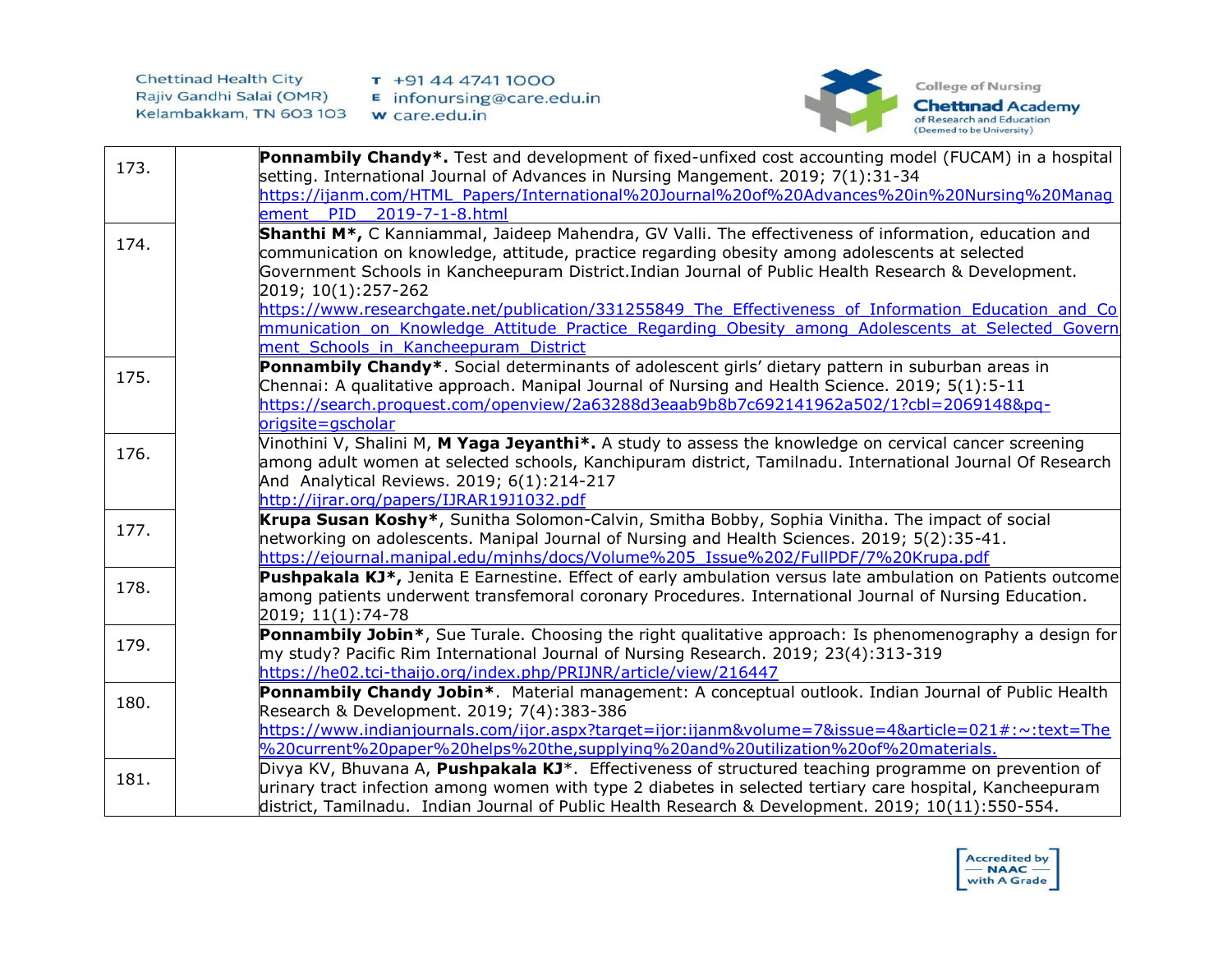



| 182. |      | R Renuga, R Vaishnavi, S Saritha, K Vanitha*. A descriptive study to assess the knowledge on fertality and<br>infertility among adolescent girls in a selected college at Kancheepuram district, Tamilnadu, India. Indian<br>Journal of Public Health Research and Development. 2019; 10(11):448-450.                                                                                                                                                                                   |
|------|------|-----------------------------------------------------------------------------------------------------------------------------------------------------------------------------------------------------------------------------------------------------------------------------------------------------------------------------------------------------------------------------------------------------------------------------------------------------------------------------------------|
| 183. |      | Gowtham, A Mohamed Khalith, K Naveen Kumar, R Sasikala, S Vimal Raj, M Kavitha, N Thivya*. A study to<br>assess the level of knowledge on water borne disease among adults in selected village at Kanchipuram<br>district, Tamilnadu, India. Indian Journal of Public Health Research & Development. 2019; 10(11):479-481                                                                                                                                                               |
| 184. |      | dra B, Vinitha Ravi R, Udhaya Kumar G, <b>N Thivya*</b> . A study to assess the factors influencing childhood<br>mong school childrens in selected areas, Kanchipuram district, Tamilnadu, India. Medico-Legal Update.<br>(2):70-72 https://ijop.net/index.php/mlu/article/view/745                                                                                                                                                                                                     |
| 185. |      | Jayakumar J, Rogina JS Savarimuthu*. Translational research. Indian Journal Of Continuing Nursing<br>Education. 2019; 20(1):7-10<br>https://www.researchgate.net/publication/336376148 Translational research                                                                                                                                                                                                                                                                           |
| 186. |      | Bindusri Bulbul Babita Mohapatra, S Shobha, Surekha P, Uke, K Vanitha*. A descriptive study to assess<br>knowledge and attitude towards caesarean section among antenatl mothers in a selected tertiary care<br>hospital at Kelambakkam, Kanchipuram district, Tamil Nadu, India. Indian Journal Of Public Health Research<br>8. Development. 2019; 10(12):547-550 http://www.i-scholar.in/index.php/ijphrd/article/view/192012                                                         |
| 187. |      | Kowsalya C, Nandha Gopal K, <b>Pushpakala KJ</b> *. Assess the prevalence of thyroid dysfunction among<br>patients with Type 2 Diabetes Mellintus: Retrospective study. Journal of Humanities and Social Science.<br>2019; 24(3):7-9<br>https://scholar.google.com/citations?user=9oJ9iSUAAAAJ&hl=en#d=gs_md_cita-<br>d&u=%2Fcitations%3Fview_op%3Dview_citation%26hl%3Den%26user%3D9oJ9iSUAAAAJ%26citation_for_v                                                                       |
| 188. | 2018 | iew%3D9oJ9iSUAAAAJ%3AeQOLeE2rZwMC%26tzom%3D-330<br>Vinitha Ramu, Saral, Malathi B, Shenbagapraba N*. A study to assess the level of knowledge on prevention<br>of road traffic accident among adolescents in selected area at Kancheepuram district, Tamilnadu, India.<br>International Journal of scientific research and reviews. 2018; 7(4):2079-2083<br>file:///C:/Users/LIBRARY/Downloads/pdf 1838%20(1).pdf                                                                       |
| 189. |      | Alex Pandiyan, Sudharsan, J Deva Piriyan, Nishanth Niranjan Kumar, Mohanned Kafeel, J Sangeetha, M Hilda<br>Grace, S Anusuya, Shenbaga Praba N <sup>*</sup> . Assess the knowledge and practice of diabetic foot care among<br>Type 2 Diabetes Mellintus patients in selected areas at Kelambakkam, Kanchipuram district, Tamilnadu,<br>India. International Journal of scientific research and reviews. 2018; 5(4):1523-1525<br>http://ijrar.com/upload issue/ijrar issue 20542595.pdf |
| 190. |      | Ponnambily Jobin*, Sudha Sarasu. Lived Experience of the disaster victims of South Indian floods 2015: A<br>concatenated disaster crisis model using phenomeographical framework analysis. Indian Journal of<br>Continuing Education. 2018; 19(2):44-53<br>https://www.ijcne.org/article.asp?issn=2230-<br>7354; year = 2018; volume = 19; issue = 2; spage = 44; epage = 53; aulast = Jobin                                                                                            |

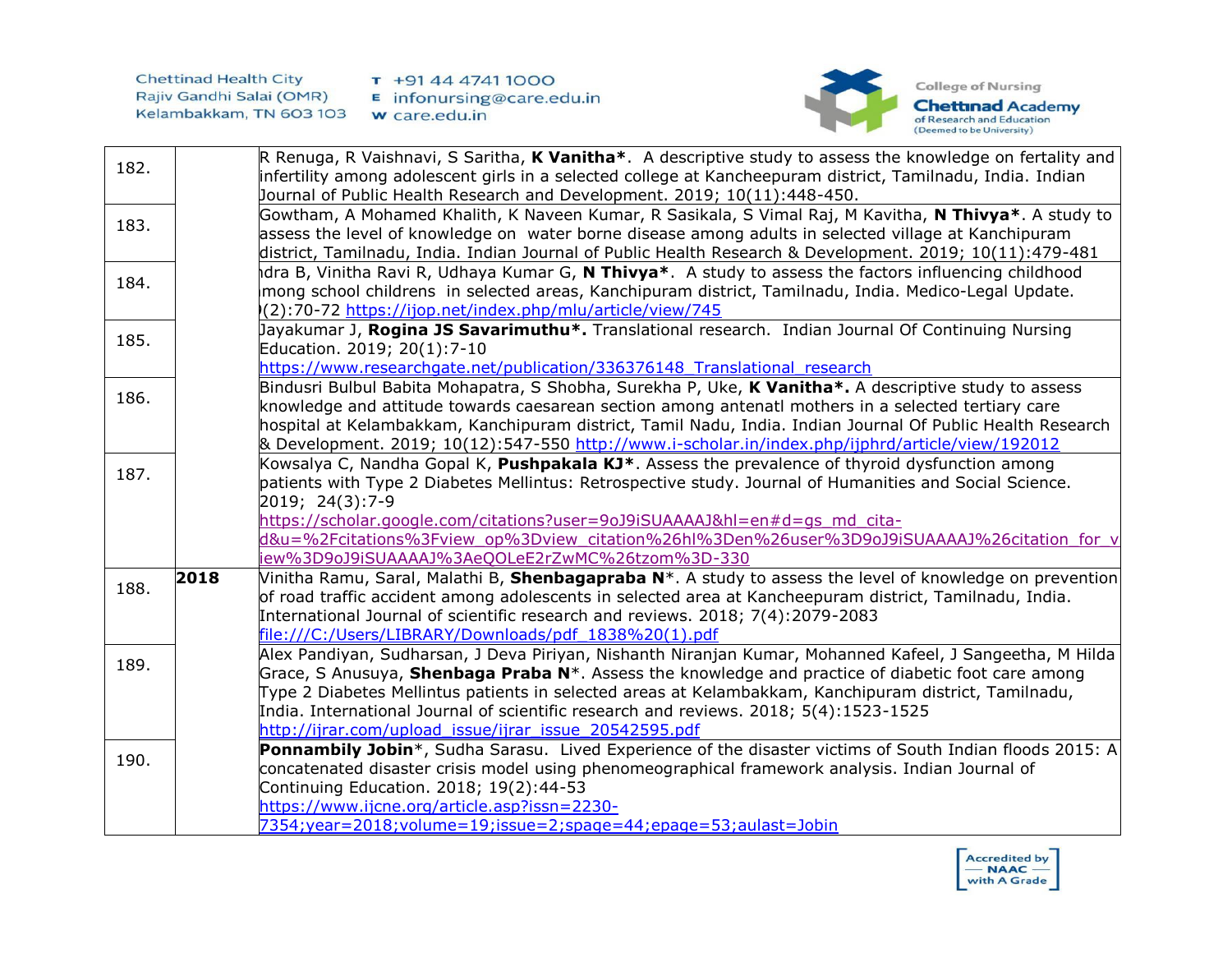

| 191. |      | Kogila P <sup>*</sup> , Sujatha Sridharan, Dr. Rajalakshmi. Infant feeding: switching to complementary feeding.<br>International Journal Of Informative & Futuristic Research. 2018; 5(6):9107-9114                                                                                                                                                                                                    |
|------|------|--------------------------------------------------------------------------------------------------------------------------------------------------------------------------------------------------------------------------------------------------------------------------------------------------------------------------------------------------------------------------------------------------------|
| 192. |      | Kogila*, Sujatha Sridharan, Dr.Rajalakshmi, Knowledge assessment Tool On Complementary Feeding<br>Among Mothers of Infants: Reliability and Validity. International Journal of Research and Analytical Reviews.<br>2018<br>http://ijrar.com/upload issue/ijrar issue 1597.pdf                                                                                                                          |
| 193. |      | Tony Dominic D, Shobana V, Pavithra D, Vanitha K*. A descriptive study to assess the knowledge on early<br>puberty among mothers of girl children at Pooncheri village, Kanchipuram District, Tamilnadu, India.<br>International Journal of Research and Analytical Reviews, 2018<br>http://ijrar.com/upload issue/ijrar issue 20542196.pdf                                                            |
| 194. |      | Subbulakshmi S*, A Sharli Praba K Maheshwari, G Divakar Rao. The Evolution Of Knowledge On Typhoid<br>Fever And It's Association With The Demographic Factors Among The Mothers. International Journal of<br>Research and Analytical Reviews. 2018; 5(4)<br>http://ijrar.com/upload issue/ijrar issue 20542574.pdf                                                                                     |
| 195. |      | Kogila P <sup>*</sup> , S Kalaivani, S Sivaranjani, A Jeyasree. Dengue fever among pediatric population: A retrospective<br>study. International Journal of Research and Analytical Reviews. 2018                                                                                                                                                                                                      |
| 196. |      | Kogila P <sup>*</sup> , Jeevitha S, Priyanka P, Gowrilakshmi K, Divakar E. Awareness of mothers on prevention of<br>childhood drowning. International Journal of Research and Analytical Reviews. 2018<br>http://ijrar.com/upload issue/ijrar issue 1543.pdf                                                                                                                                           |
| 197. |      | Kogila P*, Vijayakumar P, Santhiya J, Preethi S, Kalaivani R. Prental stress: Newborn admitted in neonatal<br>intensive care unit. International Journal of Research and Analytical Reviews, 2018                                                                                                                                                                                                      |
| 198. |      | M Priya, T Tamizhini, A Priyadharshini, Manjula.T.R*. Prevalence Of Depression Among Elderly People.<br>International Journal of Research and Analytical Reviews. 2018; 5(4):151-154                                                                                                                                                                                                                   |
| 199. | 2017 | M Suvitha, N Nishanth Niranjan Kumar, L Lakshmi*. To assess the level of knoweledge on mosquito borne<br>diseases among adults in selected area, at kelambakkam, kanchipuram district, Tamil Nadu, India. Indian<br>Journal of Applied Research. 2017; 7(8):284-285<br>https://www.worldwidejournals.com/indian-journal-of-applied-research-<br>(IJAR)/fileview/August 2017 1501589860 104.pdf         |
| 200. |      | DB Shalin Grace, S Nithya, S Suganya, Shenbagapraba N*. To assess the level of knowledge on oral<br>hygiene among rural population in a selected village, at kelambakkam, kanchipuram district, Tamil Nadu,<br>India. Indian Journal of Applied Research. 2017; 7(8):220-221<br>https://www.worldwidejournals.com/indian-journal-of-applied-research-<br>(IJAR)/fileview/August 2017 1501589574 77.pdf |

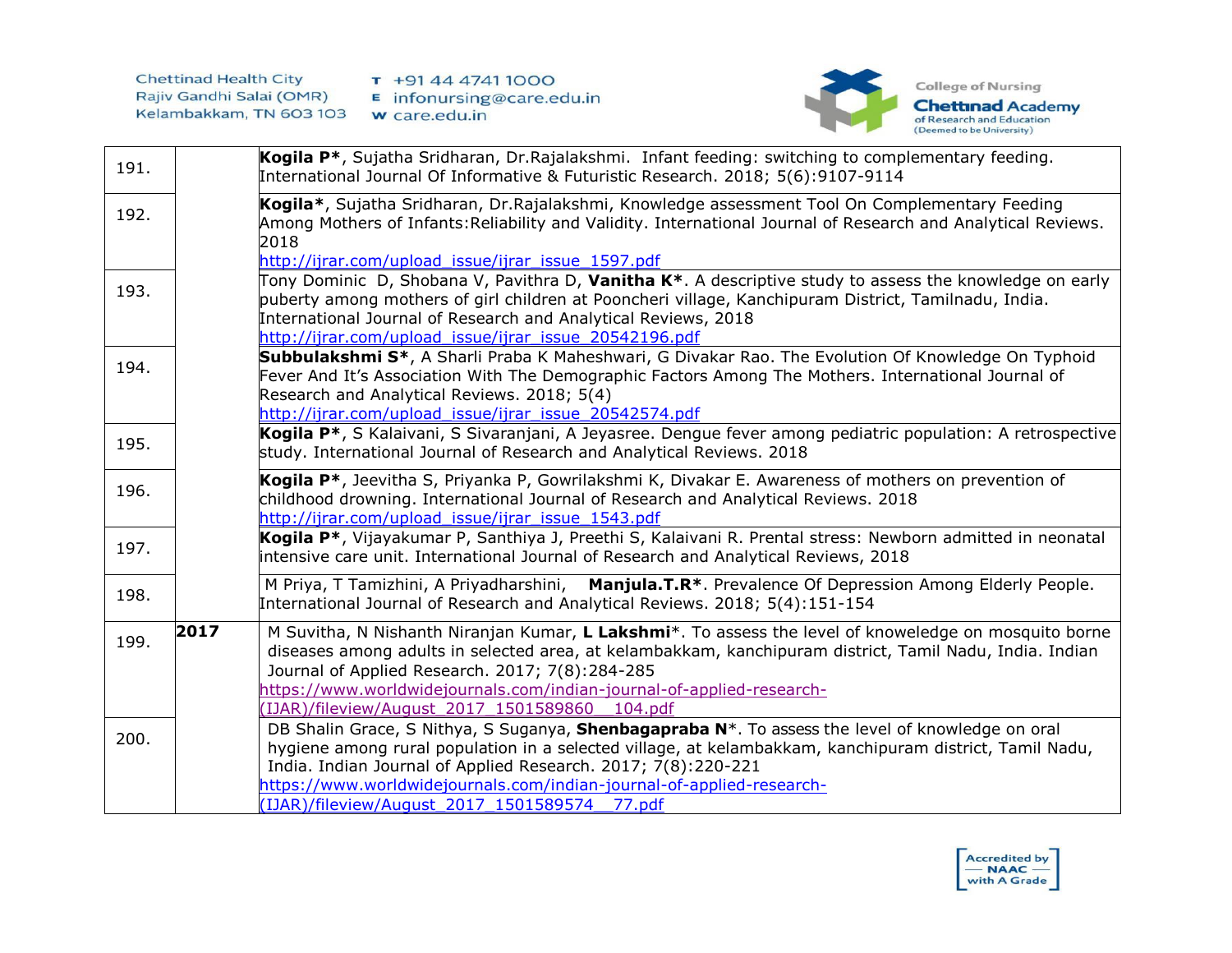

| 201. | Renuga S, B Sudharasan, N Thivya <sup>*</sup> . To assess the level of knoweledge on respiratory infections among<br>mothers of under five children in selected area, at kelambakkam, kanchipuram district, Tamil Nadu, India.<br>Indian Journal of Applied Research. 2017; 7(8):225-226                     |
|------|--------------------------------------------------------------------------------------------------------------------------------------------------------------------------------------------------------------------------------------------------------------------------------------------------------------|
| 202. | V Gomathi, Jancy R, N Thivya*. To assess the level of knowledge on ill effects of alcohol among adult males<br>in selected area, at kelambakkam, kanchipuram district, Tamil Nadu, India. Indian Journal of Applied<br>Research. 2017; 7(8):274-275                                                          |
|      | https://www.worldwidejournals.com/indian-journal-of-applied-research-<br>(IJAR)/recent issues pdf/2017/August/August 2017 1501589810 100.pdf                                                                                                                                                                 |
|      | M Hilda Grace, D Alfred Sam, L Lakshmi <sup>*</sup> . To assess the level of knoweledge on awareness about breast                                                                                                                                                                                            |
| 203. | cancer among adult women in selected area,atkelambakkam, kanchipuram district, Tamil Nadu, India. Global                                                                                                                                                                                                     |
|      | Journal For Research Analysis. 2017; 6(8)                                                                                                                                                                                                                                                                    |
|      | https://www.worldwidejournals.com/global-journal-for-research-analysis-GJRA/article/a-study-to-assess-                                                                                                                                                                                                       |
|      | the-knowledge-on-awareness-about-breast-cancer-among-the-adult-women-in-selected-areas-at-                                                                                                                                                                                                                   |
|      | kanchipuram-district-tamilnadu-india/NzMzNw==/?is=1&b1=69&k=18                                                                                                                                                                                                                                               |
| 204. | S Anandhi, K Dhivyapriya, L Lakshmi*. To assess the level of knoweledge on biomedical waste among<br>nursing interns in selected college of nursing, at kelambakkam, kanchipuram district, Tamil Nadu, India.                                                                                                |
|      | International Journal of Scientific Research. 2017 Aug; 6(8)                                                                                                                                                                                                                                                 |
|      | https://www.worldwidejournals.com/international-journal-of-scientific-research-                                                                                                                                                                                                                              |
|      | (IJSR)/recent issues pdf/2017/August/August 2017 1501678906 104.pdf<br>Jessin Jacob, Deva Asser, Shenbagapraba N*. To assess the effectivenss of video assisted teaching on first                                                                                                                            |
| 205. | aid management among school teachers at selected school, kelambakkam, kanchipuram district, Tamil Nadu.<br>India Global Journal For Research Analysis. 2017; 6(8):54-55                                                                                                                                      |
|      | https://www.worldwidejournals.com/global-journal-for-research-analysis-                                                                                                                                                                                                                                      |
|      | GJRA/recent issues pdf/2017/August/August 2017 1502788465 19.pdf                                                                                                                                                                                                                                             |
| 206. | M.Thangam, S.Shanmugasundaram, Shenbagapraba N*.To assess the level of knoweledge on worm<br>infestations to children among mothers of children atthe age group of under five in a selected village, at<br>kelambakkam, kanchipuram district, Tamil Nadu, India. Global Journal For Research Analysis. 2017; |
|      | $6(8):119-120$                                                                                                                                                                                                                                                                                               |
|      | https://www.worldwidejournals.com/global-journal-for-research-analysis-GJRA/article/a-study-to-assess-                                                                                                                                                                                                       |
|      | the-level-of-knowledge-on-worm-infestation-to-children-among-mother-of-children-at-the-age-group-of-                                                                                                                                                                                                         |
|      | under-five-in-a-selected-village-at-kanchipuram-district-tamilnadu-india/NzM0Mw==/?is=1&b1=73&k=19                                                                                                                                                                                                           |
| 207. | U Reshma Banu, S Kanchana, <b>N.Thivya</b> *. To assess the level of knoweledge on osteoporosis among                                                                                                                                                                                                        |
|      | adultwomen in selected area,at kelambakkam,kanchipuram district, Tamil Nadu, India. Global Journal For                                                                                                                                                                                                       |
|      | Research Analysis. 2017; 6(8):97-98                                                                                                                                                                                                                                                                          |
|      | https://www.worldwidejournals.com/global-journal-for-research-analysis-<br>GJRA/recent issues pdf/2017/August/August 2017 1502788740                                                                                                                                                                         |
|      | 37.pdf                                                                                                                                                                                                                                                                                                       |

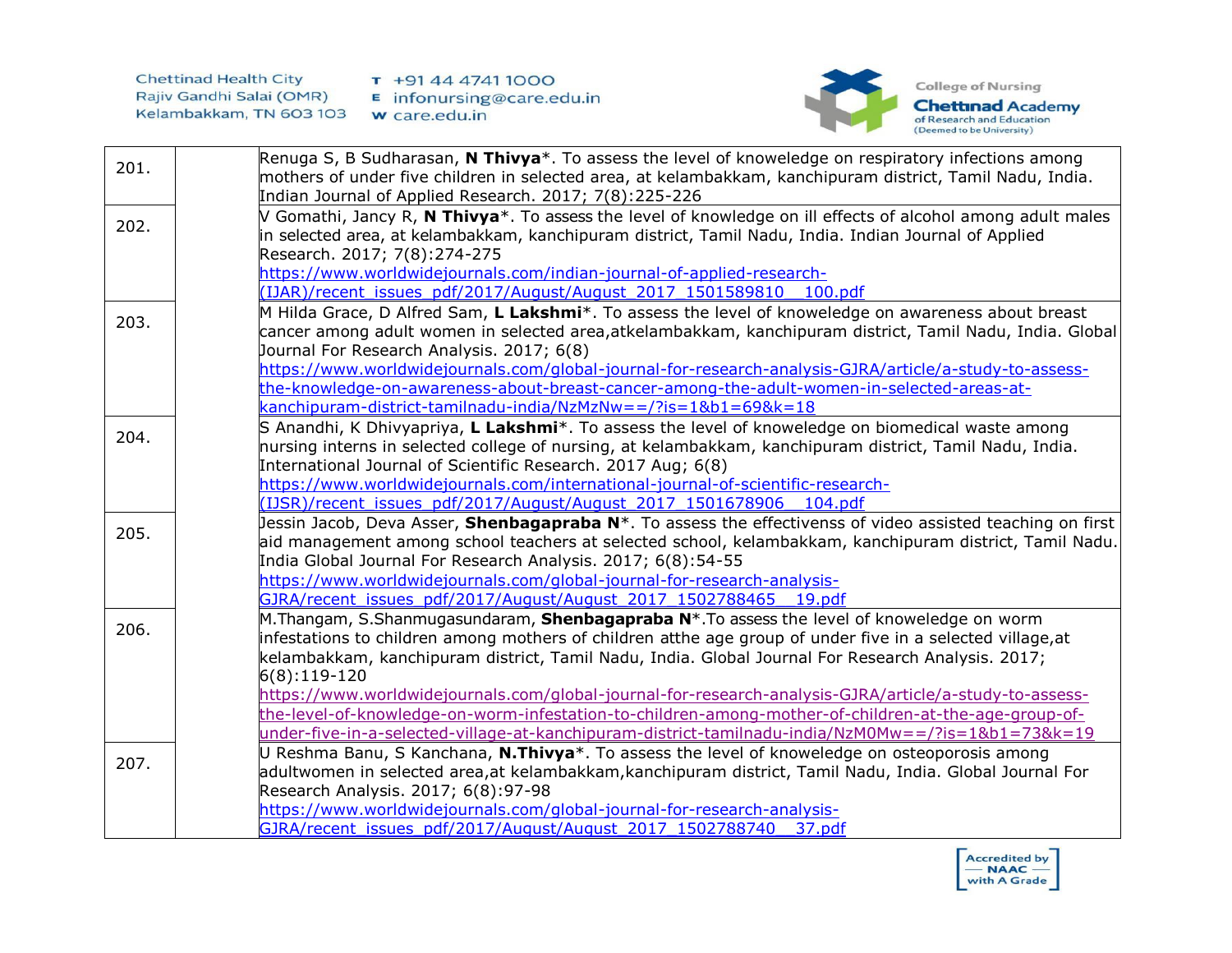

| 208. | Jyotish Lal Prasad, Pavithra M, Vijay S, Subbulakshmi S. Nutritional estimation of preschool children: by "<br>WHO" z score interpretati on. International Journal Of Scientific Research. 2017; 6(8):120-121                                                                                                                                                                                          |
|------|--------------------------------------------------------------------------------------------------------------------------------------------------------------------------------------------------------------------------------------------------------------------------------------------------------------------------------------------------------------------------------------------------------|
|      | https://www.worldwidejournals.com/international-journal-of-scientific-research-<br>(IJSR)/fileview.php?val=August 2017 1501678026 48.pdf                                                                                                                                                                                                                                                               |
| 209. | K Naveen Kumar, R Anusuya, R Anbarasan, Subbulakshmi S*. Assessing The Validity And Reliability Of The<br>Tool On Knowledge regarding Safety Toys. International Journal Of Scientific Research. 6(8):122-123<br>https://www.worldwidejournals.com/international-journal-of-scientific-research-<br>(IJSR)/fileview.php?val=August 2017 1501678035 49.pdf                                              |
| 210. | A Hemalatha, C Radhiga, Subbulakshmi S*. A Retrospective study of neonatal factors relating to the<br>neonatal hyperrbilirubinemia. International Journal Of Scientific Research. 2017; 6(9):163-164<br>https://www.worldwidejournals.com/international-journal-of-scientific-research-<br>(IJSR)/fileview.php?val=September 2017 1504182726 64.pdf                                                    |
| 211. | Angel George, P Sumithra, R Raveena, M Vidhya, <b>Subbulakshmi.S</b> *. Cognitive assesment on lower<br>respiratory tract infections among the mothers of under five children. Global Journal of Research Analysis.<br>2017; 6(9):56-57<br>https://www.worldwidejournals.com/global-journal-for-research-analysis-<br>GJRA/fileview/September 2017 1505390717 18.pdf                                   |
| 212. | Dinesh Gowtham, Lini Thomas, Kogila P. Novel expertise on BMI and food habits pattern among south<br>indian school adolescence. International Journal Of Scientific Research. 2017; 6(8):88-89                                                                                                                                                                                                         |
| 213. | Jessily Elsa George, Steffe prissilla, Tintu Rachel george, Kogila.P*. Conginizance estimation instrument on<br>childhood poisoning among mothers: Test Retest Reliability and Validity. International Journal Of Scientific<br>Research. 2017; 6(8):90-91<br>https://www.worldwidejournals.com/international-journal-of-scientific-research-<br>(IJSR)/fileview.php?val=August 2017 1501677839 37.pdf |
| 214. | Hari priya, Kayalvizhi, Soumya sabu, Kogila P*. Inflence of neonatal factors on newborn birth weight: A<br>Retrospective study. International Journal Of Scientific Research. 2017; 6(8):92-93<br>https://www.worldwidejournals.com/international-journal-of-scientific-research-<br>(IJSR)/fileview.php?val=August 2017 1501677848 38.pdf                                                             |
| 215. | D Sandhiya, R Hari priya, Saniyamol raju, Persia Florence Priyadharshini*. To assess the level of<br>knowledge on prevention & first aid management of burns among mothers. International Journal Of Scientific<br>Research. 2017; 6(8):72<br>https://www.worldwidejournals.com/global-journal-for-research-analysis-<br>GJRA/fileview/August 2017 1502788530 26.pdf                                   |
| 216. | Amutha P, Ginu George, Manjula TR <sup>*</sup> . A Descriptive Study To Assess The Level Of Depression Among<br>Menopausal Women Residing In Pooncheri Village, Kanchipuram District, Tamil Nadu, India. International                                                                                                                                                                                 |

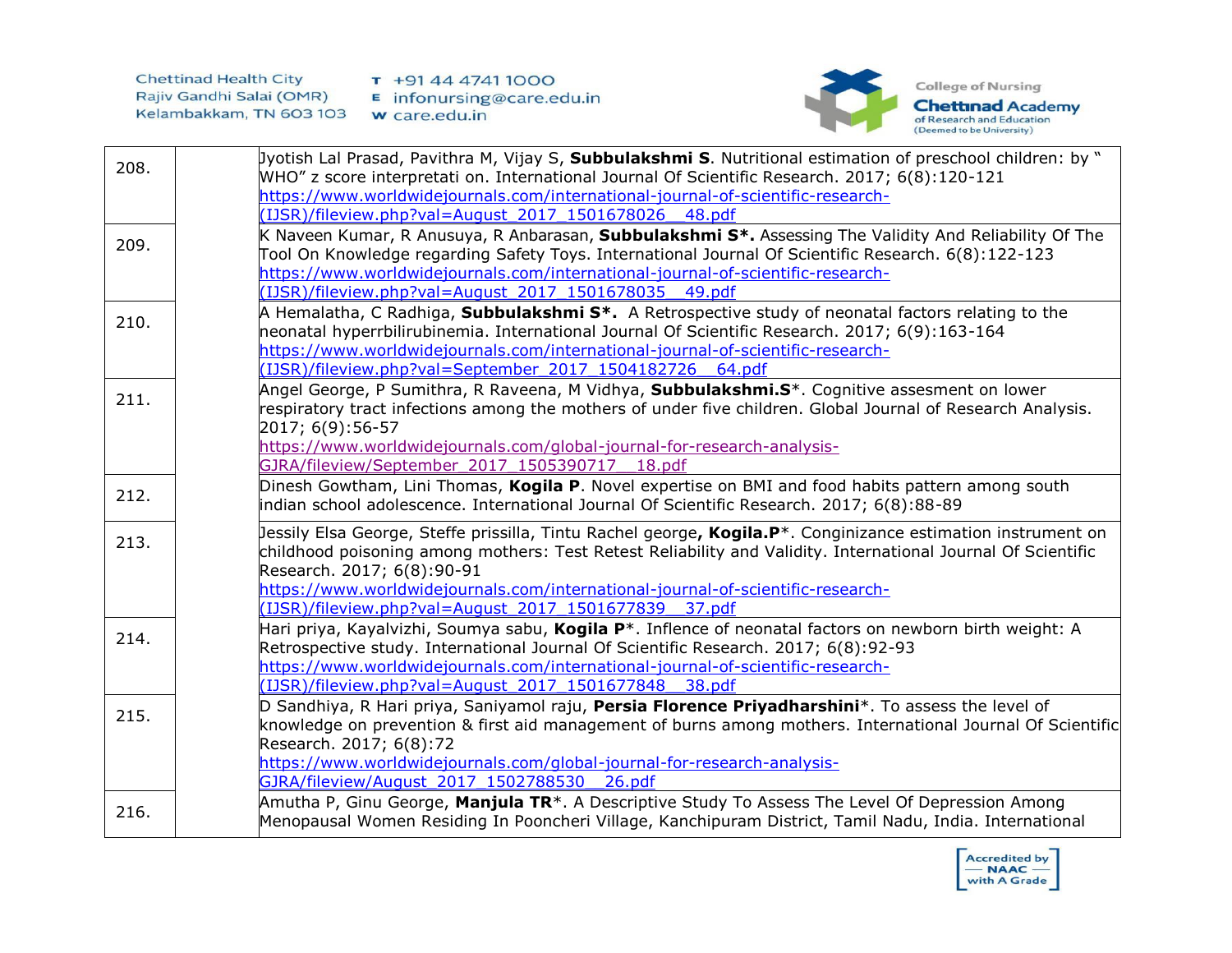

|      | Dournal Of Scientific Research. 2017; 6(8):235,236                                                                     |
|------|------------------------------------------------------------------------------------------------------------------------|
|      | https://www.worldwidejournals.com/international-journal-of-scientific-research-                                        |
|      | (IJSR)/fileview.php?val=August 2017 1501678850 92.pdf                                                                  |
| 217. | Lairenlakpam Pendora, Sangeetha J, Chindiya J, <b>Rogina JS Savarimuthu</b> *. Psychological Wellbeing Among           |
|      | Nursing Freshmen. International Journal Of Scientific Research. 2017; 6(8):315, 316                                    |
|      | https://www.researchgate.net/publication/323393008 PSYCHOLOGICAL WELL-                                                 |
|      | BEING AMONG NURSING FRESHMEN                                                                                           |
| 218. | Mohamed Khalith A, Priyadharshini J, Ramya V, Rogina JS Savarimuthu*. Knowledge On Awareness About                     |
|      | Substance Abuse Among CollegeStudents. International Journal Of Scientific Research. 2017; 6(8):375-376                |
|      | https://www.researchgate.net/publication/323412231 Knowledge on awareness about substance abuse a                      |
|      | mong college students                                                                                                  |
| 219. | Annamalai C, Rubini J, Metha J <sup>*</sup> . A Study To Assess The Level Of Knowledge Of Parent's On Behavioural      |
|      | Problems Of Primary School Children In Selected Community Area Kanchipuram (Dist) Tamilnadu.                           |
|      | International Journal Of Scientific Research. 2017; 6(8):391-40                                                        |
|      | https://www.worldwidejournals.com/international-journal-of-scientific-research-                                        |
|      | (IJSR)/recent issues pdf/2017/August/August 2017 1501680582<br>150.pdf                                                 |
| 220. | Jyothis Benny, Divya A, Lisa Leo*. A Study To Assess The Adjustment Problem Of First Year Nursing                      |
|      | Students at a Selected College Of Nursing, Kelambakkam, Kanchipuram District, Tamilnadu. Indian Journal                |
|      | Of Applied Research. 2017; 7(8):671                                                                                    |
|      | https://www.worldwidejournals.com/indian-journal-of-applied-research-                                                  |
|      | (IJAR)/fileview/August 2017 1501934787 229.pdf                                                                         |
| 221. | Abhishek R, Keerthi G, Deepika E, Manjula TR <sup>*</sup> . A Descriptive Study To Assess The Level Of The Awareness   |
|      | On Negative Impact Of Social Networking Sites Among The Parents Of Teenagers Attending Pediatric OPD In                |
|      | a Selected Tertiary Care Hospital, Kanchipuram District, TamilNadu. International Journal of Scientific                |
|      | Research. 2017; 6(8):452-453                                                                                           |
|      | https://www.worldwidejournals.com/international-journal-of-scientific-research-                                        |
|      | (IJSR)/fileview.php?val=August 2017 1501939463 292.pdf                                                                 |
| 222. | Priya, Shanthini Begum, Parthiban P, Manjula TR <sup>*</sup> , Ajitha Alex. A Descriptive Study To Assess The Level Of |
|      | Knowledge Regarding Insomnia Among The Relatives Of Elderly People In a Selected Community Area At                     |
|      | Kancheepuram District, Tamilnadu India. Global Journal For Research Analysis. 2017; 6(8):107-108                       |
|      | https://www.worldwidejournals.com/global-journal-for-research-analysis-                                                |
|      | GJRA/fileview/August 2017 1502788877 41.pdf                                                                            |
| 223. | Sowmiya, G Pavithra, Manjula TR*. A Descriptive Study To Assess The Level Of Marital Adjustments                       |
|      | Among The Spouse Living With Alcohol Consuming Husband Residing At Selected Community Setting In                       |
|      | Kancheepuram District, Tamil Nadu. Global Journal For Research Analysis. 2017; 6(8):160-161                            |

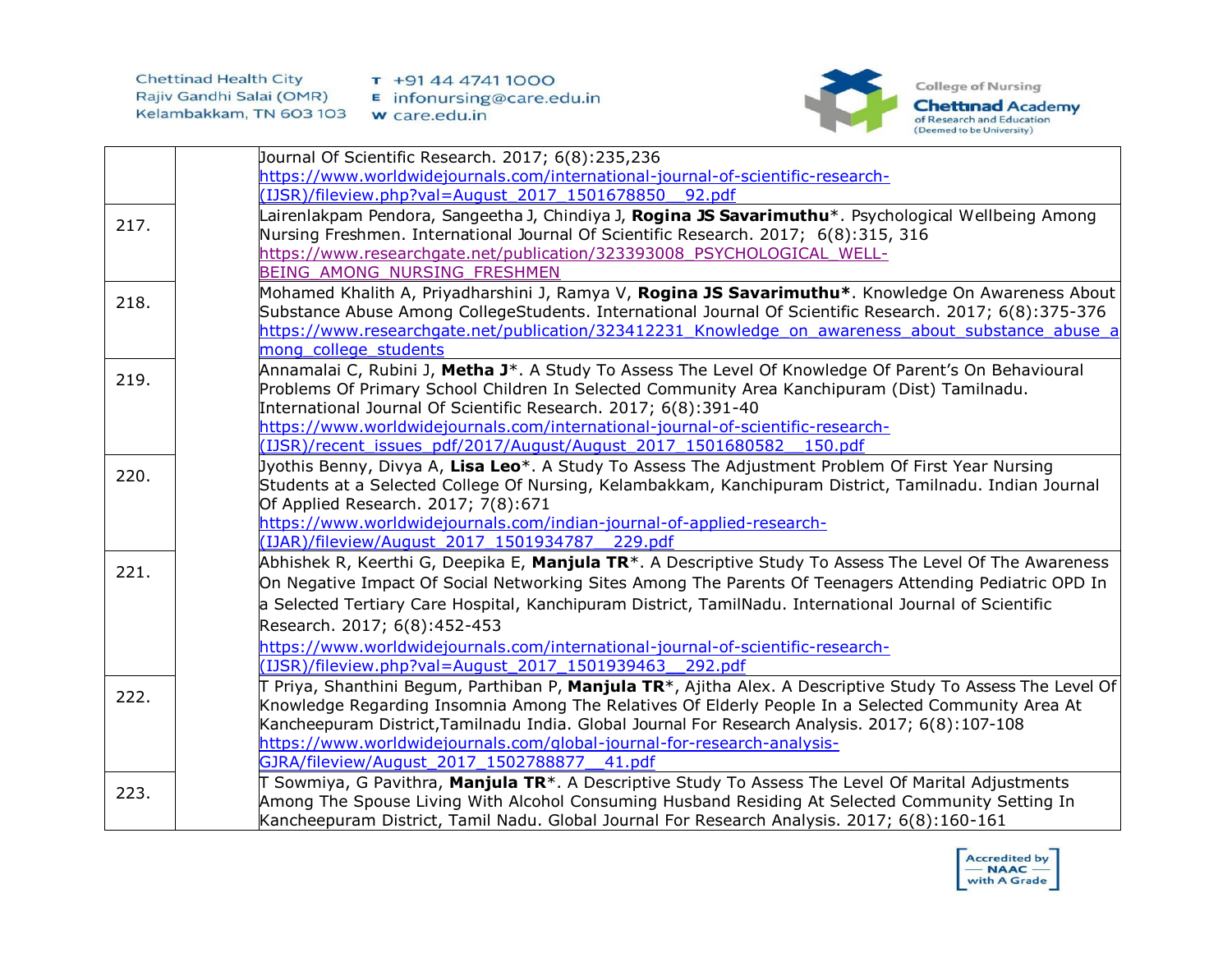

|      | https://www.worldwidejournals.com/global-journal-for-research-analysis-<br>GJRA/fileview/August 2017 1502789120 66.pdf                                                                                                                                                                                                                                                                                                                                                                                                                                                                   |
|------|------------------------------------------------------------------------------------------------------------------------------------------------------------------------------------------------------------------------------------------------------------------------------------------------------------------------------------------------------------------------------------------------------------------------------------------------------------------------------------------------------------------------------------------------------------------------------------------|
| 224. | S Bhuvaneshwari, M Aswini, S Mohammed Kafeel, Rogina JS Savarimuthu*. Perception About Mental<br>Illness Among Freshmen. Indian Journal of Applied Research. 2017; 7(9):129-130<br>https://www.worldwidejournals.com/indian-journal-of-applied-research-(IJAR)/article/perception-about-<br>mental-illness-among-freshmen/MTI4MTQ=/?is=1&b1=309&k=78                                                                                                                                                                                                                                     |
| 225. | Rogina JS Savarimuthu <sup>*</sup> . Mental Health Of Refugees. Indian Journal Of Continuing Nursing Education.<br>2017; 18(1):16-21.<br>https://www.ijcne.org/text.asp?2017/18/1/16/286306                                                                                                                                                                                                                                                                                                                                                                                              |
| 226. | Sangavi S, Nivethitha AU, J Metha*. A Descriptive Study To Assess Knowledge Level Of Legal And Ethical<br>Responsibilities Among Staff Nurses In the field of Mental Health Nursing, CHRI. Intrenational Journal For<br>Research And Analysis. 2017; 6(9), 10-11<br>https://www.worldwidejournals.com/international-journal-of-scientific-research-<br>(IJSR)/fileview.php?val=September 2017 1504182589 52.pdf                                                                                                                                                                          |
| 227. | A Rathiga*. A Study to Assess the Reliabilty and Validity of Self reported Sun Exposure Questionnaire Among<br>General Population Visiting Medical OPD in Selected Tertiary Hospital, Kelambakkam. Global Journal of<br>Research Analysis.2017; 6(9):64-65<br>https://www.worldwidejournals.com/global-journal-for-research-analysis-<br>GJRA/fileview/September 2017 1505390747 21.pdf                                                                                                                                                                                                  |
| 228. | Rathiga A <sup>*</sup> . A Meta Analysis to Assess the Effect of Vitamin D Supplementation on Level of Blood Glucose in<br>Prediabetes. Chettinad Health City Medical Journal. 2017; 6(2):91                                                                                                                                                                                                                                                                                                                                                                                             |
| 229. | Pushpakala Jaganathan*, Sasikala, Revathi, Cyril Cherian. Assess the Prevalenc and Prophylaxis Response<br>to Needle Stick Injury Among Interns In a Selected Teaching Hospital Kelambakkam, Kanchipuram District,<br>Tamilnadu. International Journal of Current Research and Modern Education. 2017; 2(2):62-64<br>https://www.researchgate.net/publication/329521280 Assess the Prevalence and Prophylaxis Response t<br>o Needle Stick Injury Among Interns In a Selected Teaching Hospital Kelambakkam Kanchipuram Dist<br>rict Tamilnadu International Journal of Current Research |
| 230. | M Kavitha, Z Mohamed Ukkasha, Yoga Lakshmi, <b>I Kawsalya</b> *. A Retrospective study to assess the prevalence<br>of Peripheral Neuropathy Among Patients with type II Diabetes Mellitus In a Selected Hospital at<br>Kelambakkam, Tamilnadu. Global Journal for Research Analysis. 2017; 6(8):62-64<br>https://www.worldwidejournals.com/global-journal-for-research-analysis-<br>GJRA/fileview/August 2017 1502788491 22.pdf                                                                                                                                                          |
| 231. | Nishanthi B, Sandhiya Priya P, Dhanalakshmi I, Thenaruvi R <sup>*</sup> . A Study To Assess The Awareness On Organ<br>Donation Among People Seeking HealthCare In Out Patient Department In Selected Tertiary Care Hospital,                                                                                                                                                                                                                                                                                                                                                             |

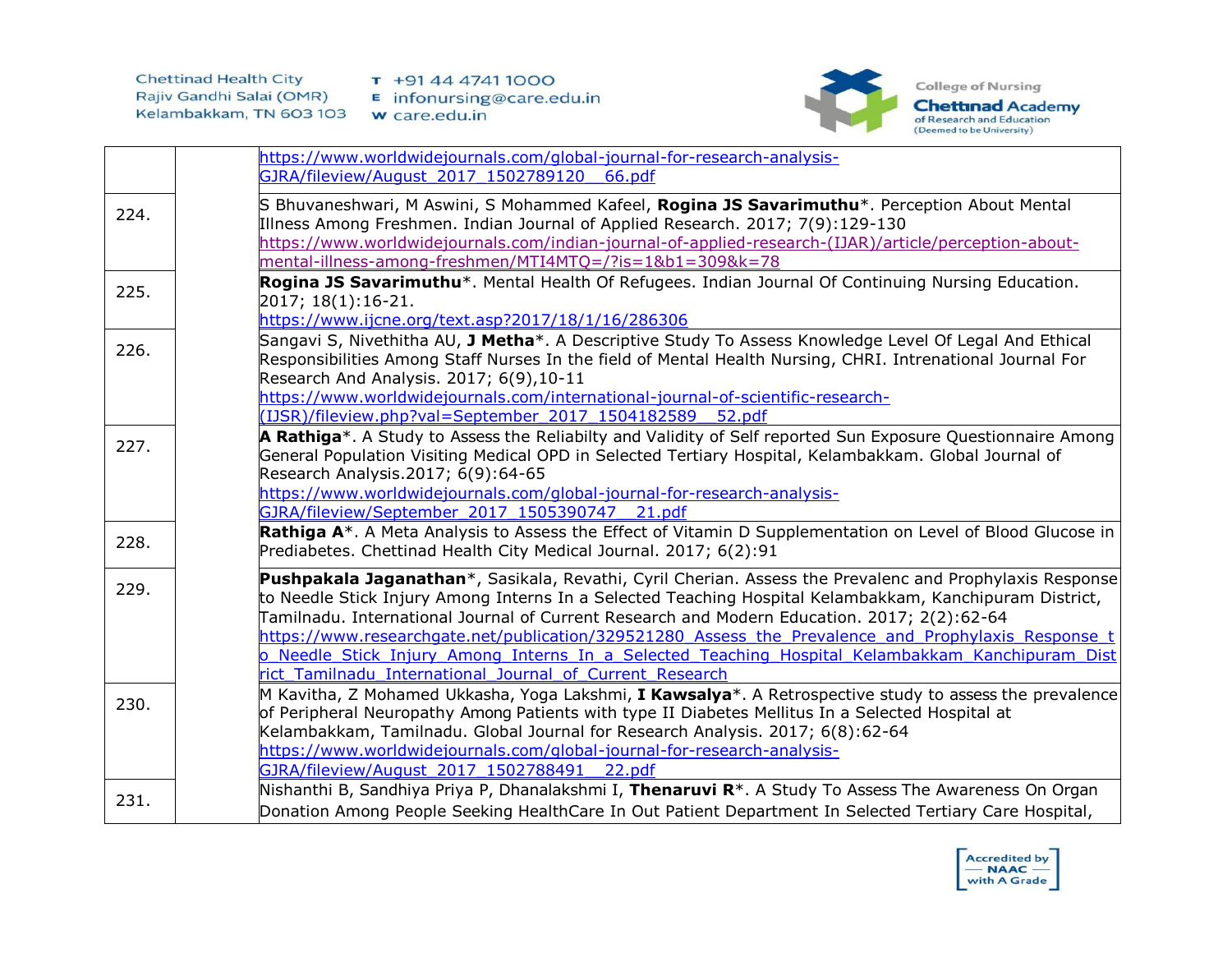

|      | Kelambakkam, Kancheepuram District, Tamilnadu, India. Global Journal for Research Analysis. 2017;                                                                                                                                                                                                                                                                                                                                           |
|------|---------------------------------------------------------------------------------------------------------------------------------------------------------------------------------------------------------------------------------------------------------------------------------------------------------------------------------------------------------------------------------------------------------------------------------------------|
|      | $6(8):95-96.$                                                                                                                                                                                                                                                                                                                                                                                                                               |
|      | https://www.worldwidejournals.com/global-journal-for-research-analysis-                                                                                                                                                                                                                                                                                                                                                                     |
|      | GJRA/fileview/August 2017 1502788730<br>36.pdf                                                                                                                                                                                                                                                                                                                                                                                              |
| 232. | Kasthuri S, Nivitha V, Juby James, Stellasugunakumari*. A study to assess the self care practice on AV<br>fistula among patients undergoing hemodialysis in a selected Hospital Kelambakkam, Kanchipuram District,<br>Tamilnadu, India. Global Journal of Research Analysis. 2017; 6(8):62-63<br>https://www.worldwidejournals.com/global-journal-for-research-analysis-<br>GJRA/fileview/August 2017 1502788484 21.pdf                     |
|      | Deepalakshmi S, Kalpana K, <b>Veena M Joseph</b> *. A Descriptive study to assess the Knowledge and Attitude                                                                                                                                                                                                                                                                                                                                |
| 233. | on Breast feeding among Postnatal mothers in a selected Tertiary care hospital, Kanchipuram District, Tamil<br>Nadu, India. Global Journal for Research Analysis. 2017; 6(8):109-110                                                                                                                                                                                                                                                        |
| 234. | S Arulmozhi, P Chandhiralega, <b>D Joanie Priya</b> *. A descriptive study to assess the awareness on importance<br>of antenatal exercise among antenatal mothers in selected tertiary care hospital, Kelambakkam,<br>Kanchipuram district, Tamilnadu. Indian Journal of Current Research and Moden Education. 2017; 2(2):282-<br>283                                                                                                       |
|      | https://core.ac.uk/download/pdf/144871836.pdf                                                                                                                                                                                                                                                                                                                                                                                               |
| 235. | Y Vidhya, M Dhanalakshmi, <b>D Joanie Priya</b> *. A descriptive study to assess the awareness on warning sign<br>and risk factors of breast cancer among women in selected tertiary care hospital Kelambakkam, Kanchipurm<br>district, Tamilnadu, India. Global Journal for Research Analysis. 2017; 6(11):5-6<br>https://www.worldwidejournals.com/global-journal-for-research-analysis-<br>GJRA/fileview/November 2017 1509786507 03.pdf |
| 236. | G Sivambika, S Ajitha, L Lakshmi*, V Malathi*. A descriptive study to assess the level of knowledge<br>regarding weaning practice among mothers of under five children in Poonchari village, Kancheepuram<br>district, Tamilnadu, India. International Journal of Scientific Research and Education. 2017; 5(10):6896-6899                                                                                                                  |
| 237. | Jyotish Lal Prasad, Pavithra M, Vijay S, Subbulakshmi S*. A descriptive study to find out the association<br>between the anthropometric mesurements and the selected demographic variables of preschool children.<br>International Journal of Informative & Futuristic Research. 2017; 5(3):8894-8901                                                                                                                                       |
| 238. | V Komalavalli, S Muthumari, Khoirom Sarita Devi, <b>K Vanitha</b> *. A Study To Assess The Knowledge On Poly<br>Cystic Ovarian Disease Among Girls In a Selected College At Kancheepuram Dist, Tamilnadu. International<br>Journal of Current Research and Modern Education. 2017; 2(2):69-70<br>www.rdmodernresearch.com                                                                                                                   |
| 239. | M Yaga Jeyanthi <sup>*</sup> . Assess the effectiveness of yoga on stress of elderly persons at selected old age homes<br>in Coimbatore, Tamilnadu, India. Indian Journal of Applied Research. 2017; 7(8):196-197<br>https://www.worldwidejournals.com/indian-journal-of-applied-research-                                                                                                                                                  |

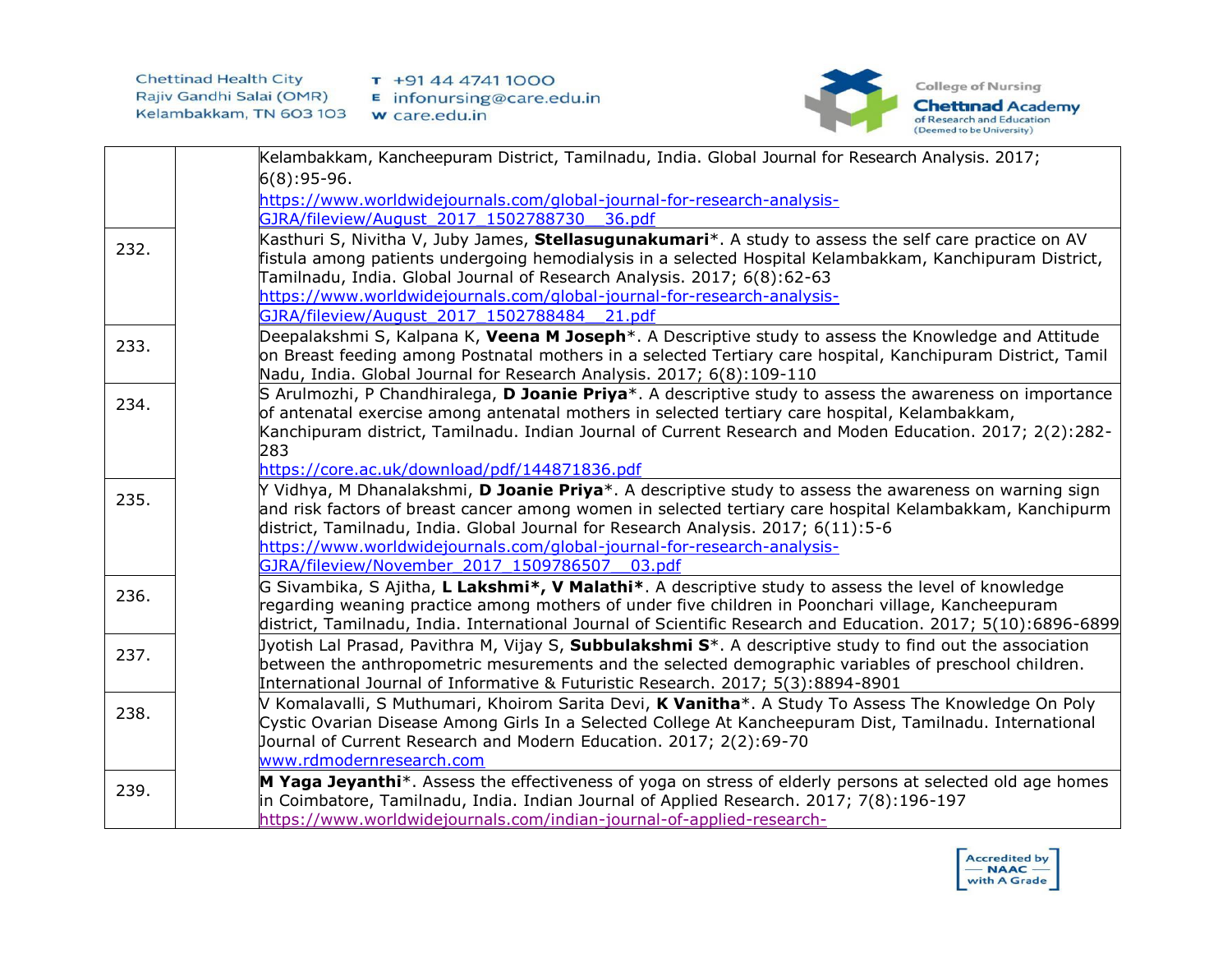

|      | IJAR)/fileview.php?val=August 2017 1501589476 69.pdf                                                                                                                                                                                                                                                                                                                                                                                                                                             |
|------|--------------------------------------------------------------------------------------------------------------------------------------------------------------------------------------------------------------------------------------------------------------------------------------------------------------------------------------------------------------------------------------------------------------------------------------------------------------------------------------------------|
| 240. | PM Joanna Rachel, Veena M Joseph*. A Descriptive study to assess the knowledge and practice on<br>menstrual hygiene among nursing students in selected nursing colleges in Kanchipuram District, Tamil Nadu,<br>India. International Journal of Current Research and Modern Education. 2017; 2(2):53-57                                                                                                                                                                                          |
| 241. | M Sangeeshwari, K Thatchayani, D Joaniepriya*. A study to assess the knowledge on maternal abuse<br>among antenatal mothers attending OPD in a selected hospital at Kelambakkam, Kanchipuram district Tamil<br>Nadu, India. Global Journal for Research Analysis. 2017; 6(9):48-49<br>https://www.worldwidejournals.com/global-journal-for-research-analysis-GJRA/article/a-study-to-assess-<br>the-knowledge-on-maternal-abuse-among-antenatal-mothers-attending-opd-in-a-selected-hospital-at- |
| 242. | kelambakkam-kancheepuram-district-tamil-nadu-india/NzQ1OQ==/?is=1&b1=121&k=31<br>Ajeeth R, Chandiralekha M, Neha Singh, Revathy D <sup>*</sup> . Validity and Reliability of the tool to assess the<br>awareness on Pelvic floor exercise among the mothers. Paripex Indian Journal Of Research. 2017; 6(7):35-<br>36                                                                                                                                                                            |
| 243. | Priskilla Roselin Tigga, Anusuya S, Revathy D <sup>*</sup> . Validity and Reliability of the tool to assess the awareness<br>on Human Papiloma Virus Vaccination among Nursing Professional. International Journal of Scientific<br>Research. 2017; 6(8):148-150<br>https://www.worldwidejournals.com/international-journal-of-scientific-research-<br>(IJSR)/fileview.php?val=August 2017 1501678161<br>58.pdf                                                                                  |
| 244. | P Periyasamy, T Pavithra, K Vanitha*. A Descriptive Study To Assess The Knowledge Of Vasectomy Among<br>Men In a Selected Village At Kancheepuram District, Tamilnadu. Global Journal For Research Aanalysis.<br>2017; 6(8):71<br>https://www.worldwidejournals.com/global-journal-for-research-analysis-<br>GJRA/fileview/August 2017 1502788519 25.pdf                                                                                                                                         |
| 245. | V Aishwarya, J Devapriyan, K Vanitha*. A Descriptive Study To Assess The Knowledge Of Caregivers On<br>Psychological Changes Of Mothers During Puerperium In a Selected Tertiary Care Hospital Kelambakkam,<br>Kancheepuram Dist, Tamilnadu. Indian Journal Of Applied Research. 2017;7(8):255<br>https://www.worldwidejournals.com/indian-journal-of-applied-research-<br>IJAR)/recent issues pdf/2017/August/August 2017 1501589731 92.pdf                                                     |
| 246. | Divya J, Naveenkumar V, Vijayalakshmi N, Joanie Priya DA*. Study To Assess The knowledge on nutritional<br>supplements among antenatal mothers attending OPD in a selected hospital at Kelambakkam, Kanchipuram<br>district, Tamil Nadu, India. Indian Journal Of Applied Research. 2017; 7(8):335-336<br>https://www.worldwidejournals.com/indian-journal-of-applied-research-<br>(IJAR)/fileview/August 2017 1501592819 121.pdf                                                                |
| 247. | Safina Khatton, Vithya R, L Lakshmi*. To assess the effectiveness of planned teaching programme on<br>prevention of water borne diseases among mothers of under five children in a selected village. International                                                                                                                                                                                                                                                                               |

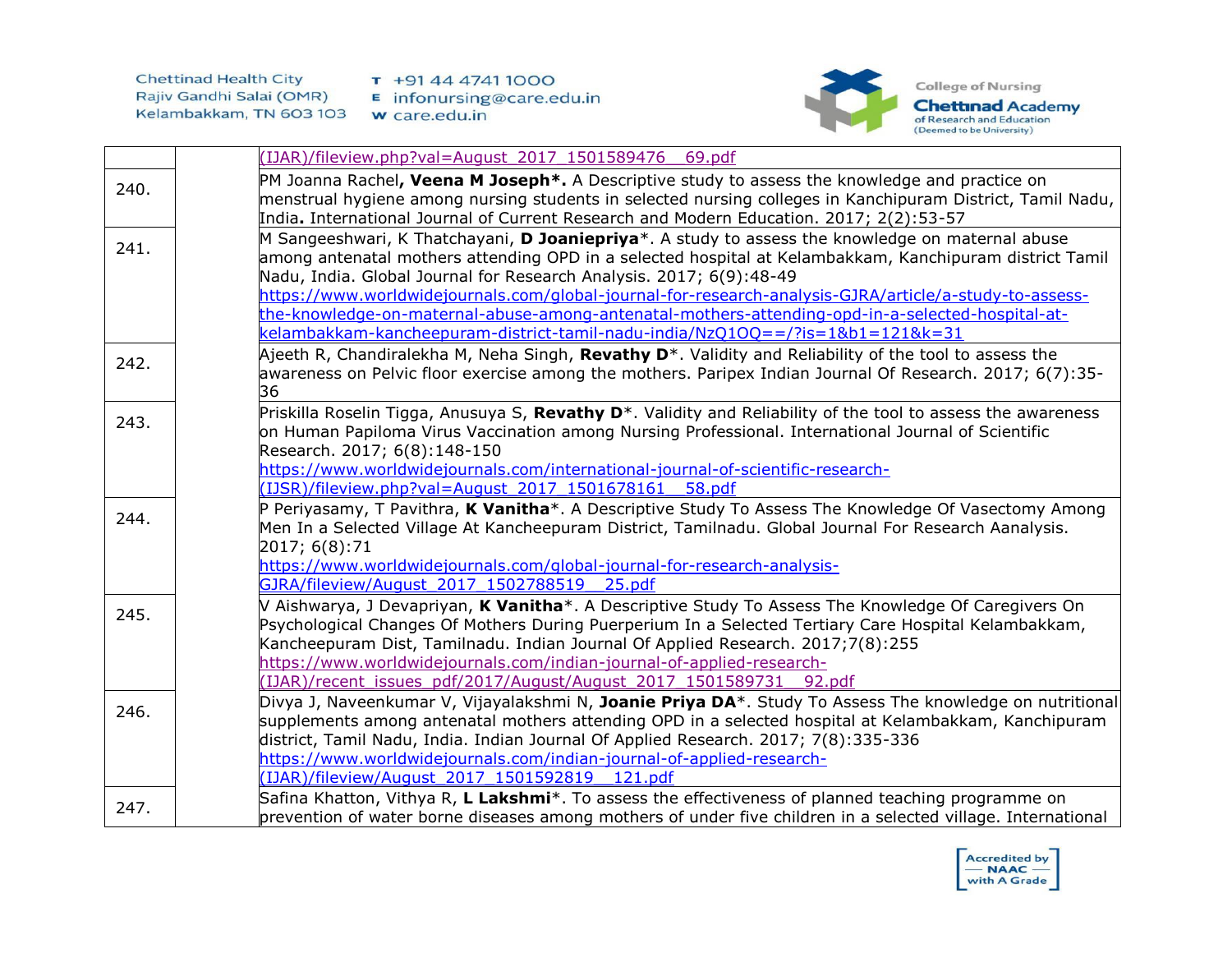

|      |      | Journal of Advanced Research. 2017; 4(10):2234-2241                                                                                                                                                                                                                                                                                                                                                                |
|------|------|--------------------------------------------------------------------------------------------------------------------------------------------------------------------------------------------------------------------------------------------------------------------------------------------------------------------------------------------------------------------------------------------------------------------|
| 248. | 2016 | Kanimozhi, Kowsalya G. Rathiga A*. A Descriptive Study To Assess The Knowledge On Life Style Practices<br>Among patients With Hypertension Visiting Medical Outpatient Department In Selected Tertiary Hospital<br>Kelambakkam Kanchipuram District TamilNadu India. International Journal of Development Research. 2016;<br>6(8):9241-9243<br>https://www.journalijdr.com/sites/default/files/issue-pdf/6169.pdf  |
| 249. |      | Kogila P <sup>*</sup> , S Linsi Anoja, T Dayana, M Divya. Effectiveness of STP on kangaroo mother care among mothers<br>of neonate. Global Journal of Research Analysis. 2016; 4(5):387-388<br>https://www.worldwidejournals.com/global-journal-for-research-analysis-GJRA/article/effectiveness-of-stp-<br>on-kangaroo-mother-care-mothers-of-neonate/NDq3Nw==/?is=1                                              |
| 250. |      | Kogila P <sup>*</sup> , A Johncymonisha, A Daisy, S Dineshkumar. Knowledge On Selected Behavioural Problems<br>Among Mothers Of Under Five Children. Indian Journal Of Applied Research. 2016; 6(6):221-222<br>https://www.worldwidejournals.com/indian-journal-of-applied-research-(IJAR)/article/knowledge-on-<br>selected-behavioural-problems-among-mothers-of-under-five-children/OTQyMQ==/?is=1&b1=569&k=143 |
| 251. |      | Kogila P, Moumajumder, S Dhevadharshini, S Parameshwari, S Saritha. Knowledge On Infant's Milestone<br>Among Mothers Of Infants. International Journal Of Scientific Research. 2016; 5(6):632-633<br>https://www.worldwidejournals.com/international-journal-of-scientific-research-(IJSR)/article/knowledge-on-<br>infant-s-milestone-among-mothers-of-infants/ODM1MA==/                                          |
| 252. |      | Kogila P <sup>*</sup> . Reducing Infant Immunization Injection Pain: Management Strategies. International Journal of<br>Pediatric Nursing. 2016; 2(1):17-20                                                                                                                                                                                                                                                        |
| 253. |      | Kogila P, Subbulakshmi S*. Knowledge And Practices Of Universal Precautions Among Nursing Students.<br>International Journal of Nursing and patient safety & care. 2016; 2(1):5-10                                                                                                                                                                                                                                 |
| 254. |      | Kogila P <sup>*</sup> , Bhuvaneshwari, Charishma. Prevention Of Home Accidents Among Mothers Of Toddler.<br>International Journal of Medical & Surgical Nursing. 2016; 2(1):1-4<br>http://www.tjprc.org/publishpapers/2-98-1497611197-1.TJPRCIJMSNJUN20171.pdf                                                                                                                                                     |
| 255. |      | Subbulakshmi S <sup>*</sup> . Common Health Problems Of Neonates. International Journal of Gynecology. Infertility<br>and Obstetrics. 2016; 2(1):15-18                                                                                                                                                                                                                                                             |
| 256. |      | Kogila P*. Pentavalent Vaccine: Pre Eminent Battery To Fight Against Five Life-Threatening Diseases.<br>International Journal of General Pediatrics and Medicine. 2016; 2(2):09-12                                                                                                                                                                                                                                 |
| 257. |      | DR Rajkumar, Rogina JS Savarimuthu <sup>*</sup> . Effectiveness of acupressure on improvement of sleep quality<br>among elderly. Indian Journal Of Continuing Nursing Education . 2016; 17(2):62-64<br>https://www.ijcne.org/article.asp?issn=2230-                                                                                                                                                                |

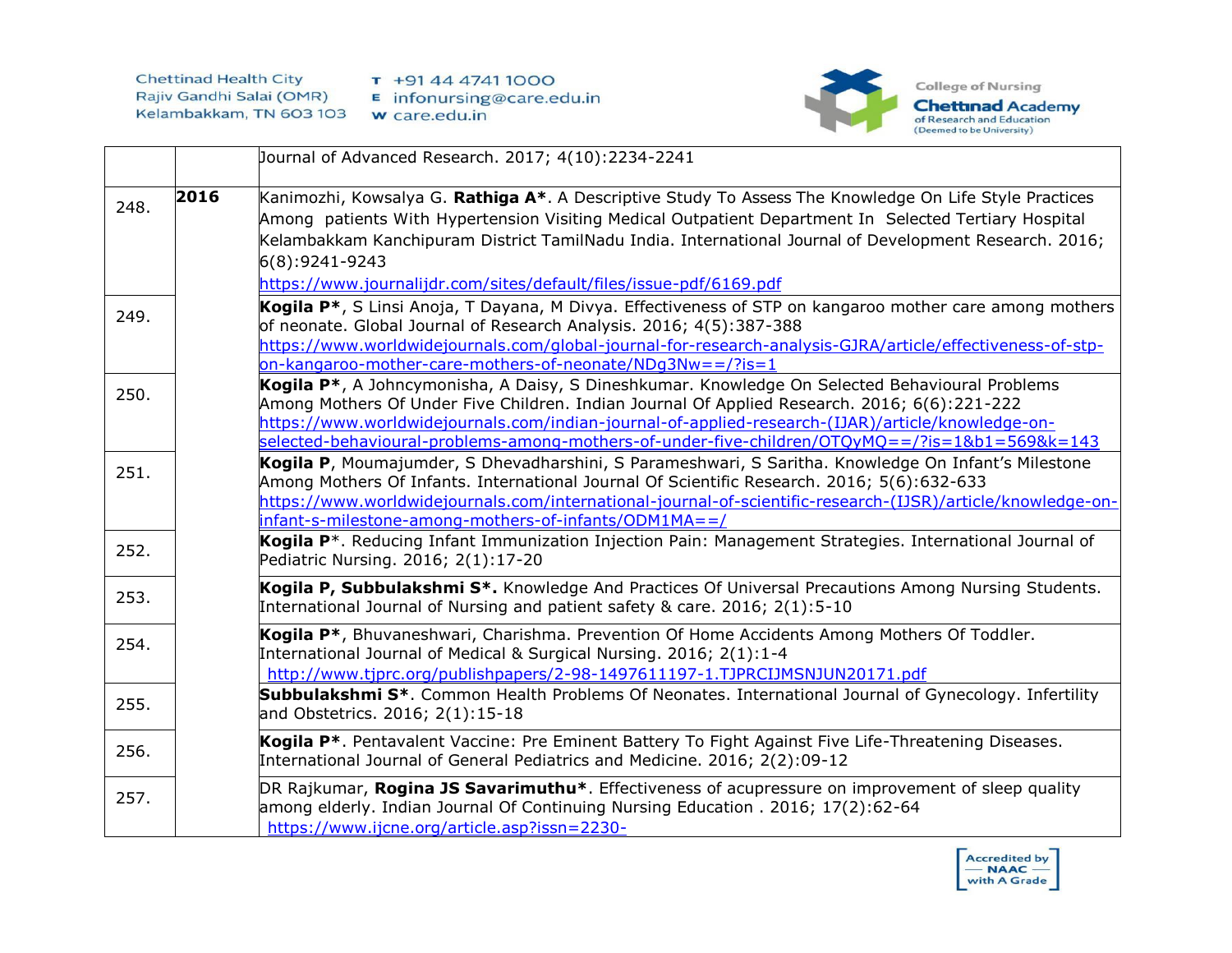

|      | 7354;year=2016;volume=17;issue=2;spage=62;epage=64;aulast=Rajkumar;type=0                                                                                                                                                                                                                                                                                                                                                                                                                                                                 |
|------|-------------------------------------------------------------------------------------------------------------------------------------------------------------------------------------------------------------------------------------------------------------------------------------------------------------------------------------------------------------------------------------------------------------------------------------------------------------------------------------------------------------------------------------------|
| 258. | Hakeem S, Sujatha N, Manjula TR.* A descriptive study to assess the level of assertiveness among B Sc<br>Nursing students studying in Chettinad Collegeof Nursing, Kelambakkam, Kanchipuram District, Tamil Nadu.<br>Global Journal For Research Analysis. 2016; 5(2):154-155<br>https://www.worldwidejournals.com/global-journal-for-research-analysis-GJRA/article/a-descriptive-study-                                                                                                                                                 |
|      | to-assess-the-level-of-assertiveness-among-b-sc-nursing-students-studying-in-chettinad-college-of-nursing-<br>kelambakkam-kanchipuram-district-tamil-nadu-india/NDM1Nw==/?is=1                                                                                                                                                                                                                                                                                                                                                            |
| 259. | Manjula TR*, VViji. A Descriptive study to assess the hemisphericity among B. Sc Nursing students<br>studying in Chettinad College of Nursing Kanchipuram District Tamil Nadu India. International Journal of<br>Nursing and Patient Safety & Care. 2016; 2(2):9-14                                                                                                                                                                                                                                                                       |
| 260. | Veena M Joseph <sup>*</sup> . Betty Neuman conceptual frame work -Effect of acupressure on anxiety & fertility among<br>woman with unexplained infertility subjected intra uterine insemination. Parpex-Indian Journal Of Research.<br>2016; 5(2):71-73                                                                                                                                                                                                                                                                                   |
| 261. | Sangeetha P, Sabarinath PK, Veena M Joseph*. A Descriptive study to assess the paternal knowledge on new<br>born care in a selected tertiary care Hospital, Kanchipuram District, Tamil Nadu, India. Indian Journal Of<br>Applied Research. 2016; 6(5):52-53<br>https://www.worldwidejournals.com/indian-journal-of-applied-research-(IJAR)/article/a-descriptive-study-to-<br>assess-the-paternal-knowledge-on-newborn-care-in-a-selected-tertiary-care-hospital-kanchipuram-district-<br>$t$ amilnadu-india/OTkzNQ==/?is=1&b1=405&k=102 |
| 262. | Karpagam J, Kokila K, Veena M Joseph <sup>*</sup> . A study to assess the parental knowledge on maternal care and<br>requirements during pregnancy at selected tertiary care hospital kelambakkam , kanchipuram district , Tamil<br>Nadu, India. Global journal for research analysis. 2016; 5(8)185-186<br>https://www.worldwidejournals.com/global-journal-for-research-analysis-GJRA/article/a-descriptive-study-                                                                                                                      |
|      | to-assess-the-paternal-knowledge-on-maternal-care-and-requirements-during-pregnancy-at-a-selected-<br>tertiary-care-hospital-kelambakkam-kanchipuram-district-tamil-nadu-india/NTIzNA==/?is=1&b1=237&k=60                                                                                                                                                                                                                                                                                                                                 |
| 263. | Raji A Mohan, Sowmiya R, Veena.M Joseph <sup>*</sup> . A Descriptive study to assess the Maternal Anxiety during<br>pregnancy at a selected Tertiary care hospital Kanchipuram District ,Tamil Nadu ,India. International Journal<br>Of Scientific Research. 2016; 5(8):60-61                                                                                                                                                                                                                                                             |
|      | https://www.worldwidejournals.com/international-journal-of-scientific-research-(IJSR)/article/a-<br>descriptivestudy-to-assess-the-maternal-anxiety-during-pregnancy-at-a-selected-tertiary-care-hospital-<br><u>kelambakkam-kanchipuram-district-tamil-nadu-india/ODcwOA==/index.php</u>                                                                                                                                                                                                                                                 |
| 264. | Kalaivani S, Saradhambal M, Revathy D <sup>*</sup> . A study to assess the prevalence of highrisk pregnancy among<br>antenatal mothers in elected tertiary care hospital, kelambakkam kanchipuram district ,Tamil Nadu, India.<br>International Journal Of advanced Research. 2016; (499):1220-1224                                                                                                                                                                                                                                       |

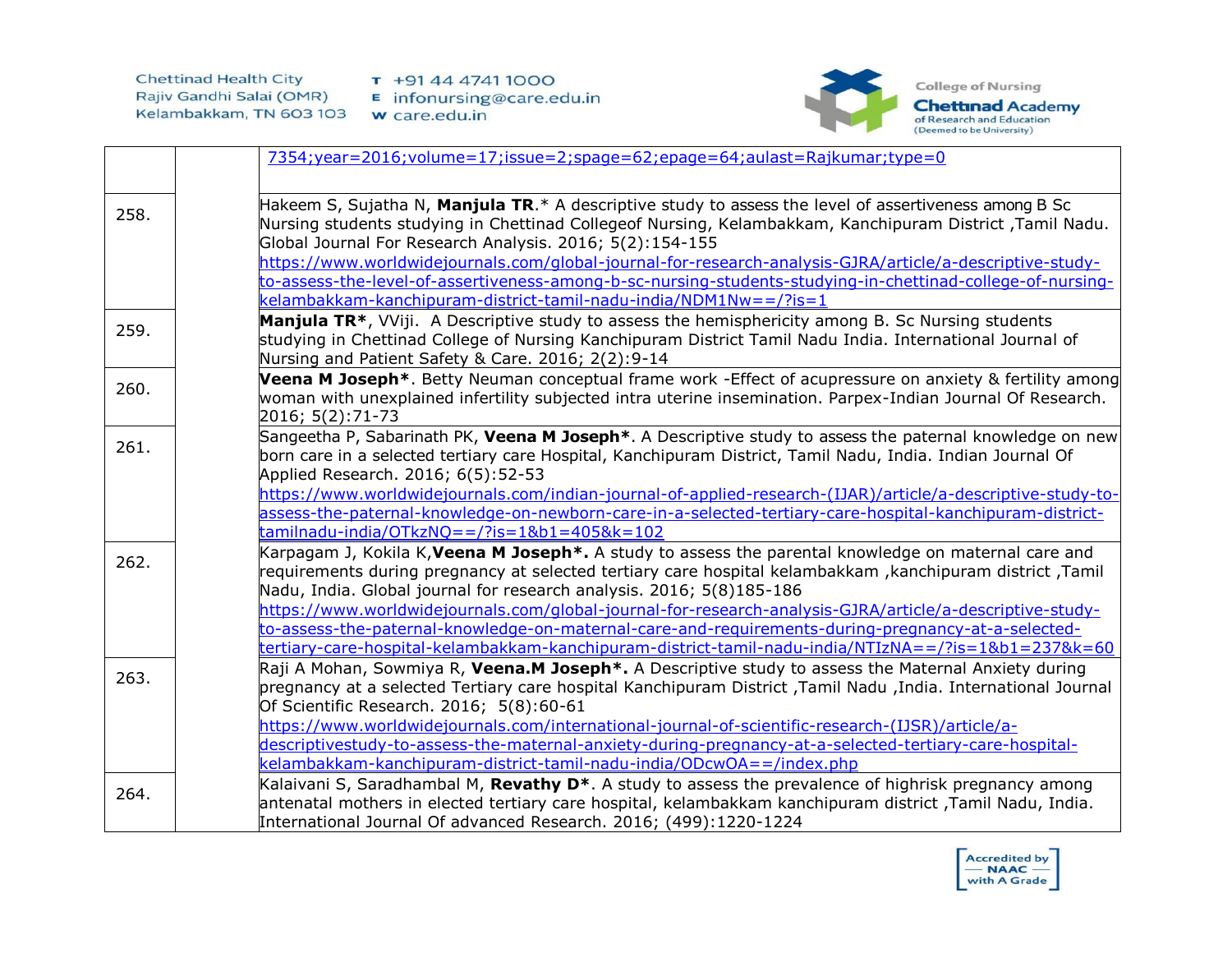

|      | https://www.journalijar.com/article/12011/prevalence-of-high-risk-pregnancy---a-descriptive-study/                                                                                |
|------|-----------------------------------------------------------------------------------------------------------------------------------------------------------------------------------|
|      |                                                                                                                                                                                   |
| 265. | <b>Shenbagapraba N</b> *, Shainas.A, Tiffany Lamin. A study to assess the level of knoweledge on substance abuse                                                                  |
|      | among adolescents boys at selected village, Kancheepuram district Tamilnadu, India . Paripex-Indian Journal<br>of Research. 2016; 5(8):361-362                                    |
|      | Shenbagapraba N <sup>*</sup> , K Priyadharsini, M Yogalaskshmi. A study to assess the effectiveness of Planned                                                                    |
| 266. | Teaching Programme on breast self examinationamong adult women in selected village, Kancheepuram                                                                                  |
|      | district, Tamilnadu, India. Global Journal of Research Analysis. 2016; 5(8):140-141                                                                                               |
|      | https://www.worldwidejournals.com/global-journal-for-research-analysis-GJRA/article/a-study-to-assess-                                                                            |
|      | the-effectiveness-level-of-planned-teaching-programme-on-breast-self-examination-among-adult-women-in-                                                                            |
|      | selected-village-kanchipuram-district-tamilnadu-india/NTIyMA==/                                                                                                                   |
| 267. | Renganayaki S, Stellasugunakumar <sup>*</sup> . A study to assess the level of satisfaction on quality of post -                                                                  |
|      | operative nursing care among patients subjected to cardiac surgery. International Journal of Scientific<br>Research. 2016; (10):316-319                                           |
|      | JasmineJoys, Stellasugunakumari *. A study to assess the effectiveness of back massage therapy in                                                                                 |
| 268. | promoting sleep quality among postoperative patients after cardiac surgery. International Journal of Scientific                                                                   |
|      | Research. 2016; (8):416-419                                                                                                                                                       |
|      | https://www.ijsr.net/get abstract.php?paper id=2081604                                                                                                                            |
| 269. | Subhashini, Sumithra A, Gomathi, <b>Pushpakala Jagannathan*.</b> Effectiveness of STP on prevention of iron                                                                       |
|      | deficiency anemia among adolescent girls inselected nursing colleges kanchipuram district Tamil Nadu India.                                                                       |
|      | Indian Journal Of Applied Research. 2016; 6(8):231-232                                                                                                                            |
|      | https://www.worldwidejournals.com/indian-journal-of-applied-research-(IJAR)/article/effectiveness-of-                                                                             |
|      | structured-teaching-programme-on-prevention-of-iron-deficiency-anaemia-among-adolescent-girls-in-<br>selected-nursing-college-kanchipuram-district-tamilnadu-india/OTg2NQ==/?is=1 |
|      | Nivedha, Nidhisha Susan Johny, Pushpakala Jagannathan*. Effectiveness Of Heifer Skin Tap Technique Vs                                                                             |
| 270. | Usual Standard Technique In Reducing Pain During Intramuscular Injection Among Adult Patients In Selected                                                                         |
|      | Hospital Kelambakkam Kanchipuram District. International Journal Of Scientific Research. 2016: 5(7): 258-                                                                         |
|      | 259                                                                                                                                                                               |
|      |                                                                                                                                                                                   |
|      | https://www.worldwidejournals.com/international-journal-of-scientific-research-(IJSR)/article/effectiveness-                                                                      |
|      | of-heifer-skin-tap-technique-vs-usual-standard-technique-in-reducing-pain-during-intramuscular-injection-                                                                         |
|      | among-adult-patients-in-selected-hospital-kelambakkam-kanchipuram-                                                                                                                |
|      | $district/ODQzMA = 2$ ?is=1&b1=25&k=7                                                                                                                                             |

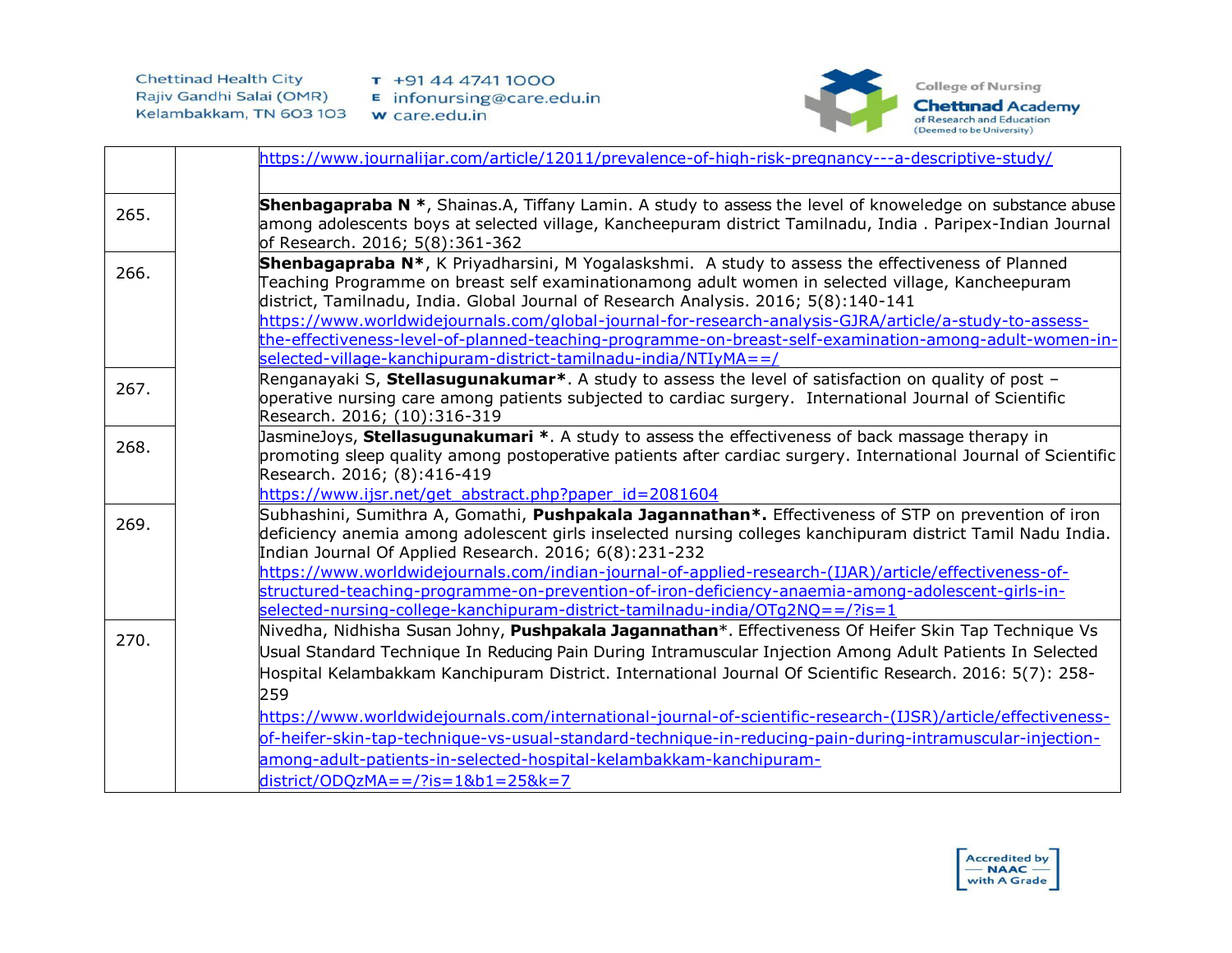

| 271. | Neethu Hai, Abirami R, Nishath, Yasmin J, Rathiga A*. Across sectional study to Assess Distribution of the<br>Blood pressure and it's Associationwith Biophysical profile Among Selected college students in kancheepuram<br>District, Tamil nadu, India. Global Journal For Research Analysis. 2016; 5(7):68-69<br>https://www.worldwidejournals.com/global-journal-for-research-analysis-GJRA/article/a-crossectional-<br>observational-study-to-assess-distribution-of-the-blood-pressure-and-it-s-association-with-biophysical-<br>profile-among-selected-college-students-in-kancheepuram-district-tamilnadu-<br>india/NTA2MA==/?is=1&b1=73&k=19 |
|------|-------------------------------------------------------------------------------------------------------------------------------------------------------------------------------------------------------------------------------------------------------------------------------------------------------------------------------------------------------------------------------------------------------------------------------------------------------------------------------------------------------------------------------------------------------------------------------------------------------------------------------------------------------|
| 272. | Dickson Priya Kumar, Rathiga A*. A Case Control Study to Assess Cardiac Autonomic Neuropathy among<br>Adult with Type II Diabetes Mellitus InSelected Tertiary Hospital Kanchipuram District Tamilnadu India.<br>International Journal of Science and Research. 2016; 5(7):9-12<br>https://www.ijsr.net/archive/v5i7/25061603.pdf                                                                                                                                                                                                                                                                                                                     |
| 273. | Pillanni Shri, pill Topu, <b>Pushpakala KJ*</b> . A study to identify the risk of obstructive sleep apnea and assess<br>the prevalence of hypertension among them in selected community area. International journal of science and<br>research. 2016; 5(8):54-56<br>https://www.ijsr.net/archive/v5i8/ART2016499.pdf                                                                                                                                                                                                                                                                                                                                  |
| 274. | Kogila R, Kalaiyarasi S, Pushpakala Jagannathan*. A study to assess the level of risk of Pressure ulcer<br>among bed ridden patients in selected tertiary hospital. International Journal of Applied Research. 2016;<br>$2(8):831-833$                                                                                                                                                                                                                                                                                                                                                                                                                |
| 275. | Yuva priya, Reshma mol jose, Beula V, Mohamed Aslam K, Subbulakshmi S*. A pre experimental study to<br>assess the effectiveness of structured teaching programme on knowledge regarding pediatric basic life<br>support among B.Scnursing first year students. Global Journal of Research Analysis. 5(9):367-368                                                                                                                                                                                                                                                                                                                                      |
| 276. | Subbulakshmi S <sup>*</sup> , Kogila P <sup>*</sup> . Knowledge And Attitude On Blood Donation Among I Year B. Sc Nursing<br>Students. International Journal of Nursing and patient safety & care. 2016; 2(1):1-4                                                                                                                                                                                                                                                                                                                                                                                                                                     |
| 277. | Kogila P <sup>*</sup> , Subbulakshmi S <sup>*</sup> . The Switch Off Topy To Bopy: Immunization Update for staff and student<br>nurses. International Journal of Pediatric nursing. 2016; 2(2):09-12                                                                                                                                                                                                                                                                                                                                                                                                                                                  |
| 278. | Kogila P*, Sivambiga G. Pediatric Nephrotic Syndrome - A Case Report. International Journal of Pediatric<br>Nursing. 2016; 2(2):1-8                                                                                                                                                                                                                                                                                                                                                                                                                                                                                                                   |
| 279. | Kogila P <sup>*</sup> . Schematic Representation Of Distraction Techniques And Paediatric Pain. International Journal of<br>General Pediatrics and Medicine. 2016; 2(2):01-06<br>http://www.tjprc.org/publishpapers/2-78-1502196456-Abs.TJPRC_IJGPMDEC20161.pdf                                                                                                                                                                                                                                                                                                                                                                                       |
| 280. | Kogila P, Subbulakshmi S*, Neethuhai. Pediatric Goiter - A Case Report. International Journal of General<br>Pediatrics and Medicine. 2016; 2(2):07-12                                                                                                                                                                                                                                                                                                                                                                                                                                                                                                 |

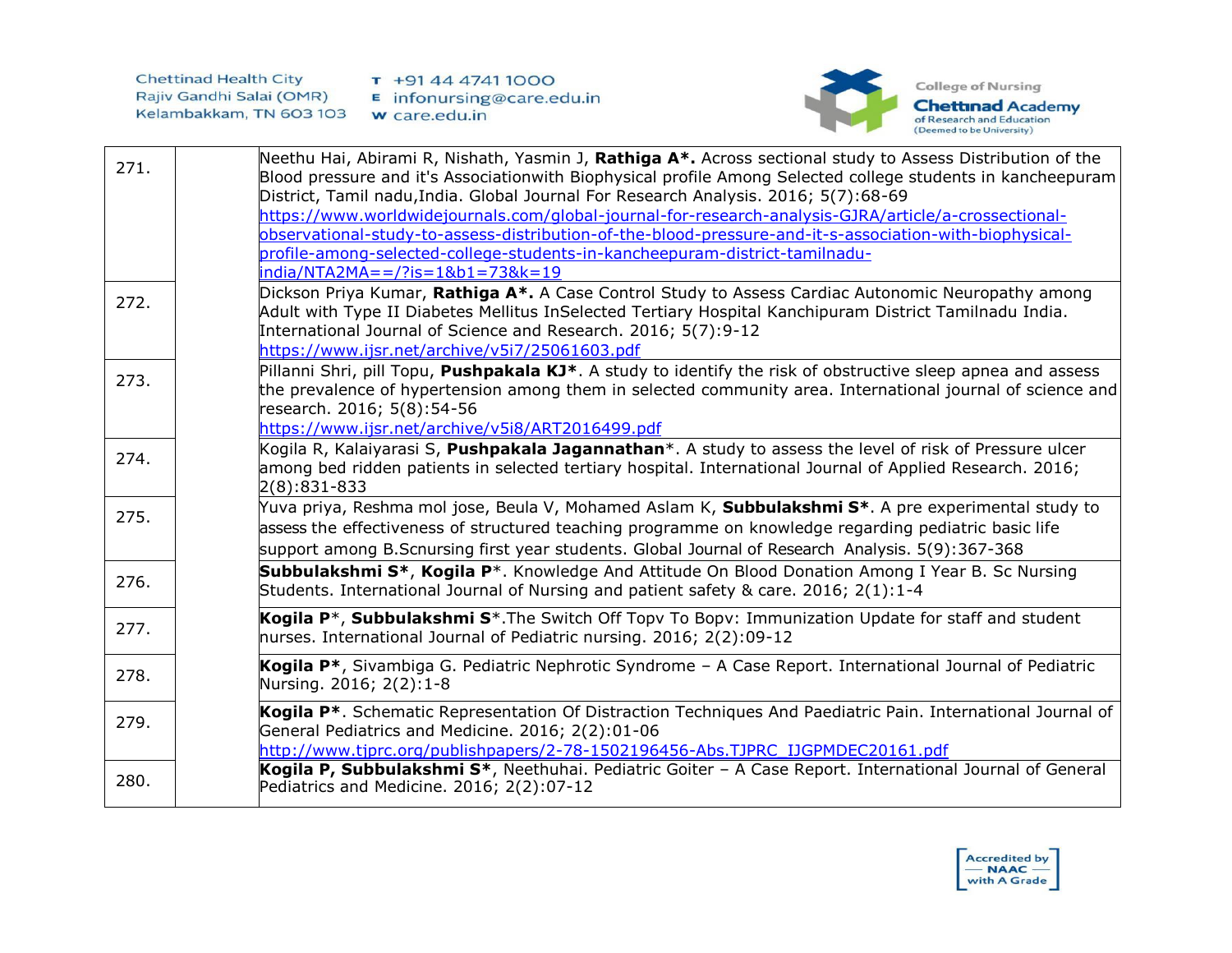

| 281. |      | Kogila P, Subbulakshmi S *, Sangeetha P. A Case Report On Pediatric Hydronephrosis. International<br>Journal of Nephrology. Renal Therapy and Reno vascular Disease. 2016; 1(1):01-08                                                                                                                                                                                                                                                                                              |
|------|------|------------------------------------------------------------------------------------------------------------------------------------------------------------------------------------------------------------------------------------------------------------------------------------------------------------------------------------------------------------------------------------------------------------------------------------------------------------------------------------|
| 282. |      | Safina Khatton, Vithya R, L Lakshmi*, V Malathi. To assess the effectiveness of planned teaching programme<br>on prevention of water borne diseases amongmothers of under five children in a selected village.<br>International Journal of Advanced Research. 2016; 4(10):2234-2241<br>https://www.journalijar.com/article/12128/a-study-to-assess-the-effectiveness-of-planned-teaching-<br>programme-on-preventionofwaterborne-diseases-among-the-mothers-of-underfive-children/ |
| 283. |      | Kogila P <sup>*</sup> , Veena S, G Varalekshmi. Knowledge on diarrhoea among the mothers of under five children.<br>International Journal of General Pediatrics and Medicine 2016; 2(1):1-4<br>http://www.tjprc.org/publishpapers/2-78-1480414634-5.%20TJPRCIJGPM%20-<br>%20Knowledge%20On%20Diarrhoea%20Among%20The.pdf                                                                                                                                                           |
| 284. |      | Allen Winny Moses T, Anitta B, Rathiga A *. A Cross Sectional Study To Assess The Prevalence Of<br>Obstructive Sleep Apnea Among Patients With Type Two Diabetes Mellitus. International Journal of Recent<br>Scientific Research. 2016; 7(2):8681-8683                                                                                                                                                                                                                            |
| 285. | 2015 | Gunasundari, Rathiga A*. Knowledge on Cervical Cancer and its prevention among Women. Journal of<br>Pharmacy and Biological science. 2015; 10(2):47-49                                                                                                                                                                                                                                                                                                                             |
| 286. |      | Jemcy John, A Rathiga*. Effectiveness of Buerge Allen Exercise to improve the Lower Extremity perfusion<br>among patients with type 2 diabetes mellitus. International Journal of current research and Academic<br>Review. 2015; 3(4):358-366<br>http://www.ijcrar.com/vol-3-4/Jemcy%20John%20and%20A.Rathiga.pdf                                                                                                                                                                  |
| 287. |      | Rathiga*, AswathyPanicker, Anandhi. Across sectionalstudy to assess the health seeking Behaviour sand<br>practices regarding mestrual problems Among adolescent girls studying in selected tertiary College<br>kelambakkam kanchipuram district. International Journal of Medical & Surgical Nursing. 2015; (1):1-4                                                                                                                                                                |
| 288. |      | Anitha R <sup>*</sup> . Evaluate The Effectiveness Of Self Instructional Module On Selected Aspects Of Universal<br>Precaution Among Registered Nurses In Selected Tertiary Hospital, Kanchipuram District Tamilnadu.<br>International Journal of Current Research. 2015; 7(08):19574-19577<br>http://www.journalcra.com/article/evaluate-effectiveness-self-instructional-module-selected-aspects-<br>universal-precaution-among                                                  |
| 289. |      | Kogila P <sup>*</sup> , Subbulakshmi S <sup>*</sup> . Exploring nursing students lived experiences of pediatric clinical practice.<br>International Journal of Pediatric Nursing. 2015; 1(1):23-26                                                                                                                                                                                                                                                                                 |
| 290. |      | Subbulakshmi S <sup>*</sup> , Kogila P <sup>*</sup> . Knowledge on ethical issues in nursing research among the BSc nursing 4th<br>year students. International Journal of Medical & Surgical Nursing. 2015; 1(1):5-8                                                                                                                                                                                                                                                              |
| 291. |      | Ramani R, Remya Purushothaman, <b>Veena M Joseph*</b> . A Study to Assess the Effect of Structured Teaching                                                                                                                                                                                                                                                                                                                                                                        |

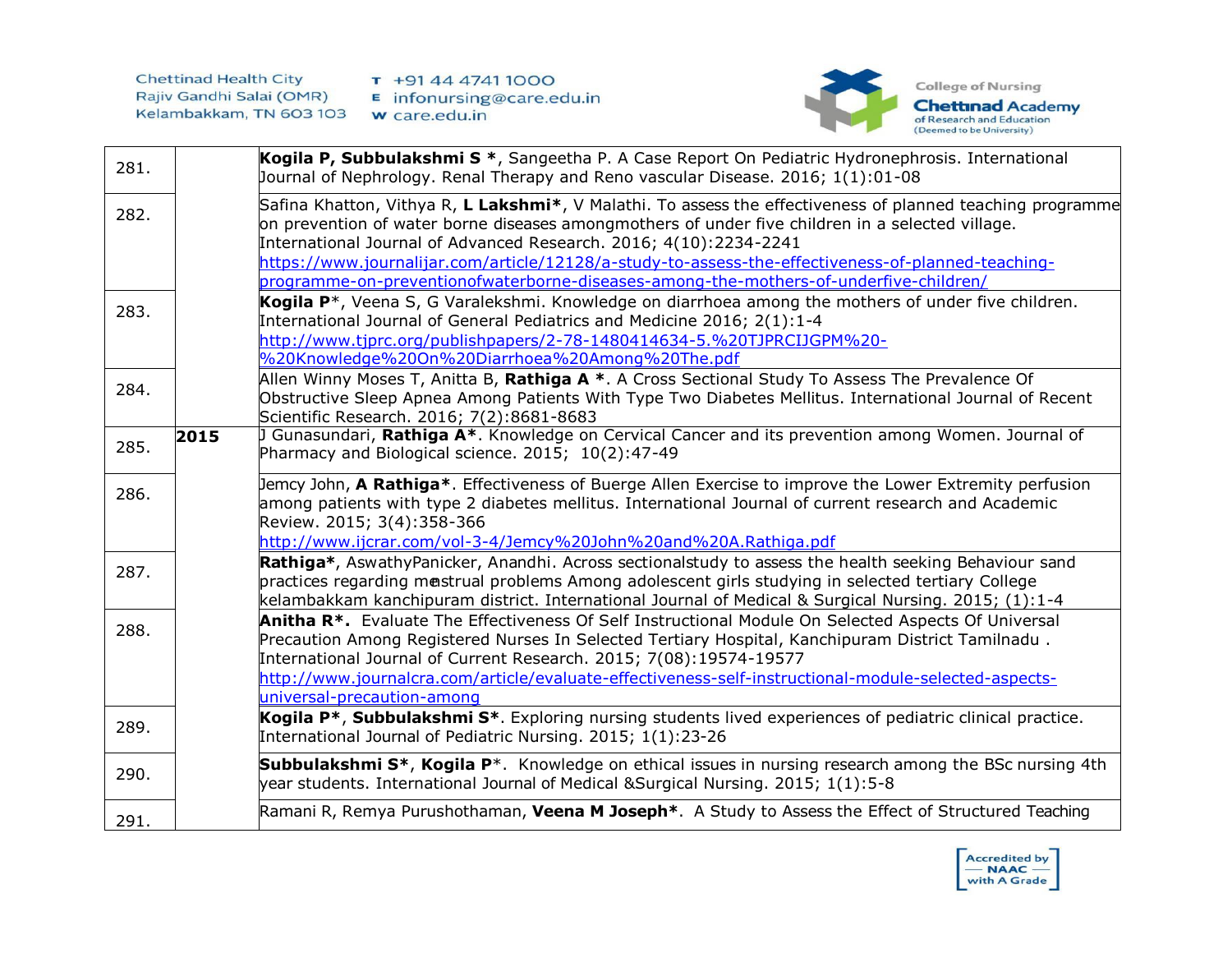

|      | Programme on the Prevention and Management of Anemiain Pregnancy Among the Antenatal Mothers                              |
|------|---------------------------------------------------------------------------------------------------------------------------|
|      | Kitending Obstetric and Gynecological Outpatient Department in a Selected Tertiary Hospital ,Kanchipuram                  |
|      | District Tamil Nadu India. Global Journal for Research Analysis. 2015; 4(8):299-300                                       |
|      | https://www.researchgate.net/publication/339472353 A Study to Assess the Effect of Structured Teachi                      |
|      | ng Programme on the Prevention and Management of Anemia in Pregnancy Among the Antenatal Mot                              |
|      | hers Attending Obstetric and Gynecological Outpatient Depar                                                               |
|      | Pavithra EP, PoojamolK.B, Veena M Joseph <sup>*</sup> . A Study To Assess The Effect Of Structured Teaching               |
| 292. | programme On The Prevention And Management Of Breast Engorgement Among The Postnatal Mothers                              |
|      | Admitted In The Postnatal Ward In A Selected tertiary Hospital, Kanchipuram District, TamilNadu, India.                   |
|      | International Journal Of Scientific Research. 2015; 4(9):100-101                                                          |
|      | https://www.worldwidejournals.com/international-journal-of-scientific-research-(IJSR)/article/a-study-to-                 |
|      | assess-the-effect-of-structured-teaching-programme-on-the-prevention-and-management-of-breast-                            |
|      | engorgement-among-the-postnatal-mothers-admitted-in-the-postnatal-ward-in-a-selected-tertiary-                            |
|      | hospital-kanchipuram-district-tamil-nadu-india/NjQ0Mq = = /?is = 1                                                        |
|      |                                                                                                                           |
| 293. | Veena M Joseph*. Effect Of Self Acupressure On Anxiety Among the Nursing Students Undertaking Their                       |
|      | University Examination In A Selected Nursing College Tamil Nadu, India. Indian Journal Of Applied Research.               |
|      | 2015; 5(9):436-437<br>https://www.worldwidejournals.com/indian-journal-of-applied-research-(IJAR)/article/effect-of-self- |
|      | acupressure-on-anxiety-among-the-nursing-students-undertaking-their-university-examination-in-a-                          |
|      | selected-nursing-college-tamil-nadu-india/NzU0NA==/?is=1&b1=325&k=82                                                      |
|      | C Lina, L Kulanthai Theras Mercy, Revathy D*. A Quasi Experimental Study to Assess the Effect of                          |
| 294. | Structured Teaching Programme on The Level of Knowledge Regarding PolyCystic Ovarian Disease Among                        |
|      | Students in Selected College of Nursing Kanchipuram District, TamilNadu, India. Global Journal for Research               |
|      | Analysis. 2015; 4(8):215-216                                                                                              |
|      | https://www.worldwidejournals.com/global-journal-for-research-analysis-GJRA/article/a-quasi-experimental-                 |
|      | study-to-assess-the-effect-of-structured-teaching-programme-on-the-level-of-knowledge-regarding-poly-                     |
|      | cystic-ovarian-disease-among-students-in-selected-college-of-nursing-kanchipuram-district-tamil-nadu-                     |
|      | $india/MzU4NA = 2/2is = 1$                                                                                                |
| 295. | Sangeetha E, Shanthi R, Revathy D <sup>*</sup> . A descriptive study to assess the level of knowledge on minor            |
|      | ailments in pregnancy among antenatal mothers inselected tertiary hospital kanchipuram ,Tamilnadu.                        |
|      | Journal of Nursing and patient safety & care. 2015; 2(2)                                                                  |
|      | http://www.tjprc.org/publishpapers/--1439021211-JNPSC%20-                                                                 |
|      | %20A%20DESCRIPTIVE%20STUDY%20TO%20ASSESS%20THE%20LEVEL%20%20-                                                             |
|      | %20REVATHY%20MANUSCRIPT.pdf                                                                                               |

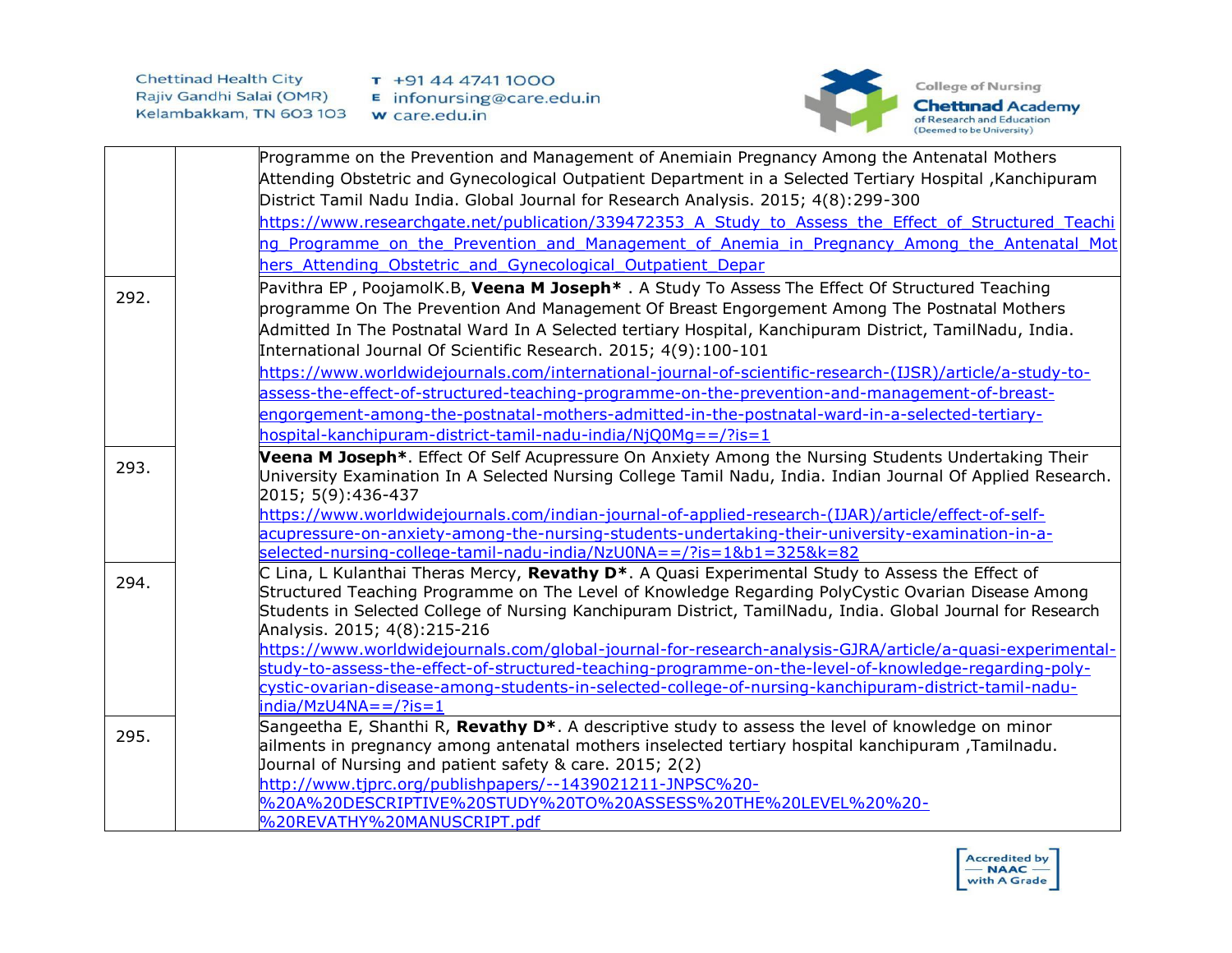

| 296. | Lakshmi L <sup>*</sup> , Mathangi DC. A study to assess the effectiveness of music therapy on psychological problem<br>of the elderly residing in geriatric homes, Kanchepuram District Tamilnadu, India. International Journal of<br>current research. 2015; 7(10):21250- 21252 |
|------|----------------------------------------------------------------------------------------------------------------------------------------------------------------------------------------------------------------------------------------------------------------------------------|
|      | http://www.journalcra.com/article/study-assess-effectiveness-music-therapy-psychological-problems-                                                                                                                                                                               |
|      | elderly-residing-selected                                                                                                                                                                                                                                                        |
| 297. | Freddy MV, Gowsalya S, Lakshmi L*. A descriptive study to assess the level of knowledge regarding<br>hypertension and its management among hypertensive elderly in a selected rural community, kancheepuram<br>District, Indian Journal of Applied research. 2015; 9(5):118 -119 |
|      | https://www.worldwidejournals.com/indian-journal-of-applied-research-(IJAR)/article/a-descriptive-study-to-                                                                                                                                                                      |
|      | assess-the-level-of-knowledge-regarding-hypertension-and-its-management-among-the-hypertensive-                                                                                                                                                                                  |
|      | elderly-in-a-selected-rural-community-kanchipuram-district/NzM3Mw==/?is=1&b1=317&k=80                                                                                                                                                                                            |
| 298. | Lakshmi L <sup>*</sup> , ShiBhushanSharma . A study to assess the effectiveness of music therapy on hypertensive<br>elderly residing at geriatric homes, Kanchepuram District Tamilnadu India. International Journal of Recent<br>Scientific Research. 2015; 6(10):101-103       |
|      | https://www.worldwidejournals.com/international-journal-of-scientific-research-(IJSR)/article/a-study-to-                                                                                                                                                                        |
|      | assess-the-effectiveness-of-music-therapy-on-hypertensive-elderly-residing-in-selected-geriatric-homes-                                                                                                                                                                          |
|      | kancheepuram-district-tamil-nadu-india/NjY5Mw==/?is=1&b1=37&k=10                                                                                                                                                                                                                 |
| 299. | Lakshmi <sup>*</sup> , Shiv Bhushan Sharma, Ramnath Shyamala. A study to assess the effectiveness of music therapy<br>on elderly residing in geriatrichomes Kanchepuram District Tamilnadu India. International Journal of Science<br>and Research. 2015; 4(12):1204-1208        |
|      | https://www.semanticscholar.org/paper/A-Study-to-Assess-the-Effectiveness-of-Music-on-in-Lakshmi-                                                                                                                                                                                |
|      | Sharma/a42ae70e795661536b97e66b12cd84d99af61f0a                                                                                                                                                                                                                                  |
| 300. | Indirakumari P, Vijay G, Vinili S <sup>*</sup> . Level of knowledge regarding impact of tobacco chewing among<br>adolescent boys. International Journal of scientific research. 2015; 8(4):601-602                                                                               |
|      | https://www.worldwidejournals.com/international-journal-of-scientific-research-(IJSR)/article/level-of-                                                                                                                                                                          |
|      | knowledge-regarding-impact-of-tobacco-chewing-among-adolescent-boys/NjI2Nw==/?is=1&b1=33&k=9                                                                                                                                                                                     |
| 301. | Kavitha R, Jeenu S, Vinili S <sup>*</sup> . Level of knowledge on prevention of calcium deficiency among adolescent<br>girls. Global Journal of Research Analysis. 2015; 8(4):163-164                                                                                            |
|      | https://www.worldwidejournals.com/global-journal-for-research-analysis-GJRA/article/level-of-knowledge-<br>on-prevention-of-calcium-deficiency-among-adolescent-girls/MzU2OA==/?is=1&b1=37&k=10                                                                                  |
|      | Shenbagapraba N*, Devipriya. Effects of consanguineous marriage among adolescent girls. Tamilnadu                                                                                                                                                                                |
| 302. | Nurses and Midwives Council Journal of Community Health Nursing. 2015; 3(2):7-10                                                                                                                                                                                                 |
| 303. | Shenbagapraba V*, J Miraclin, Joys Nikshima. To Assess the level of knowledge on temporary family<br>planning methods among primipara mothers in selected community area kanchipuram district, Tamilnadu,<br>India. Indian Journal of Applied research. 2015; 12(5):490-491      |

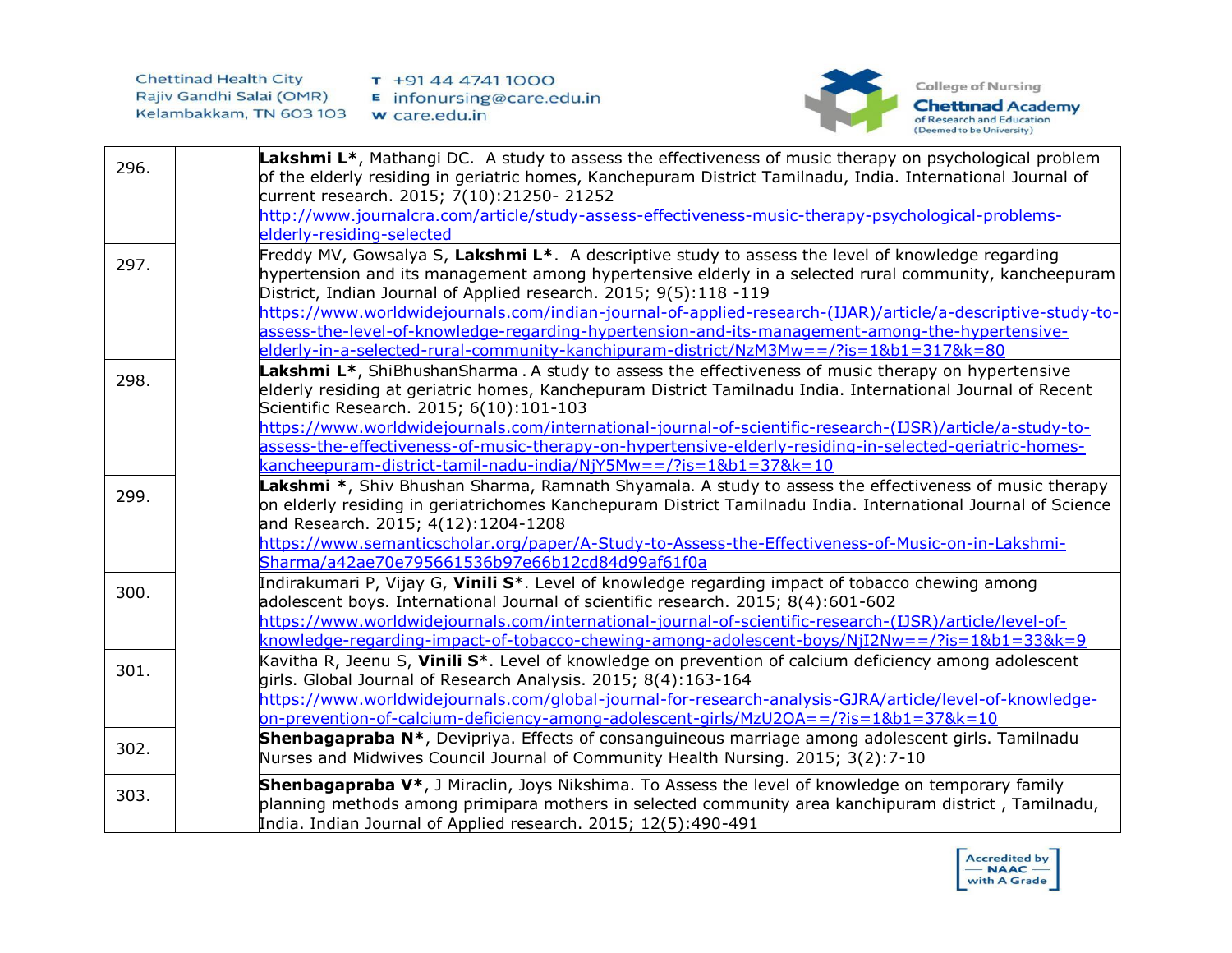

|      | https://www.worldwidejournals.com/indian-journal-of-applied-research-(IJAR)/article/to-assess-the-level-of-                 |
|------|-----------------------------------------------------------------------------------------------------------------------------|
|      | knowledge-on-temporary-family-planning-methods-among-primi-para-mothers-in-selected-community-area-                         |
|      | kanchipuram-district-tamilnadu-india/ODE4NQ = = /?is = 1&b1 = 409&k = 103                                                   |
| 304. | Nithya G, Kavitha P, Geetha D <sup>*</sup> . Level of knowledge on effects of consanguineous marriage among adult           |
|      | women. Paripex-Indian Journal of Research. 2015; 8(4):372-373                                                               |
|      | https://www.worldwidejournals.com/paripex/recent_issues_pdf/2015/August/August_2015_1439883325                              |
|      | 25.pdf                                                                                                                      |
| 305. | Geetha D <sup>*</sup> , Elizabeth K. Effectiveness of video assisted teaching on hazards of plastics and its safe disposal. |
|      | Tamilnadu Nurses and Midwives Council. Journal of Community Health Nursing. 2015; 3(2):11-14                                |
|      | http://repository-tnmgrmu.ac.in/9557/1/300416314geetha.pdf                                                                  |
| 306. | Poornima P, Juliet Sylvia*. An experimental study to assess the effectiveness of behavioural modification                   |
|      | therapy on noctural enuresis among rural children in madurai district. International Journal of Scientific                  |
|      | Research. 2015; 12(4): 323-324                                                                                              |
|      | https://www.worldwidejournals.com/international-journal-of-scientific-research-(IJSR)/article/an-                           |
|      | experimental-study-to-assess-the-effectiveness-of-behavioural-modification-therapy-on-nocturnal-enuresis-                   |
|      | among-rural-children-in-madurai-district/Njk5OQ = = /?is = 1&b1 = 197&k = 50                                                |
| 307. | Stella suguna kumari*, Annie edith Melinda J. Assess the quality of recovery among postoperative patients                   |
|      | subjected to cardiac surgery. International Journal of Scientific Research. 2015; 4(9):19-20                                |
|      | https://www.worldwidejournals.com/international-journal-of-scientific-research-(IJSR)/article/assess-the-                   |
|      | quality-of-recovery-among-postandndash-operative-patients-subjected-to-cardiac-surgeryin-selected-                          |
|      | tertiary-hospital-kanchipuram-dist-tamilnadu/NjMxNQ==/?is=1                                                                 |
| 308. | Stellasugunakumari*, Anbarasi p, Ajith A. Assess the level of knowledge on prevention of osteoporosis                       |
|      | among working women in selected hospitaladministration department. International Journal of Scientific                      |
|      | Research. 2015; 4(10): 77-79                                                                                                |
|      | https://www.semanticscholar.org/paper/ASSESS-THE-LEVEL-OF-KNOWLEDGE-ON-PREVENTION-AMONG-                                    |
|      | Sugunakumari/8e528ec7ed10e4120afeb2a90feb6225d654b73c                                                                       |
| 309. | Saranya R, Stella suguna Kumari S <sup>*</sup> . Effectiveness of structured teaching programme on knowledge of             |
|      | antioxident diet among cardiac patients. International Journal of applied research. 2015; 804 - 808                         |
|      | Angelin Esti, Malathi V, Pushpakala KJ*. Assess the effectiveness of structured teaching programme on                       |
| 310. | knowledge regardig prophylactic measures in prevention of Deep Vein thrombosis among patients confined                      |
|      | to bed. International Journal of Scientific Research. 2015; 4(8):77-79                                                      |
|      | https://www.worldwidejournals.com/international-journal-of-scientific-research-(IJSR)/article/assess-the-                   |
|      | effectiveness-of-structured-teaching-programme-on-knowledge-regarding-prophylactic-measures-in-                             |
|      | prevention-of-deep-vein-thrombosis-among-patients-confined-to-bed-in-tertiary-hospital-chennai-tamilnadu-                   |
|      | $india/NjIONA = 2/2is = 1&b1 = 365&k = 92$                                                                                  |

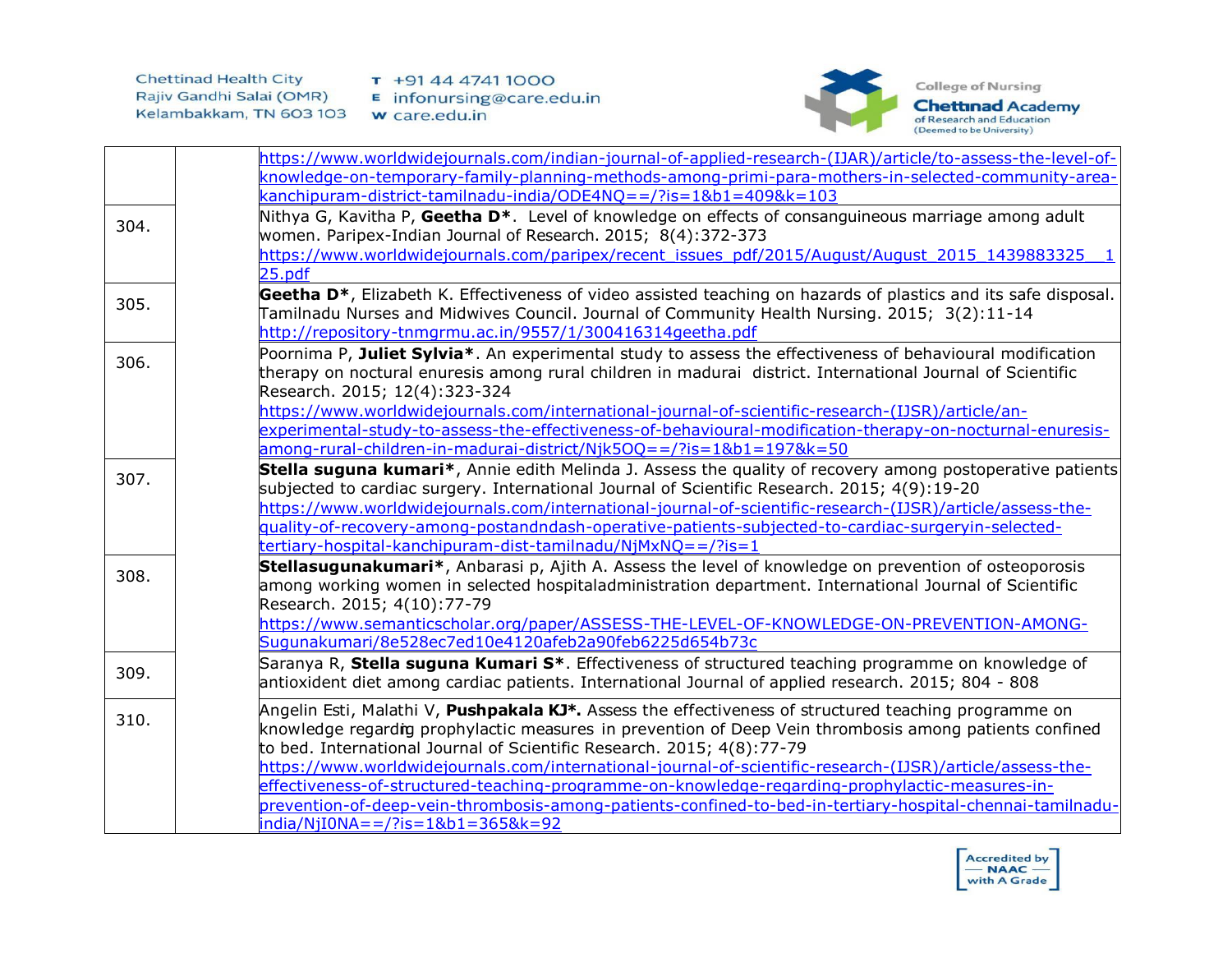

| 311. | Malathi V*, Pushpakala KJ*. Flipped classroom-A Novel Innovative Teaching strategy for nursing<br>curriculum. Tamilnadu Nurses and Midwives Council, Journal of Nursing Education and Administration. 2015;<br>$3(2):29-34$                                                                                                                                                                                                                                                                                                                                                                                                        |
|------|------------------------------------------------------------------------------------------------------------------------------------------------------------------------------------------------------------------------------------------------------------------------------------------------------------------------------------------------------------------------------------------------------------------------------------------------------------------------------------------------------------------------------------------------------------------------------------------------------------------------------------|
| 312. | Gopinath S, Malathi V*.A quasi experimental study to assess the effectiveness of selected nursing<br>interventions on health related quality of life andactivities of daily living among COPD patients. International<br>Journal of Scientific Research. 2015; 4(2):19-23<br>https://www.iosrjournals.org/iosr-jnhs/papers/vol4-issue1/Version-3/D04131923.pdf                                                                                                                                                                                                                                                                     |
| 313. | Pushpakala Jagannathan*. Factors affecting compliance to self management of bronchial asthma as<br>Perceived by the asthmatic patients receiving care inselected hospitals chennai. International Journal of<br>scientific research. 2015; 4(7):351-352<br>https://www.researchgate.net/publication/324719776 Factors affecting compliance to self management<br>of bronchial asthma as Perceived by the asthmatic patients receiving care in selected hospitals chenn                                                                                                                                                             |
| 314. | Pushpakala KJ*, Abraham Chako. Effectiveness of video assisted teaching on knowledge an practice of<br>using metered dose inhaler with spacer among Patients with bronchial asthma. Journal of Research in<br>Humanities and Social Science. 2015; 3(6):56-58<br>http://www.questjournals.org/jrhss/papers/vol3-issue6/J365658.pdf                                                                                                                                                                                                                                                                                                 |
| 315. | Pushpakala KJ*, Anju kuriakose Antony Aniston. Assess the level of knowledge on Biomedical waste<br>management among staff nurses. International Journal of Current Research. 2015; 7(8):121-123                                                                                                                                                                                                                                                                                                                                                                                                                                   |
| 316. | R Bhakialakshmi, S Eswari, Kogila P*. Knowledge on home care management of upper respiratory tract<br>infection amon g mothers of under fivechildren. Global Journal of Research Analysis.2015; 4(9):34-35<br>https://www.worldwidejournals.com/global-journal-for-research-analysis-GJRA/article/a-study-to-assess-<br>the-level-of-knowledge-on-home-care-management-of-upper-respiratory-tract-infection-among-the-<br>mothers-of-under-five-children-who-are-attending-pediatric-outpatient-department-at-chettinad-academy-<br>and-research-institute-kelamakkam-kanchipuram-dist-tamil-nadu-india/MzcyNw==/?is=1&b1=133&k=34 |
| 317. | Athira PS, Banu Priya T, Subbulakshmi S*. A Study to Assess the Level of Knowledge on Prevention of<br>Urinary Tract Infection Among the Mothers of Under Five Girl Children. Global Journal of Research Analysis.<br>2015; 4(10):228-229<br>https://www.worldwidejournals.com/global-journal-for-research-analysis-GJRA/article/a-study-to-assess-<br>the-level-of-knowledge-on-prevention-of-urinary-tract-infection-among-the-mothers-of-under-five-girl-<br>children-at-paediatric-department-in-selected-tertiary-hospital-kelambakkam-kanchipuram-district-<br>$t$ amilnadu-india/Mzq3NA==/?is=1&b1=49&k=13                  |
| 318. | Kogila P <sup>*</sup> , Shyju C, Abraham, Ram prabhu. A descriptive study to assess the level of knowledge on<br>prevention of dengue fever among the mother ofunder-five children in selected hospital, Kanchipuram district<br>Tamilnadu, India. International Journal of Pediatric Nursing. 2015; 1(2):5-8                                                                                                                                                                                                                                                                                                                      |

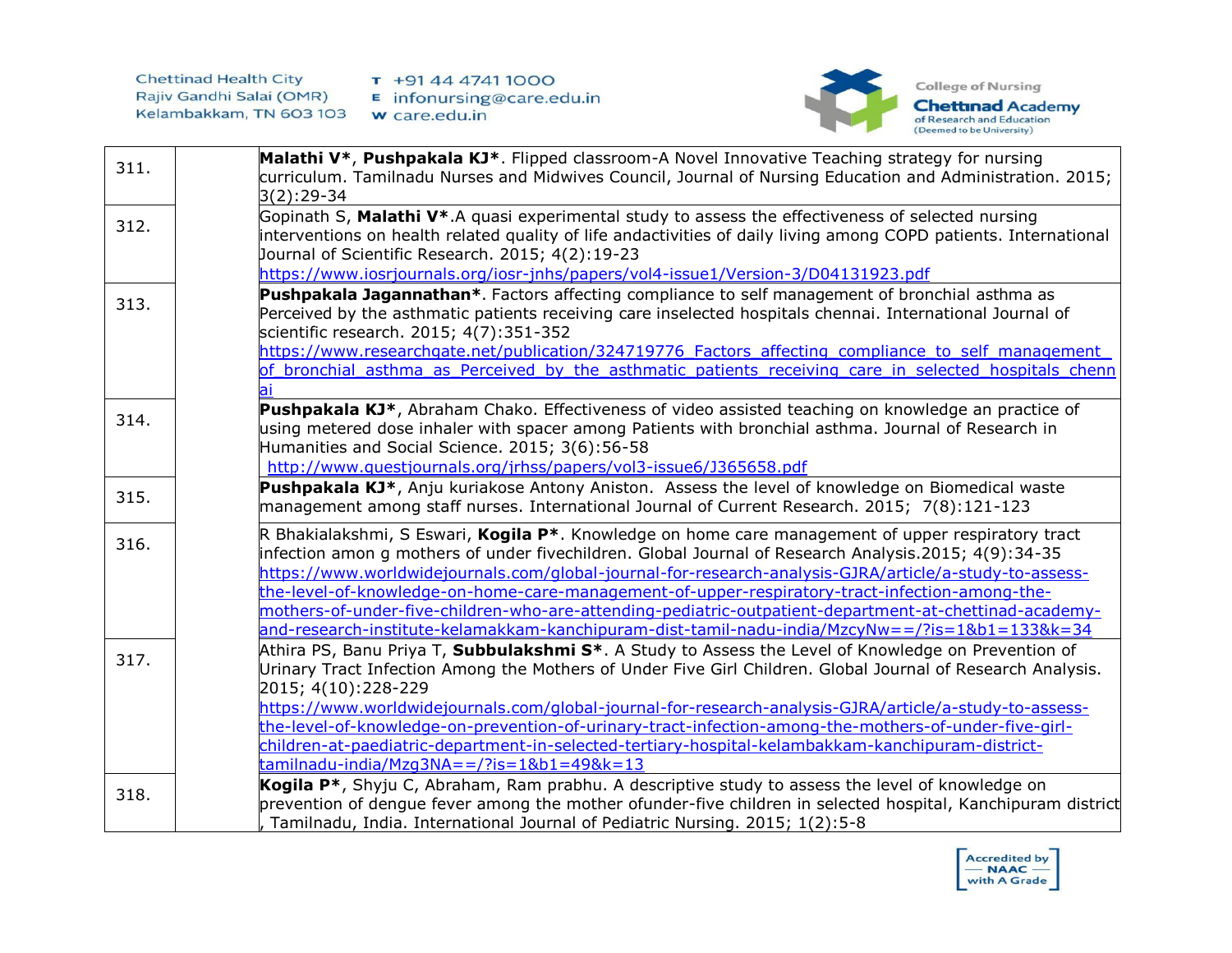

|      |      | http://www.tjprc.org/publishpapers/2-97-1480506372-4.%20TJPRCIJPN-                                                     |
|------|------|------------------------------------------------------------------------------------------------------------------------|
|      |      | A%20DESCRIPTIVE%20STUDY%20TO%20ASSESS%20THE%20LEVEL%20OF%20KNOWLEDGE%20ON%20P                                          |
|      |      | <b>REVENTION.pdf</b>                                                                                                   |
|      |      | Kogila P <sup>*</sup> . A Study to Assess the Knowledge and Attitude of Mothers on Prevention of Diarrhoea Among       |
| 319. |      | Infants with Diarrhoeaina Selected Hospital, Bangalore, KarnatakaIndia. International Journal of Science and           |
|      |      | Research (IJSR). 2015; 4(12)                                                                                           |
|      |      | https://www.ijsr.net/archive/v4i12/NOV152462.pdf                                                                       |
|      |      | D Dhanalakshmi, R Bashmath limcy, Kogila P*. A Study To Assess The Level Of Knowledge On Iron                          |
| 320. |      | Deficiency Anaemia Among Adolescent Girl 1stYr B.Sc(N) Students At Selected College Of Nursing,                        |
|      |      | Kelambakkam, Kanchipuram district ,Tamilnadu, India. International Journal of Nursing and patient safety&              |
|      |      | care. 2015; 1(2):65-68                                                                                                 |
|      |      | http://www.tjprc.org/publishpapers/2-74-1480758756-5.%20TJPRCIJNPSC%20-                                                |
|      |      | %20A%20STUDY%20TO%20ASSESS%20THE%20LEVEL%20OF%20KNOWLEDGE%20ON%20IRON%20DEFI                                           |
|      |      | CIENCYpdf                                                                                                              |
|      |      | R Shoba*, Lisa Leo. A descriptive study to assess the level of knowledge regarding attention deficit                   |
| 321. |      | hyperactivity disorder among school teachers in selected schools in Kanchipuram district, Tamil Nadu. Global           |
|      |      | Journal For Research Analysis. 2015; 4(10):281-283                                                                     |
|      |      | https://www.worldwidejournals.com/global-journal-for-research-analysis-GJRA/article/a-descriptive-study-               |
|      |      | to-assess-the-level-of-knowledge-regarding-attention-deficit-hyperactivity-disorder-among-school-teachers-             |
|      |      | in-selected-schools-in-kanchipuram-district-tamilnadu/MzkxOQ==/?is=1&b1=81&k=21                                        |
| 322. |      | Manjula TR*, M VinothKumar, V Elakkiya. A descriptive study to assess the level of knowledge on epilepsyin             |
|      |      | school children amongsc hool teachers at Government boys and girls higher secondary school. International              |
|      |      | Journal of Pediatric Nursing. 2015; 1(1):27-30                                                                         |
| 323. | 2014 | Lakshmi L.* Novice's Experiences of a School Health Nurse in a Residential School, Chennai. Tamilnadu                  |
|      |      | Nurses and Midwives Council Journal of CommunityHealth Nursing. 2014; 2(2):51                                          |
|      |      | Pushpakala KJ <sup>*</sup> , Achu Ravinath. Effectiveness of Self Instructional Module on Central Venous Catheter Care |
| 324. |      | among ICU Nurses. International Journal of Nursing and Health Science. 2014; 3(5):11-14                                |
|      |      | https://www.semanticscholar.org/paper/Effectiveness-of-Self-Instructional-Module-on-Care-Pushpakala-                   |
|      |      | Ravinath/57c823abc845440af72a3c4e408f0797505b663a                                                                      |
|      |      | Pushpakala KJ*, Kanageswari, Mangayakarasi R. Effectiveness of Reiki therapy on Management of                          |
| 325. |      | prehypertension among the young adults. International Journal of Nursing and Health Science. 2014;                     |
|      |      | $3(5):32-34$                                                                                                           |
|      |      | Veena M Joseph <sup>*</sup> . A study to assess the knowledge and attitude towards complementary & alternative         |
| 326. |      | therapies among the nurses in a selected tertiary care hospital, Kanchipuram District Tamilnadu. Tamilnadu             |
|      |      | Nurses and Midwives Council Journal of Nursing Education and Administration. 2014; 2(2):8-10                           |
|      |      |                                                                                                                        |